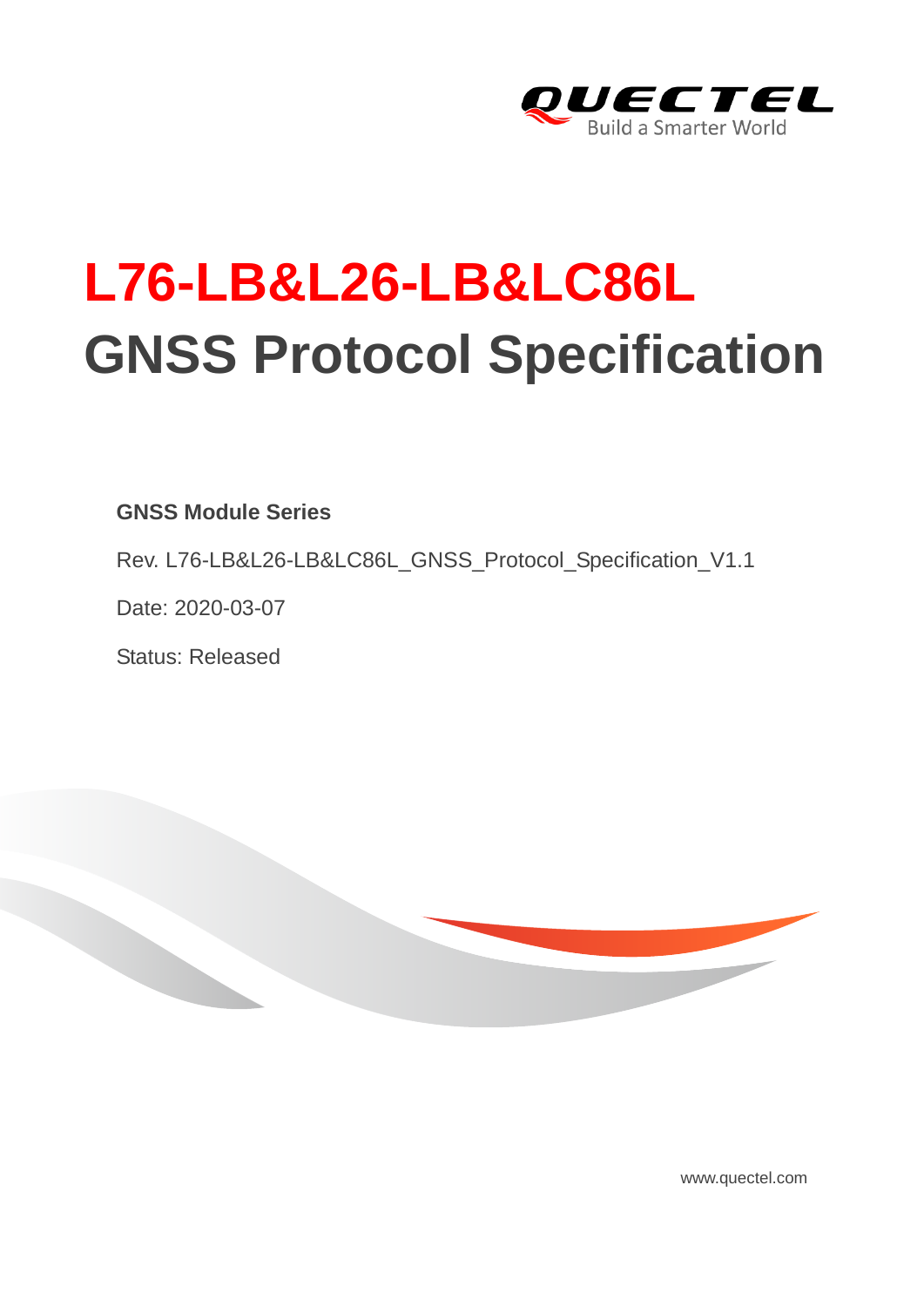

## **Our aim is to provide customers with timely and comprehensive service. For any assistance, please contact our company headquarters:**

## **Quectel Wireless Solutions Co., Ltd.**

Building 5, Shanghai Business Park Phase III (Area B), No.1016 Tianlin Road, Minhang District, Shanghai, China 200233 Tel: +86 21 5108 6236 Email: [info@quectel.com](mailto:info@quectel.com)

## **Or our local office. For more information, please visit:**

<http://quectel.com/support/sales.htm>

## **For technical support, or to report documentation errors, please visit:**

<http://quectel.com/support/technical.htm> Or email to: [support@quectel.com](mailto:support@quectel.com)

#### **GENERAL NOTES**

QUECTEL OFFERS THE INFORMATION AS A SERVICE TO ITS CUSTOMERS. THE INFORMATION PROVIDED IS BASED UPON CUSTOMERS" REQUIREMENTS. QUECTEL MAKES EVERY EFFORT TO ENSURE THE QUALITY OF THE INFORMATION IT MAKES AVAILABLE. QUECTEL DOES NOT MAKE ANY WARRANTY AS TO THE INFORMATION CONTAINED HEREIN, AND DOES NOT ACCEPT ANY LIABILITY FOR ANY INJURY, LOSS OR DAMAGE OF ANY KIND INCURRED BY USE OF OR RELIANCE UPON THE INFORMATION. ALL INFORMATION SUPPLIED HEREIN IS SUBJECT TO CHANGE WITHOUT PRIOR NOTICE.

## **COPYRIGHT**

THE INFORMATION CONTAINED HERE IS PROPRIETARY TECHNICAL INFORMATION OF QUECTEL WIRELESS SOLUTIONS CO., LTD. TRANSMITTING, REPRODUCTION, DISSEMINATION AND EDITING OF THIS DOCUMENT AS WELL AS UTILIZATION OF THE CONTENT ARE FORBIDDEN WITHOUT PERMISSION. OFFENDERS WILL BE HELD LIABLE FOR PAYMENT OF DAMAGES. ALL RIGHTS ARE RESERVED IN THE EVENT OF A PATENT GRANT OR REGISTRATION OF A UTILITY MODEL OR DESIGN.

*Copyright © Quectel Wireless Solutions Co., Ltd. 2020. All rights reserved.*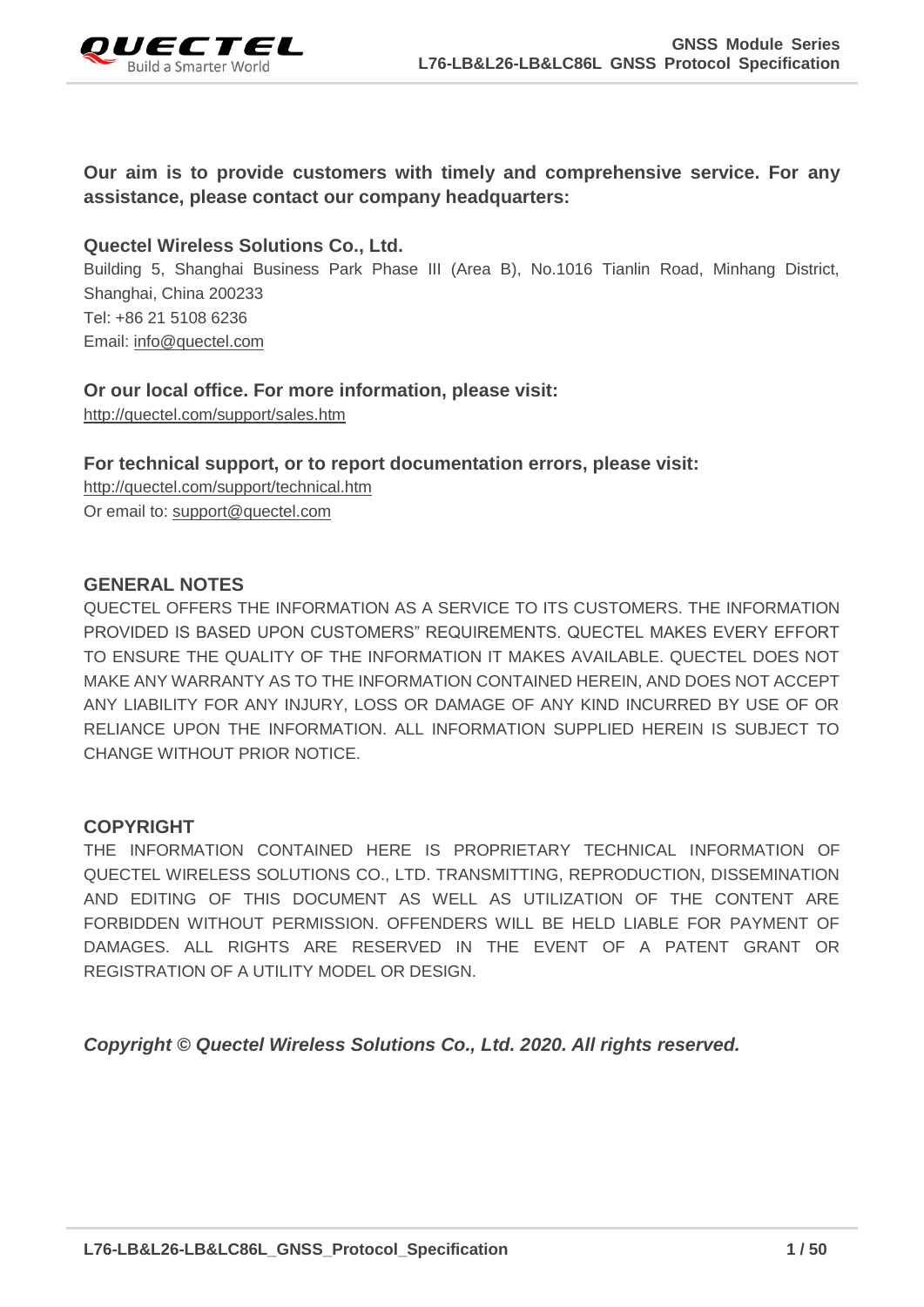<span id="page-2-0"></span>

## **About the Document**

## **Revision History**

| <b>Version</b> | <b>Date</b> | <b>Author</b>           | <b>Description</b>                                                                                                                                                                                                                                                                                                                                                                         |  |  |
|----------------|-------------|-------------------------|--------------------------------------------------------------------------------------------------------------------------------------------------------------------------------------------------------------------------------------------------------------------------------------------------------------------------------------------------------------------------------------------|--|--|
| 1.0            | 2019-05-15  | Jenn XIANG              | Initial                                                                                                                                                                                                                                                                                                                                                                                    |  |  |
| 1.1            | 2020-03-07  | Berton PENG/<br>Ai HONG | Added applicable modules L26-LB and LC86L.<br>1.<br>2. Deleted the following packet types:<br>300 PMTK API SET FIX CTL<br>458 PMTK API GET POS XYZ<br>461 PMTK API GET VEL XYZ<br>$\bullet$<br>3. Updated NMEA standard messages according to<br>NMEA V4.10.<br>4. Updated the following packet types:<br>001 PMTK_ACK<br>225 PMTK SET PERIODIC MODE<br><b>183 PMTK LOCUS QUERY STATUS</b> |  |  |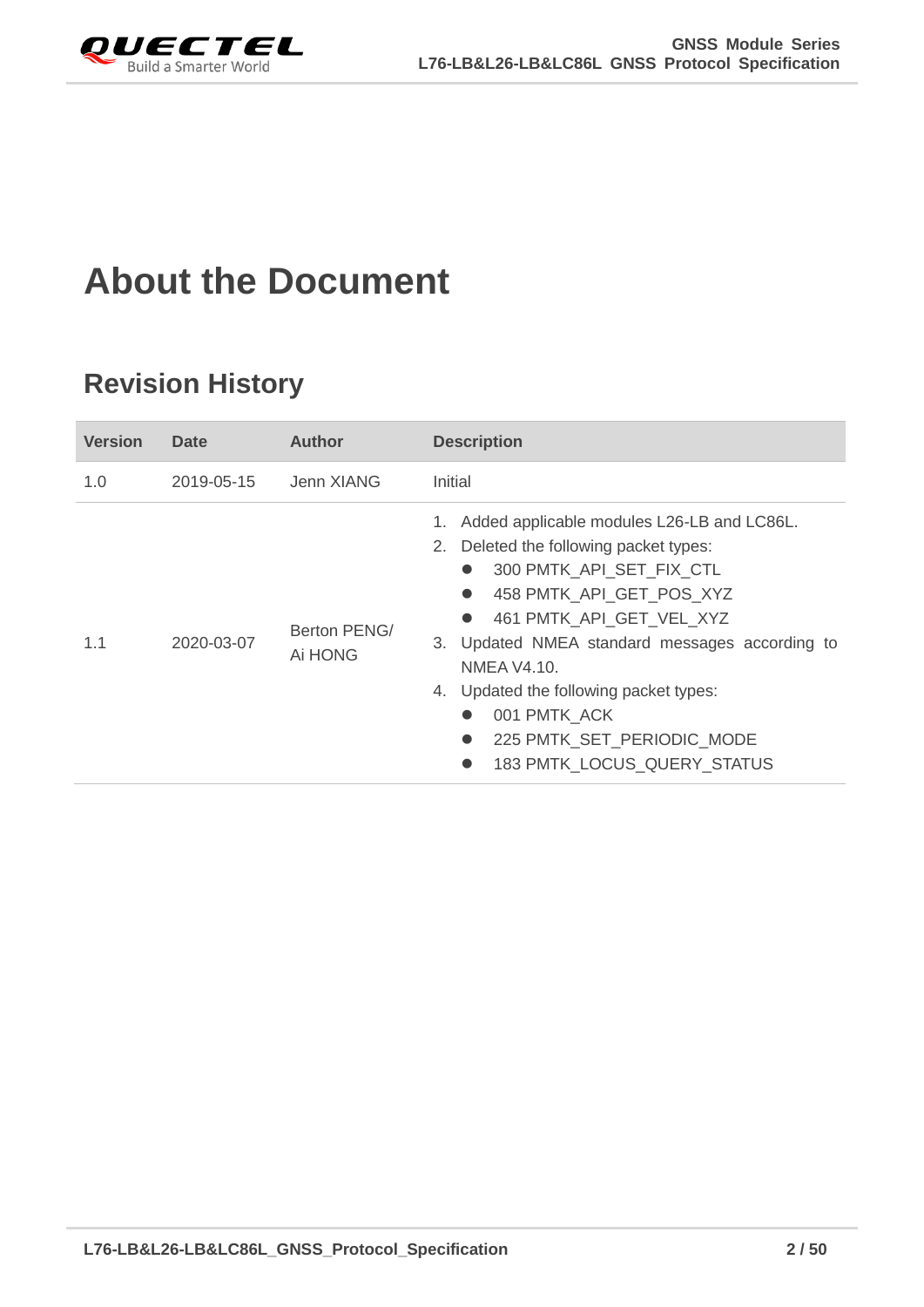

## <span id="page-3-0"></span>**Contents**

| 1              | 1.1.    |  |
|----------------|---------|--|
| $\overline{2}$ |         |  |
|                | 2.1.    |  |
|                | 2.2.    |  |
|                | 2.2.1.  |  |
|                | 2.2.2.  |  |
|                | 2.2.3.  |  |
|                | 2.2.4.  |  |
|                | 2.2.5.  |  |
|                | 2.2.6.  |  |
|                | 2.2.7.  |  |
| 3              |         |  |
|                | 3.1.    |  |
|                | 3.2.    |  |
|                | 3.2.1.  |  |
|                | 3.2.2.  |  |
|                | 3.2.3.  |  |
|                | 3.2.4.  |  |
|                | 3.2.5.  |  |
|                | 3.2.6.  |  |
|                | 3.2.7.  |  |
|                | 3.2.8.  |  |
|                | 3.2.9.  |  |
|                | 3.2.10. |  |
|                | 3.2.11. |  |
|                | 3.2.12. |  |
|                | 3.2.13. |  |
|                | 3.2.14. |  |
|                | 3.2.15. |  |
|                | 3.2.16. |  |
|                | 3.2.17. |  |
|                | 3.2.18. |  |
|                | 3.2.19. |  |
|                | 3.2.20. |  |
|                | 3.2.21. |  |
|                |         |  |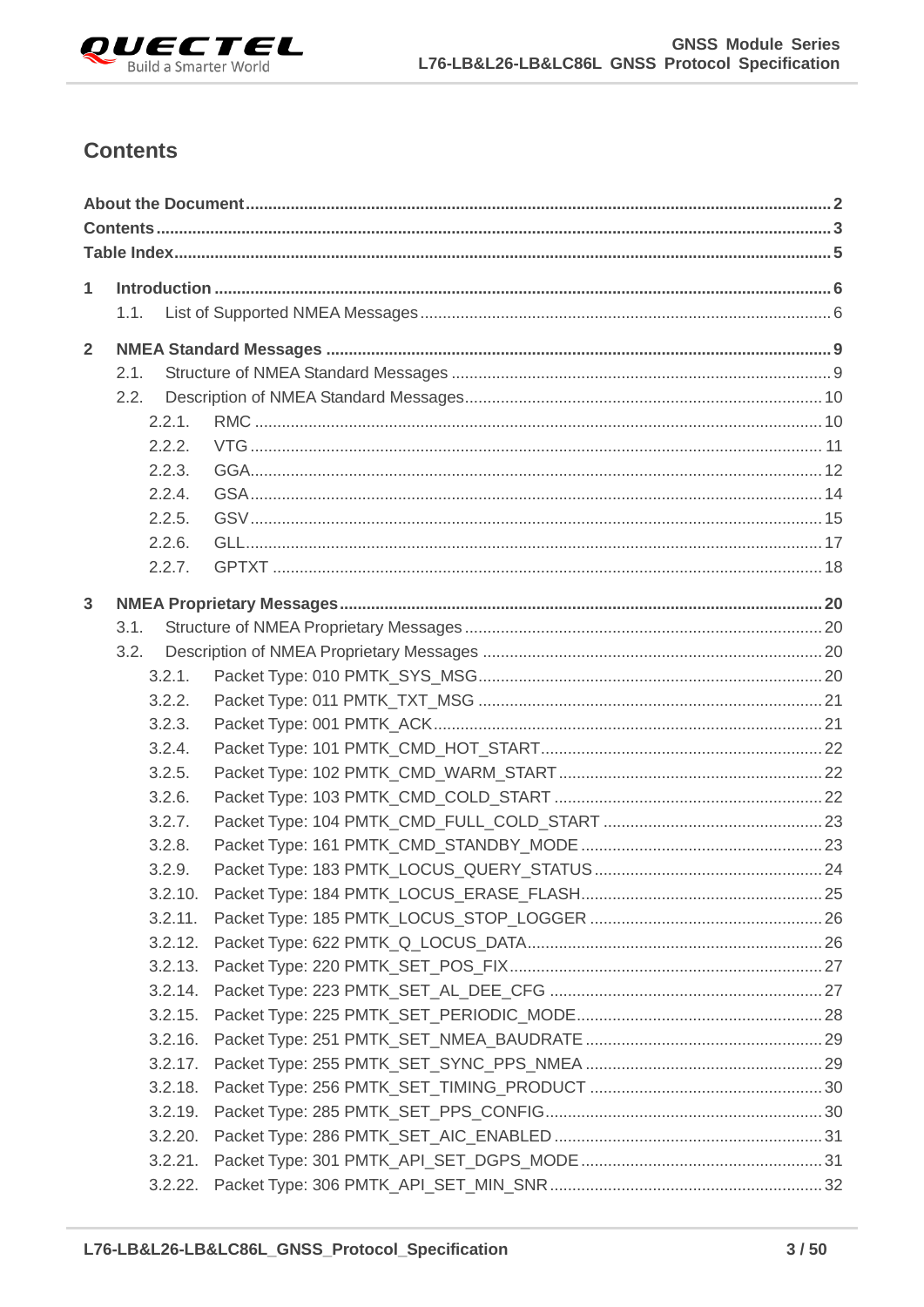

| 5 |         |                                                     |  |
|---|---------|-----------------------------------------------------|--|
| 4 |         |                                                     |  |
|   | 3.2.43. |                                                     |  |
|   | 3.2.42. |                                                     |  |
|   | 3.2.41. |                                                     |  |
|   | 3.2.40. |                                                     |  |
|   | 3.2.39. |                                                     |  |
|   | 3.2.38. |                                                     |  |
|   | 3.2.37. |                                                     |  |
|   | 3.2.36. |                                                     |  |
|   | 3.2.35. |                                                     |  |
|   | 3.2.34. |                                                     |  |
|   | 3.2.33. |                                                     |  |
|   | 3.2.32. |                                                     |  |
|   | 3.2.31. |                                                     |  |
|   | 3.2.30. |                                                     |  |
|   | 3.2.29. |                                                     |  |
|   | 3.2.28. | Packet Type: 353 PMTK_API_SET_GNSS_SEARCH_MODE 37   |  |
|   | 3.2.27. |                                                     |  |
|   | 3.2.26. | Packet Type: 351 PMTK_API_SET_SUPPORT_QZSS_NMEA  36 |  |
|   | 3.2.25. |                                                     |  |
|   | 3.2.24. |                                                     |  |
|   |         |                                                     |  |
|   |         |                                                     |  |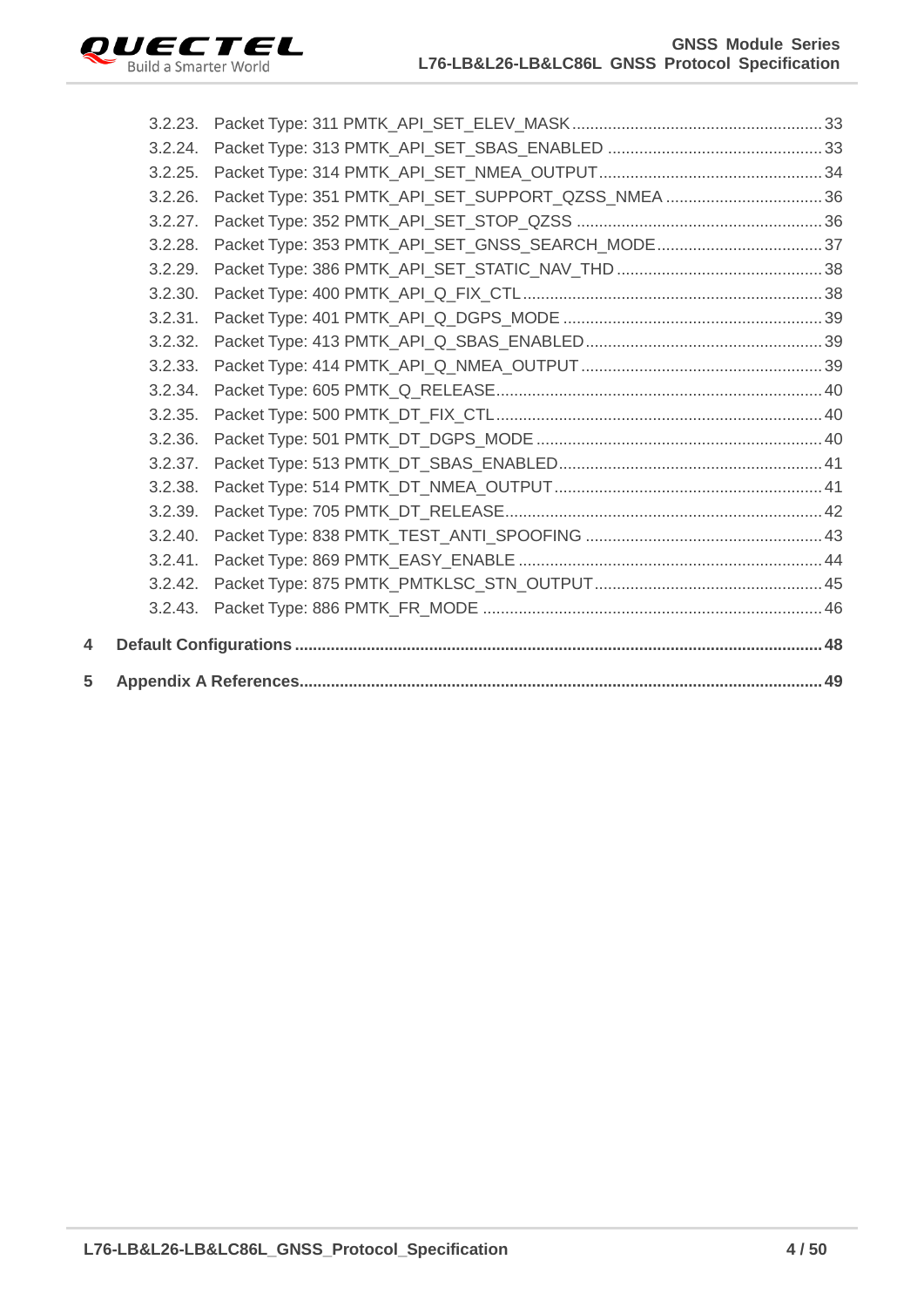

## <span id="page-5-0"></span>**Table Index**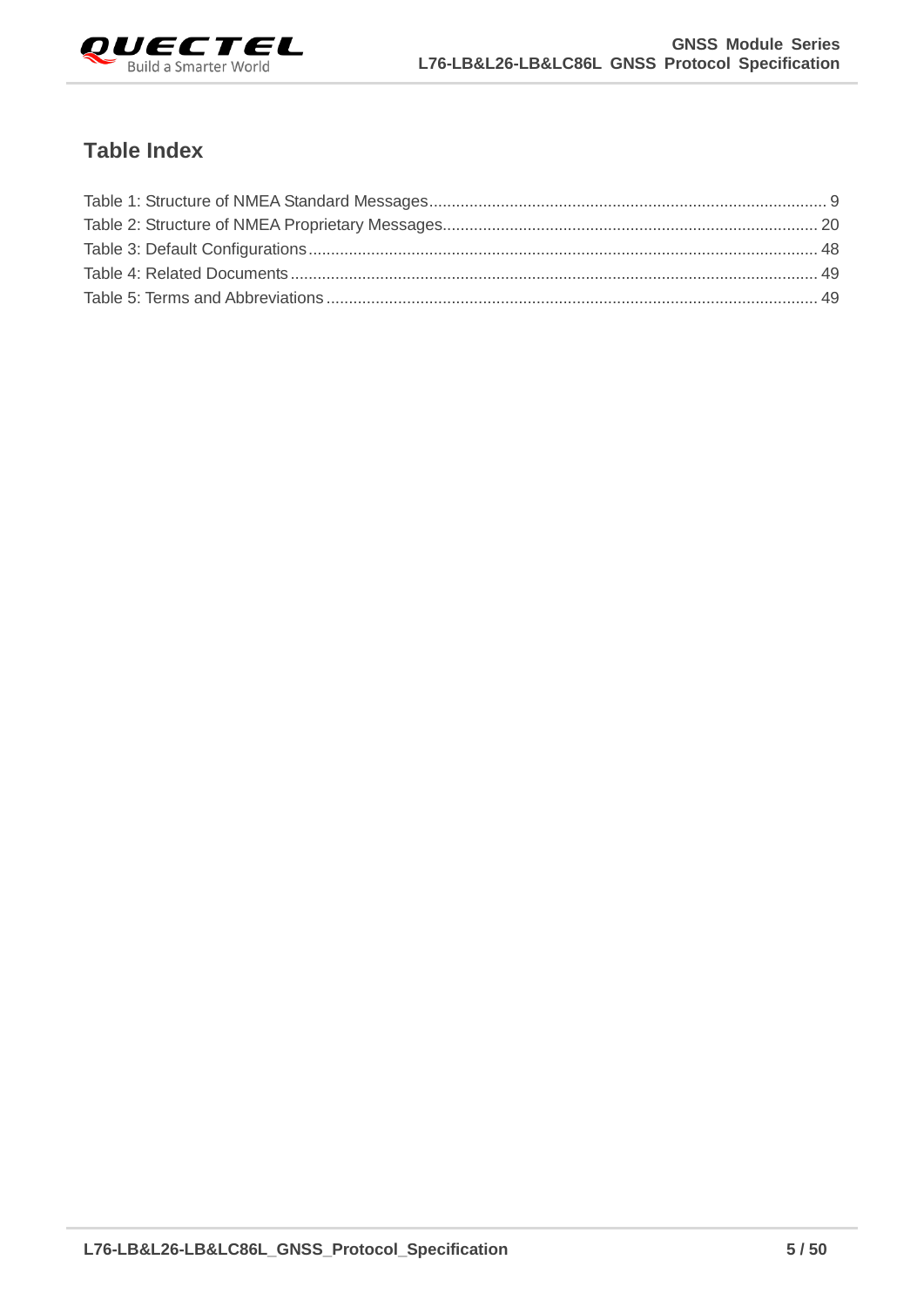<span id="page-6-0"></span>

## **1 Introduction**

Quectel L76-LB, L26-LB and LC86L GNSS modules support GPS, GLONASS and BeiDou constellations. Also, they support autonomous GNSS C/A code, SBAS function (including WAAS, EGNOS, MSAS and GAGAN) and AGNSS (EASY<sup>™</sup> function). It can be used for positioning and navigation in many vertical markets.

This document describes the NMEA messages supported by L76-LB, L26-LB and LC86L modules, including NMEA standard messages defined in the NMEA 0183 standard and NMEA proprietary messages defined by MTK.

## **NOTES**

- 1. In addition to NMEA messages illustrated in this document, L76-LB/L26-LB/LC86L can also be controlled and configured through Quectel proprietary commands (SDK commands), including **\$PQGLP**, **\$PQBAUD**, **\$PQ1PPS**, **\$PQEPE** and so on. For more details, please refer to *document [1]*.
- 2. Please use the commands listed in this document. Quectel assumes no responsibility for other commands that are not listed/mentioned in this document.

## <span id="page-6-1"></span>**1.1. List of Supported NMEA Messages**

|  |  |  | Table 1: List of Supported NMEA Messages |
|--|--|--|------------------------------------------|
|  |  |  |                                          |

| <b>Syntax</b>                 | <b>Default</b> | <b>Type</b> | <b>Description</b>                               |
|-------------------------------|----------------|-------------|--------------------------------------------------|
| <b>NMEA Standard Messages</b> |                |             |                                                  |
| $S-RMC$                       | <b>ON</b>      | Output      | Recommended minimum specific<br><b>GNSS</b> data |
| $$--VTG$                      | <b>ON</b>      | Output      | Course over ground and ground speed              |
| $S-GGA$                       | <b>ON</b>      | Output      | Global positioning system fix data               |
| $S - GSA$                     | <b>ON</b>      | Output      | GNSS DOP and active satellites                   |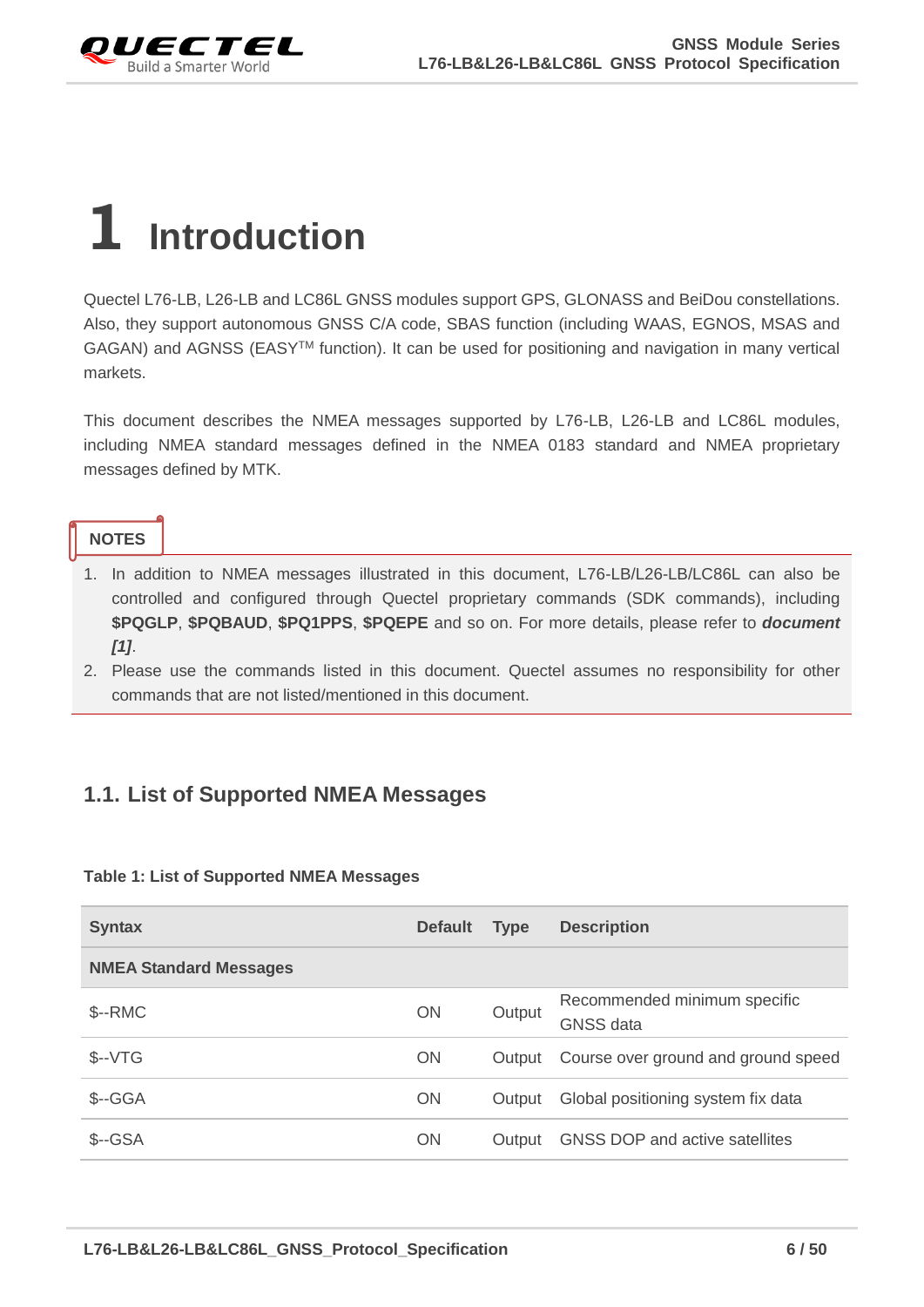

## GNSS Module Series<br>Build a Smarter World **L76-LB&L26-LB&LC86L GNSS Protocol Specification L76-LB&L26-LB&LC86L GNSS Protocol Specification**

| $$--GSV$                         | ON         | Output | <b>GNSS</b> satellites in view                                          |
|----------------------------------|------------|--------|-------------------------------------------------------------------------|
| $S - GLL$                        | ON         | Output | Geographic position - latitude and<br>longitude                         |
| \$GPTXT (for L26-LB/LC86L only)  | ON         | Output | Text transmission showing antenna<br>status.                            |
| <b>NMEA Proprietary Messages</b> |            |        |                                                                         |
| 010 PMTK_SYS_MSG                 |            | Output | System message output automatically<br>after power-up                   |
| 011 PMTK_TXT_MSG                 |            | Output | System message output automatically<br>after power-up                   |
| 001 PMTK_ACK                     | $\sqrt{2}$ | Output | Acknowledgement of PMTK command                                         |
| 101 PMTK_CMD_HOT_START           | $\sqrt{2}$ | Input  | Perform hot start on the module                                         |
| 102 PMTK_CMD_WARM_START          |            | Input  | Perform warm start on the module                                        |
| 103 PMTK_CMD_COLD_START          |            | Input  | Perform cold start on the module                                        |
| 104 PMTK_CMD_FULL_COLD_START     | $\sqrt{2}$ | Input  | Perform cold restart on the module                                      |
| 161 PMTK_CMD_STANDBY_MODE        | $\sqrt{2}$ | Input  | Make the module enter standby mode<br>for power saving                  |
| 183 PMTK_LOCUS_QUERY_STATUS      | $\sqrt{2}$ | Input  | Query LOCUS logging status                                              |
| 184 PMTK_LOCUS_ERASE_FLASH       | $\sqrt{2}$ | Input  | Erase LOCUS logger flash                                                |
| 185 PMTK_LOCUS_STOP_LOGGER       | $\sqrt{2}$ | Input  | Stop or start LOCUS logging data                                        |
| 622 PMTK_Q_LOCUS_DATA            |            | Input  | Dump LOCUS flash data                                                   |
| 220 PMTK_SET_POS_FIX             |            | Input  | Set position fix interval                                               |
| 223 PMTK_SET_AL_DEE_CFG          | $\sqrt{2}$ | Input  | Set DEE                                                                 |
| 225 PMTK_SET_PERIODIC_MODE       |            | Input  | Make the module enter periodic mode<br>for power saving                 |
| 251 PMTK_SET_NMEA_BAUDRATE       | $\sqrt{2}$ | Input  | Set the baud rate of NMEA port                                          |
| 255 PMTK_SET_SYNC_PPS_NMEA       | $\sqrt{2}$ | Input  | Enable or disable the function of fixing<br>NMEA output time behind PPS |
| 285 PMTK_SET_PPS_CONFIG          |            | Input  | Set PPS type                                                            |
| 286 PMTK_SET_AIC_ENABLED         | T          | Input  | Enable or disable AIC function                                          |
| 301 PMTK_API_SET_DGPS_MODE       |            | Input  | Set the source mode of DGPS<br>correction data                          |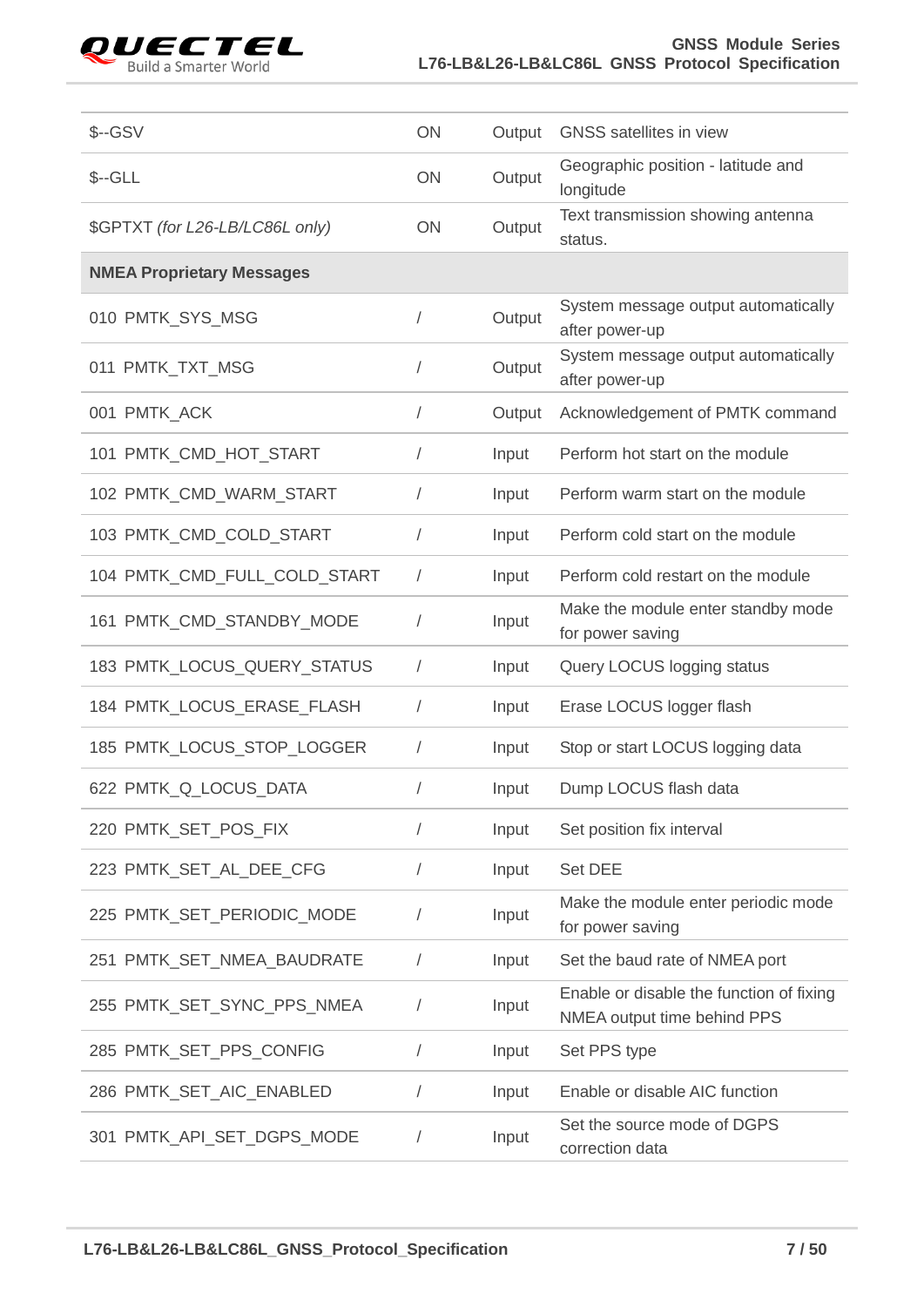

| 306 PMTK_API_SET_MIN_SNR                      |            | Input  | Set the minimum SNR of satellites<br>being used                                                                  |
|-----------------------------------------------|------------|--------|------------------------------------------------------------------------------------------------------------------|
| 311 PMTK_API_SET_ELEV_MASK                    | $\sqrt{2}$ | Input  | Set satellite elevation mask                                                                                     |
| 313 PMTK API SET SBAS ENABLED                 | $\sqrt{2}$ | Input  | Enable or disable searching an SBAS<br>satellite                                                                 |
| 314 PMTK_API_SET_NMEA_OUTPUT                  | $\sqrt{2}$ | Input  | Set NMEA sentence output<br>frequencies                                                                          |
| 351 PMTK_API_SET_SUPPORT_QZSS_<br><b>NMEA</b> | $\sqrt{2}$ | Input  | Enable or disable QZSS NMEA format                                                                               |
| 352 PMTK_API_SET_STOP_QZSS                    | $\sqrt{2}$ | Input  | Enable or disable QZSS function                                                                                  |
| 353 PMTK_API_SET_GNSS_SEARCH_<br><b>MODE</b>  |            | Input  | Configure the module to start<br>searching satellite system                                                      |
| 386 PMTK_API_SET_STATIC_NAV_THD               | $\sqrt{2}$ | Input  | Set the speed threshold for static<br>navigation                                                                 |
| 400 PMTK_API_Q_FIX_CTL                        | $\sqrt{2}$ | Input  | Query the rate of position fixing activity                                                                       |
| 401 PMTK API Q DGPS MODE                      | $\sqrt{2}$ | Input  | Query the setting of DGPS mode                                                                                   |
| 413 PMTK_API_Q_SBAS_ENABLED                   | $\sqrt{2}$ | Input  | Query the setting of SBAS                                                                                        |
| 414 PMTK_API_Q_NMEA_OUTPUT                    |            | Input  | Query the current NMEA sentence<br>output frequencies                                                            |
| 605 PMTK_Q_RELEASE                            |            | Input  | Query the firmware release information                                                                           |
| 500 PMTK_DT_FIX_CTL                           | $\sqrt{2}$ | Output | The response to<br>PMTK_API_Q_FIX_CTL                                                                            |
| 501 PMTK_DT_DGPS_MODE                         |            | Output | The response to<br>PMTK_API_Q_DGPS_MODE                                                                          |
| 513 PMTK_DT_SBAS_ENABLED                      |            | Output | The response to<br>PMTK_API_Q_SBAS_ENABLED                                                                       |
| 514 PMTK_DT_NMEA_OUTPUT                       | $\sqrt{2}$ | Output | The response to<br>PMTK_API_Q_NMEA_OUTPUT                                                                        |
| 705 PMTK_DT_RELEASE                           | $\sqrt{2}$ | Output | The response to PMTK_Q_RELEASE                                                                                   |
| 838 PMTK_TEST_ANTI_SPOOFING                   |            | Input  | Enable or disable jamming detection<br>function                                                                  |
| 869 PMTK_EASY_ENABLE                          |            | Input  | Enable or disable EASY™ function                                                                                 |
| 875 PMTK_PMTKLSC_STN_OUTPUT                   | $\sqrt{2}$ | Input  | Enable or disable PMTKLSC sentence<br>output and query whether PMTKLSC<br>sentence output is enabled or disabled |
| 886 PMTK_FR_MODE                              | $\sqrt{2}$ | Input  | Set the navigation mode                                                                                          |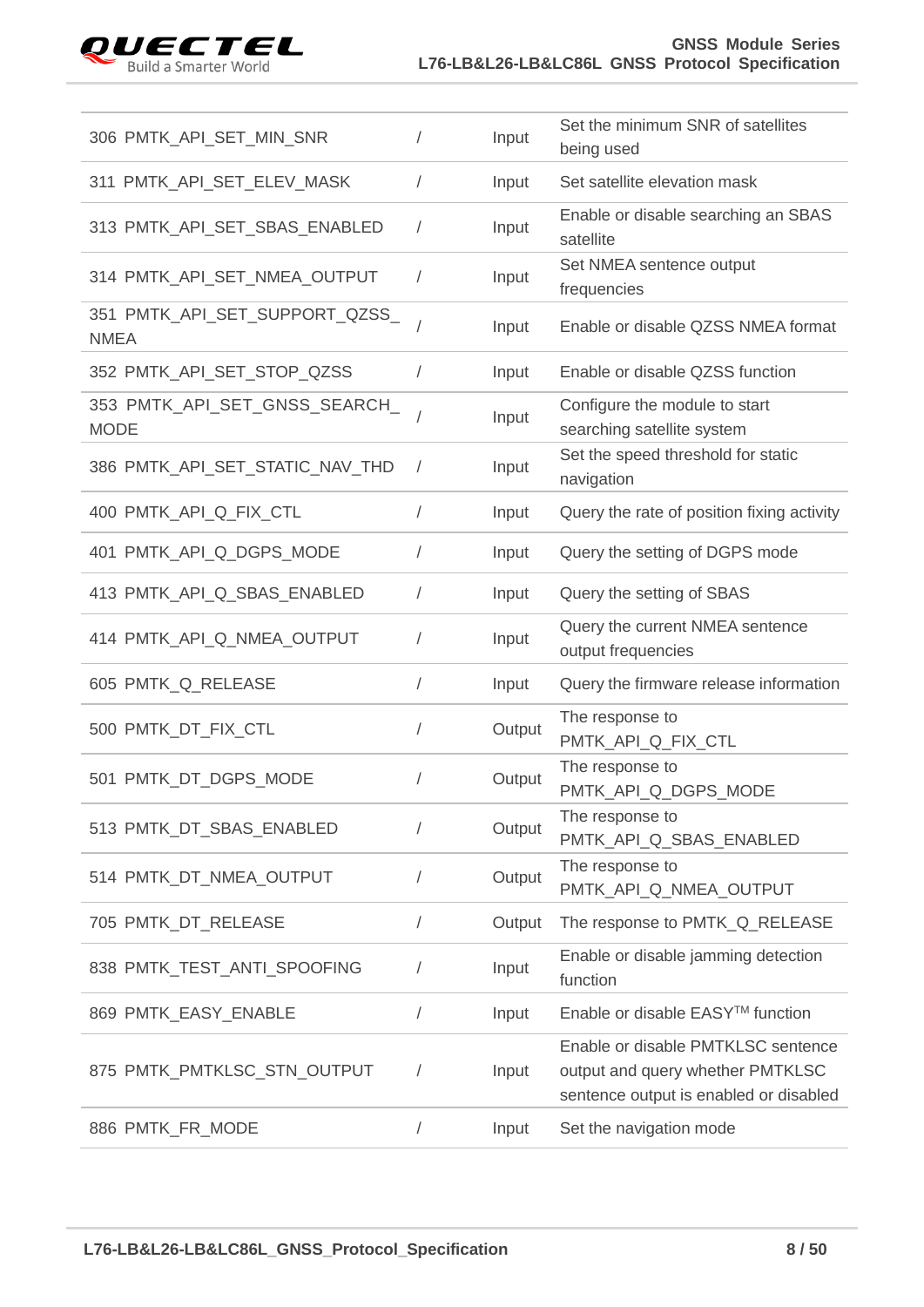<span id="page-9-0"></span>

# **2 NMEA Standard Messages**

L76-LB/L26-LB/LC86L module supports output messages defined in NMEA 0183 standard (NMEA standard messages). It supports output of the following types of NMEA standard messages by default:

- RMC
- **•** VTG
- **•** GGA
- **•** GSA
- $\bullet$  GSV
- **•** GLL
- TXT (for L26-LB/LC86L only)

## <span id="page-9-1"></span>**2.1. Structure of NMEA Standard Messages**

The table below illustrates the structure of a NMEA standard message.

| <b>Filed</b>     | Length (Bytes) | <b>Description</b>                                                                                                                                                                                                 |
|------------------|----------------|--------------------------------------------------------------------------------------------------------------------------------------------------------------------------------------------------------------------|
| \$               | 1              | Each NMEA message starts with "\$"                                                                                                                                                                                 |
|                  |                | When the NMEA message ID is RMC/VTG/GGA/GSA/GLL:<br>"GP": when the module works in GPS only mode<br>"GN": when the module works in GPS+BeiDou or<br>$\bullet$<br>GPS+GLONASS mode<br>When the message ID is GSV:   |
| <b>Talker ID</b> | $1 - 2$        | "GP": indicate GPS satellites<br>$\bullet$<br>"BD": indicate BeiDou satellites<br>$\bullet$<br>"GL": indicate GLONASS satellites<br>$\bullet$<br>When the message ID is TXT, the talker ID will always be<br>"GP". |
| NMEA Message ID  | 3              | NMEA message ID                                                                                                                                                                                                    |

#### <span id="page-9-2"></span>**Table 1: Structure of NMEA Standard Messages**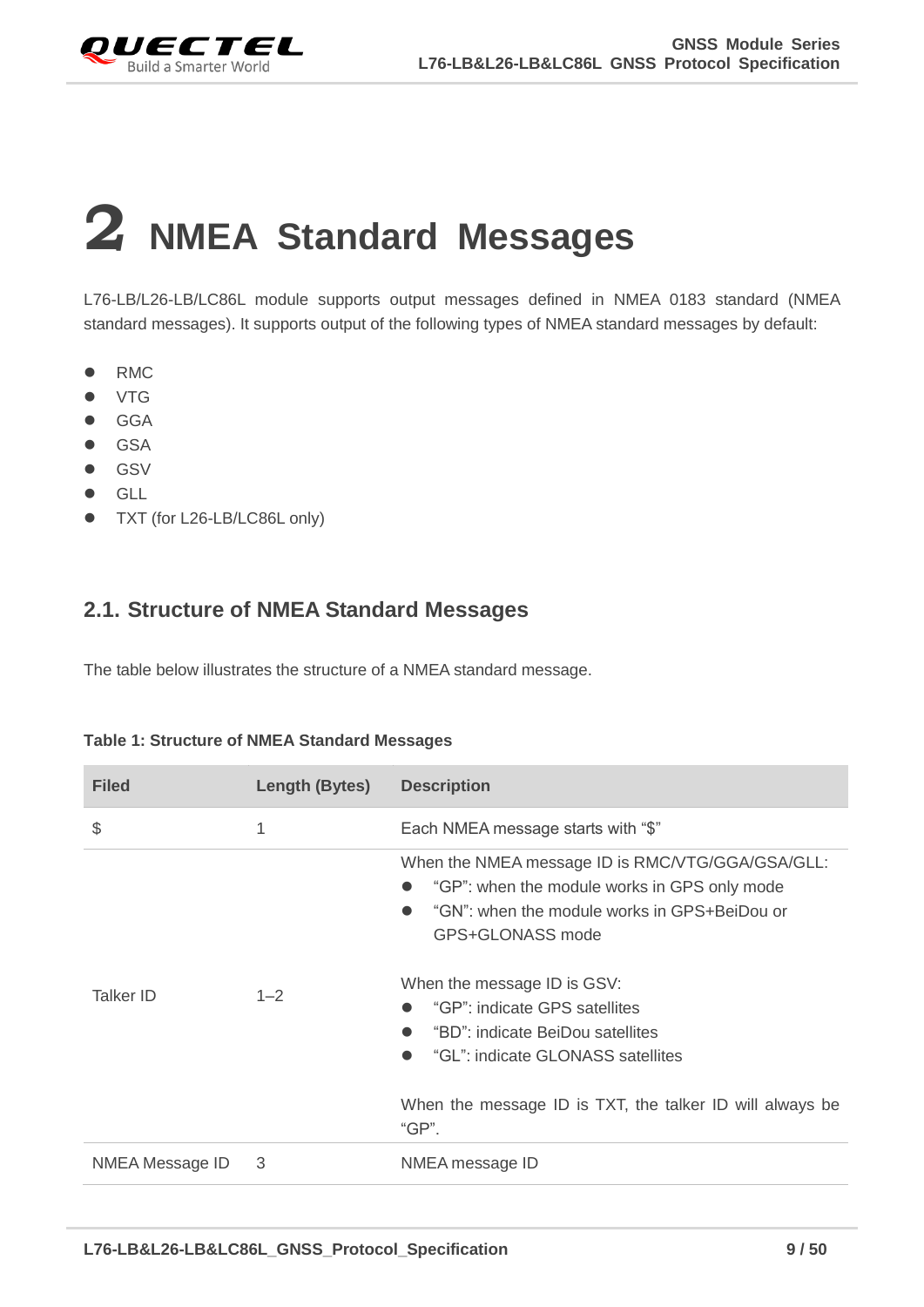

| Data Field            | Variable,<br>depends on the<br>NMEA message<br>type | Data fields, delimited by comma (",")                                                     |
|-----------------------|-----------------------------------------------------|-------------------------------------------------------------------------------------------|
| $\ast$                |                                                     | End character of data field                                                               |
| Checksum              | 2                                                   | A hexadecimal number calculated by exclusive OR of all<br>characters between "\$" and "*" |
| $<$ CR $>$ $<$ LF $>$ |                                                     | Each NMEA message ends with "CR" and "LF"                                                 |

## <span id="page-10-0"></span>**2.2. Description of NMEA Standard Messages**

#### <span id="page-10-1"></span>**2.2.1. RMC**

RMC, Recommended Minimum Specific GNSS Data. This sentence is transmitted at intervals not exceeding 2 seconds. All data fields must be provided, and null fields can be used only when the data is temporarily unavailable.

#### **Format:**

|  |  | \$--RMC, <utc_time>,<data_validity>,<latitude>,<n s="">,<longitude>,<e w="">,<speed>,<cog>,<date>,</date></cog></speed></e></longitude></n></latitude></data_validity></utc_time> |  |
|--|--|-----------------------------------------------------------------------------------------------------------------------------------------------------------------------------------|--|
|  |  | <magnetic variation="">,<e w="">,<positioning mode="">,<navigational status="">*<checksum><cr><lf></lf></cr></checksum></navigational></positioning></e></magnetic>               |  |

#### **Example:**

GPS+GLONASS mode: \$GNRMC,075925.000,A,3149.2894,N,11706.9251,E,0.01,351.19,200120,,,A\*75<CR><LF> GPS only mode: \$GPRMC,140146.000,A,3150.863861,N,11711.928739,E,0.00,183.85,211019,,,A,V\*13<CR><LF>

#### **Parameter:**

| <b>Field</b>    | <b>Description</b>                         |
|-----------------|--------------------------------------------|
| \$              | Each NMEA message starts with "\$"         |
| --RMC           | Message ID                                 |
| <b>UTC Time</b> | UTC of position fix in "hhmmss.sss" format |
| Data Validity   | " $V$ " = Invalid<br>" $A$ " = Valid       |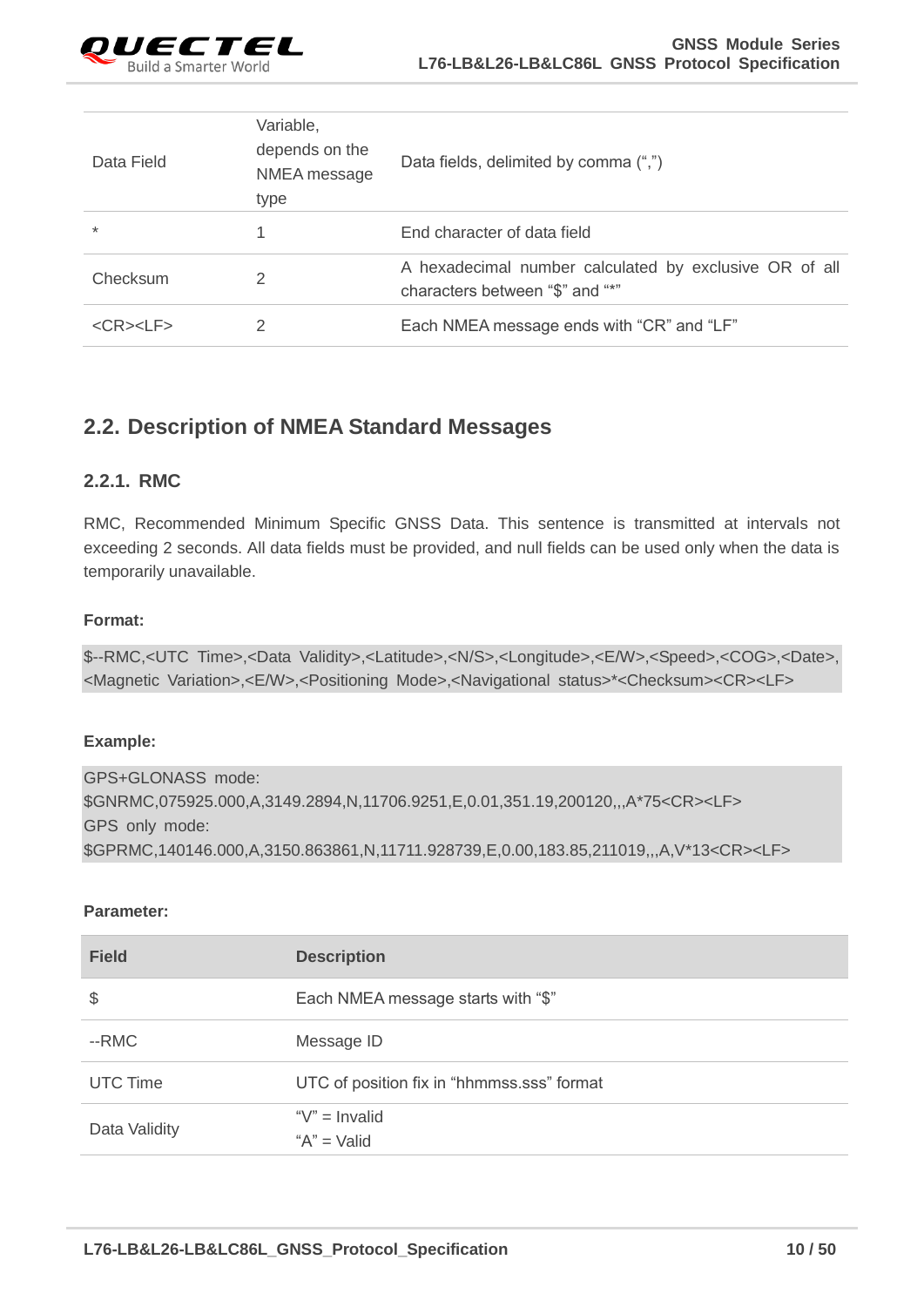

| Latitude                  | Latitude in "ddmm.mmmm" format (degrees and minutes)                                                                                                                                 |  |  |
|---------------------------|--------------------------------------------------------------------------------------------------------------------------------------------------------------------------------------|--|--|
| N/S                       | " $N$ " = North<br>" $S$ " = South                                                                                                                                                   |  |  |
| Longitude                 | Longitude in "dddmm.mmmm" format (degrees and minutes)                                                                                                                               |  |  |
| E/W                       | $E" = East$<br>" $W$ " = West                                                                                                                                                        |  |  |
| Speed                     | Speed over ground in knots                                                                                                                                                           |  |  |
| COG                       | Course over ground in degrees                                                                                                                                                        |  |  |
| Date                      | Date in "ddmmyy" format                                                                                                                                                              |  |  |
| <b>Magnetic Variation</b> | Magnetic variation in degrees (will not be output)                                                                                                                                   |  |  |
| E/W                       | Magnetic variation E/W indicator (will not be output)                                                                                                                                |  |  |
| <b>Positioning Mode</b>   | Positioning system mode indicator:<br>" $N$ " = Not fixed<br>"A" = Autonomous mode<br>"D" = Differential mode                                                                        |  |  |
| Navigational status       | Navigational status:<br>" $S$ " = Safe<br>" $C$ " = Caution<br>" $U$ " = Unsafe<br>"V" = Navigational status not valid, equipment is not providing navigational<br>status indication |  |  |
| $^{\star}$                | End character of data field                                                                                                                                                          |  |  |
| Checksum                  | Hexadecimal checksum                                                                                                                                                                 |  |  |
| $<$ CR> $<$ LF>           | Each NMEA message ends with "CR" and "LF"                                                                                                                                            |  |  |

## <span id="page-11-0"></span>**2.2.2. VTG**

VTG, Course Over Ground and Ground Speed. The actual course and speed relative to the ground.

## **Format:**

\$--VTG,<COG(T)>,<T>,<COG(M)>,<M>,<Speed>,<N>,<Speed>,K,<Positioning Mode>\*<Checksum><C R><LF>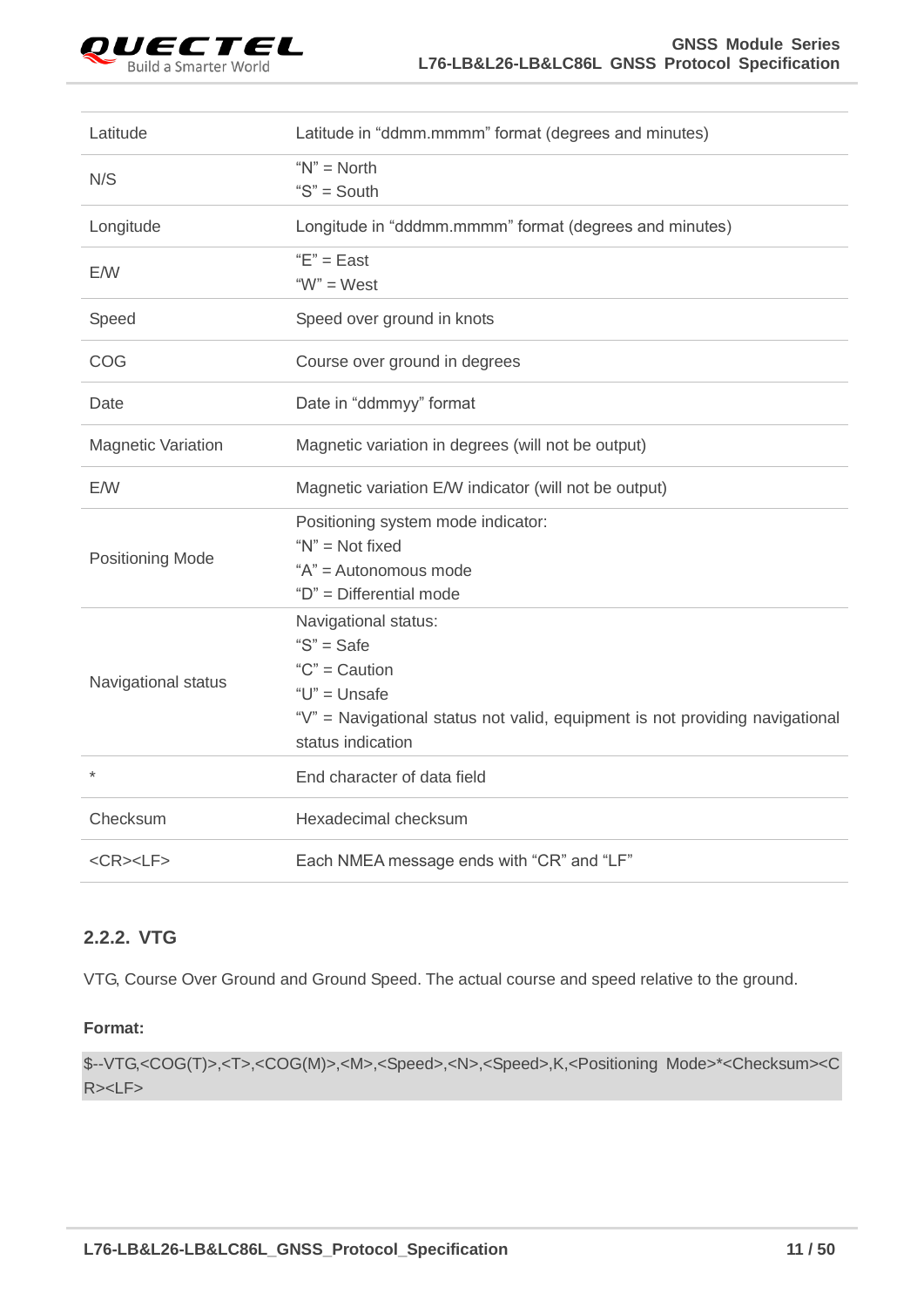

#### **Example:**

GPS+GLONASS mode: \$GNVTG,327.60,T,,M,0.02,N,0.03,K,D\*27<CR><LF> GPS only mode: \$GPVTG,183.85,T,,M,0.00,N,0.00,K,A\*3A<CR><LF>

#### **Parameter:**

| <b>Field</b>            | <b>Description</b>                                                                                            |  |  |
|-------------------------|---------------------------------------------------------------------------------------------------------------|--|--|
| \$                      | Each NMEA message starts with "\$"                                                                            |  |  |
| $-VTG$                  | Message ID                                                                                                    |  |  |
| COG(T)                  | True course over ground in degrees                                                                            |  |  |
| T                       | True (fixed field)                                                                                            |  |  |
| COG(M)                  | Magnetic course over ground (will not be output)                                                              |  |  |
| M                       | Magnetic (fixed field)                                                                                        |  |  |
| Speed                   | Speed over ground in knots                                                                                    |  |  |
| N                       | Knots (fixed field)                                                                                           |  |  |
| Speed                   | Speed over ground in km/h                                                                                     |  |  |
| K                       | km/h (fixed field)                                                                                            |  |  |
| <b>Positioning Mode</b> | Positioning system mode indicator:<br>" $N$ " = Not fixed<br>"A" = Autonomous mode<br>"D" = Differential mode |  |  |
| $\star$                 | End character of data field                                                                                   |  |  |
| Checksum                | Hexadecimal checksum                                                                                          |  |  |
| $<$ CR> $<$ LF>         | Each NMEA message ends with "CR" and "LF"                                                                     |  |  |

## <span id="page-12-0"></span>**2.2.3. GGA**

GGA, Global Positioning System Fix Data. Time, position and fix related data for a GNSS receiver.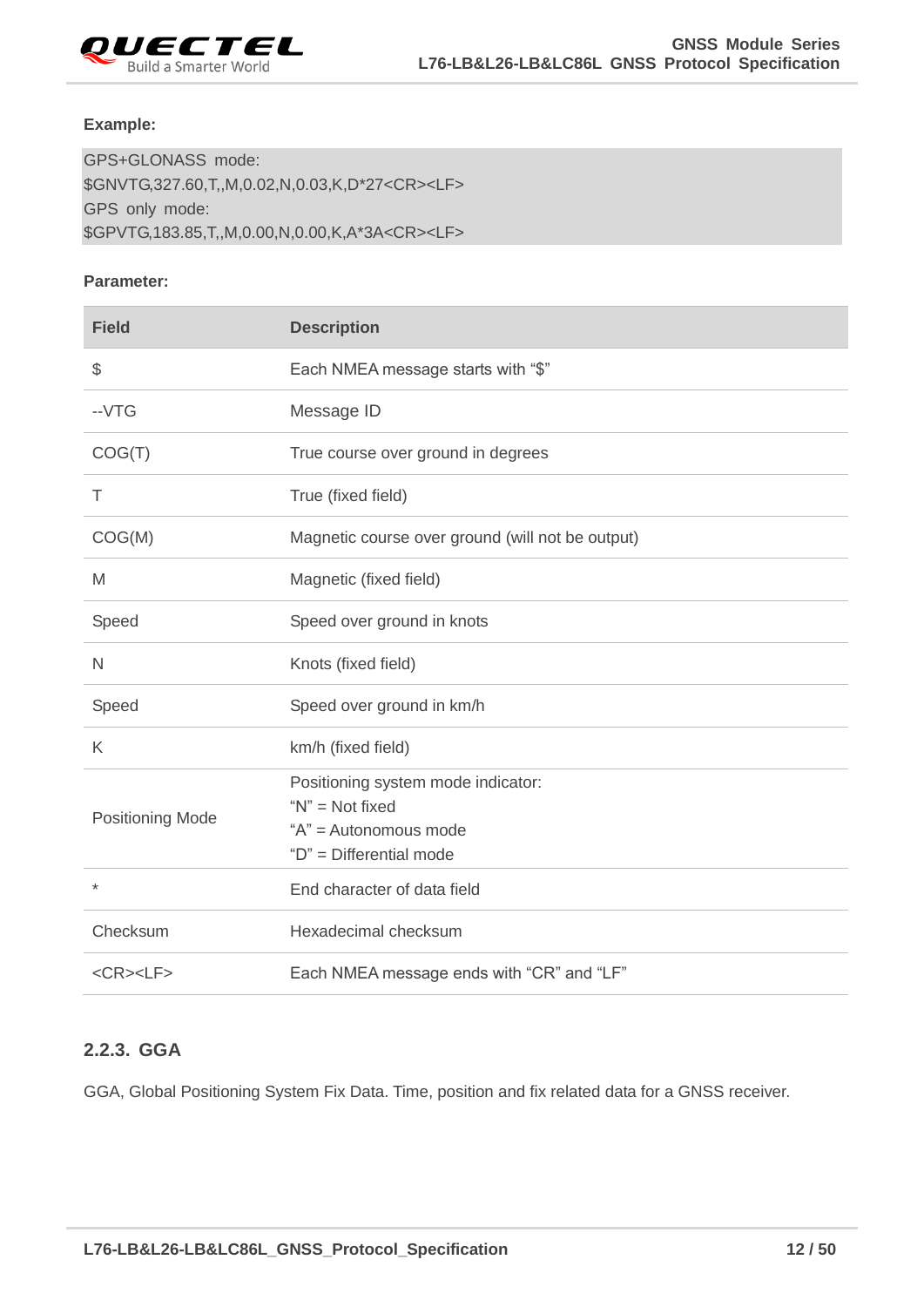

#### **Format:**

\$--GGA,<UTC Time>,<Latitude>,<N/S>,<Longitude>,<E/W>,<Fix Status>,<Number of satellites in us e>,<HDOP>,<Altitude>,<M>,<Geoid Separation>,<M>,<DGPS Age>,<DGPS Station ID>\*<Checksu m><CR><LF>

#### **Example:**

GPS+GLONASS mode: \$GNGGA,080301.000,3149.2890,N,11706.9248,E,2,19,0.63,88.1,M,-0.3,M,,\*53<CR><LF> GPS only mode: \$GPGGA,140145.000,3150.863861,N,11711.928739,E,1,11,0.79,175.165,M,0.009,M,,\*53<CR><LF>

#### **Parameter:**

| <b>Field</b>                   | <b>Description</b>                                          |  |  |
|--------------------------------|-------------------------------------------------------------|--|--|
| \$                             | Each NMEA message starts with "\$"                          |  |  |
| --GGA                          | Message ID                                                  |  |  |
| <b>UTC Time</b>                | UTC of position fix in "hhmmss.sss" format                  |  |  |
| Latitude                       | Latitude in "ddmm.mmmm" format (degrees and minutes)        |  |  |
| N/S                            | " $N$ " = North<br>" $S$ " = South                          |  |  |
| Longitude                      | Longitude in "dddmm.mmmm" format (degrees and minutes)      |  |  |
| E/W                            | $E" = East$<br>" $W$ " = West                               |  |  |
| <b>Fix Status</b>              | " $0$ " = Invalid<br>" $1"$ = GNSS fix<br>" $2"$ = DGPS fix |  |  |
| Number of satellites in<br>use | Number of satellites being used (0-12)                      |  |  |
| <b>HDOP</b>                    | Horizontal dilution of precision                            |  |  |
| Altitude                       | Height above mean sea level in meters                       |  |  |
| M                              | Meter (fixed filed)                                         |  |  |
| <b>Geoid Separation</b>        | Geoidal separation in meters                                |  |  |
| M                              | Meter (fixed filed)                                         |  |  |
| DGPS Age                       | Age of DGPS data in seconds<br>Empty if DGPS is not used    |  |  |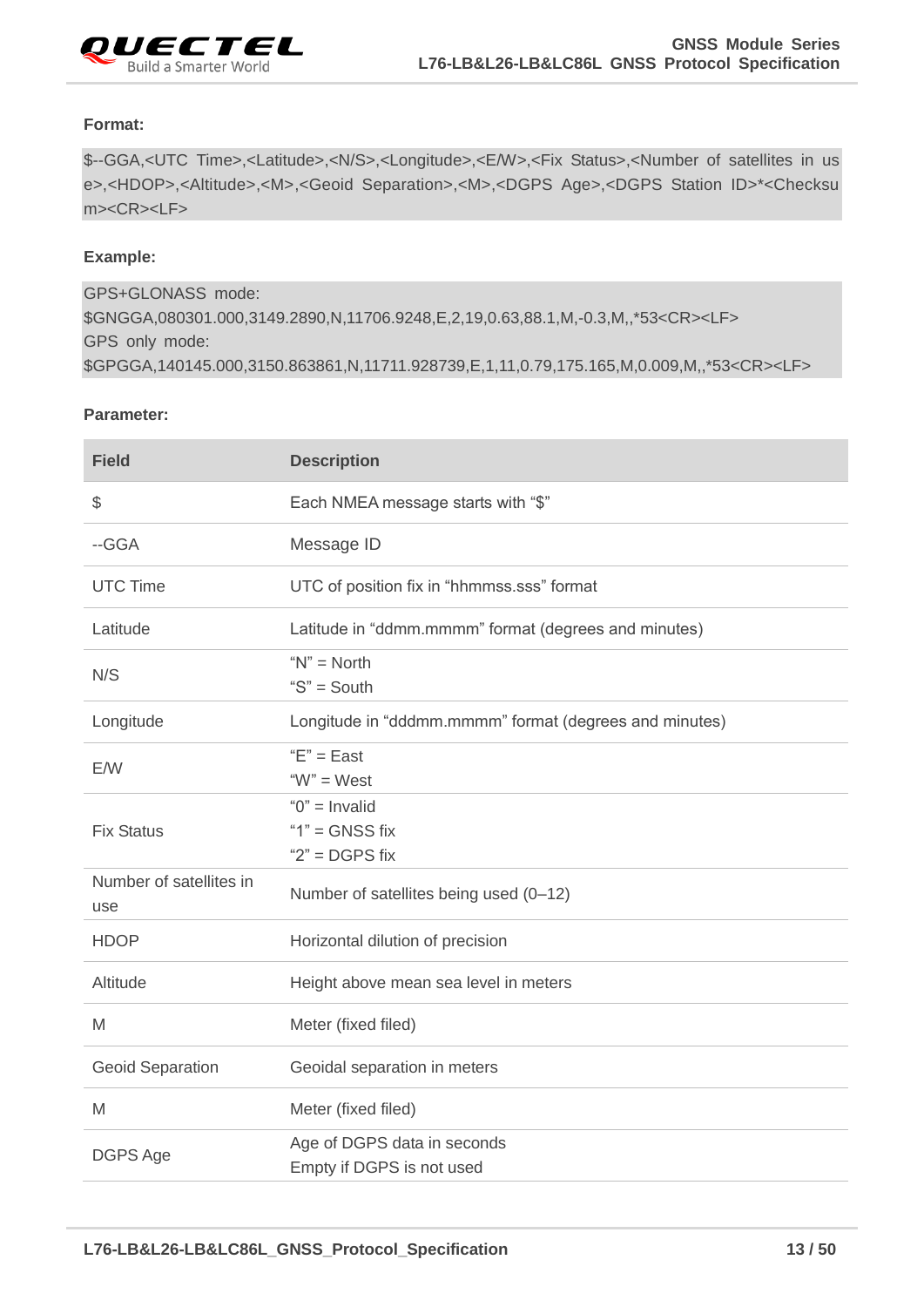

| <b>DGPS Station ID</b> | <b>DGPS station ID</b><br>Empty if DGPS is not used |
|------------------------|-----------------------------------------------------|
| $\star$                | End character of data field                         |
| Checksum               | Hexadecimal checksum                                |
| $<$ CR> $<$ LF>        | Each NMEA message ends with "CR" and "LF"           |

## <span id="page-14-0"></span>**2.2.4. GSA**

GSA, GNSS DOP and Active Satellites. GNSS receiver operating mode, satellites used in the navigation solution reported by the GGA sentence and DOP values.

#### **Format:**

\$--GSA,<Mode>,<Fix Status>,<Satellite Used 1>,<Satellite Used 2>,<Satellite Used 3>,<Satellite Us ed 4>,<Satellite Used 5>,<Satellite Used 6>,<Satellite Used 7>,<Satellite Used 8>,<Satellite Used 9>,<Satellite Used 10>,<Satellite Used 11>,<Satellite Used 12>,<PDOP>,<HDOP>,<VDOP>,<GNSS System ID>\*<Checksum><CR><LF>

#### **Example:**

GPS+GLONASS mode: \$GNGSA,A,3,04,01,23,195,09,11,08,193,194,,,,1.32,1.02,0.84,1\*31 GPS only mode: \$GPGSA,A,3,27,29,26,31,23,14,194,22,193,21,32,,1.43,0.79,1.20,1\*1D<CR><LF>

#### **Parameter:**

| <b>Field</b>      | <b>Description</b>                               |  |
|-------------------|--------------------------------------------------|--|
| \$                | Each NMEA message starts with "\$"               |  |
| --GSA             | Message ID                                       |  |
|                   | Auto selection of 2D or 3D fix                   |  |
| Mode              | "M" = Manual, forced to switch 2D/3D mode        |  |
|                   | "A" = Allowed to automatically switch 2D/3D mode |  |
|                   | "1" $=$ No fix                                   |  |
| <b>Fix Status</b> | " $2" = 2D$ fix                                  |  |
|                   | " $3" = 3D$ fix                                  |  |
| Satellite Used 1  | ID numbers of satellites used in solution        |  |
| Satellite Used 2  | ID numbers of satellites used in solution        |  |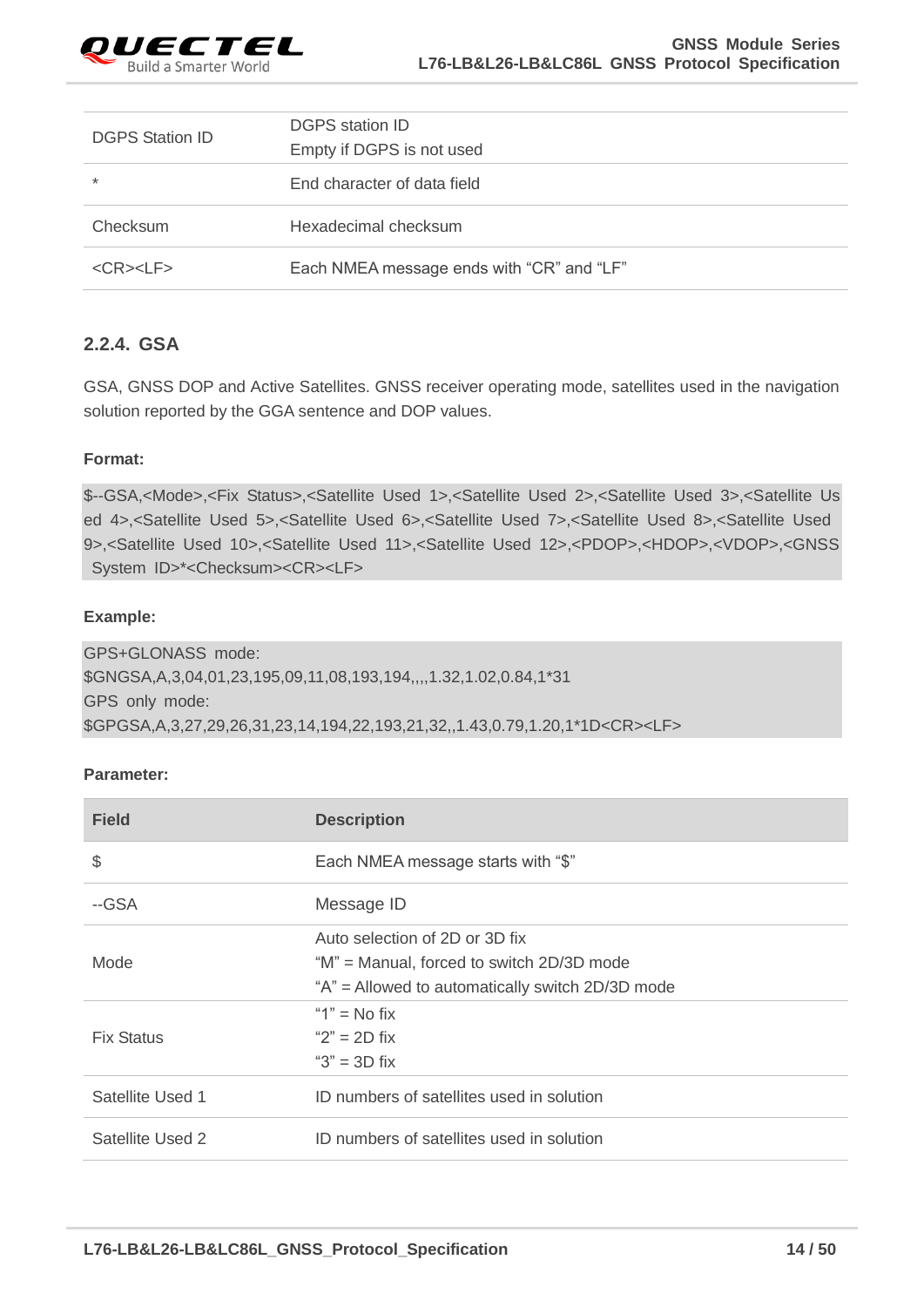

| Satellite Used 3      | ID numbers of satellites used in solution                                       |  |  |
|-----------------------|---------------------------------------------------------------------------------|--|--|
| Satellite Used 4      | ID numbers of satellites used in solution                                       |  |  |
| Satellite Used 5      | ID numbers of satellites used in solution                                       |  |  |
| Satellite Used 6      | ID numbers of satellites used in solution                                       |  |  |
| Satellite Used 7      | ID numbers of satellites used in solution                                       |  |  |
| Satellite Used 8      | ID numbers of satellites used in solution                                       |  |  |
| Satellite Used 9      | ID numbers of satellites used in solution                                       |  |  |
| Satellite Used 10     | ID numbers of satellites used in solution                                       |  |  |
| Satellite Used 11     | ID numbers of satellites used in solution                                       |  |  |
| Satellite Used 12     | ID numbers of satellites used in solution                                       |  |  |
| <b>PDOP</b>           | Position dilution of precision                                                  |  |  |
| <b>HDOP</b>           | Horizontal dilution of precision                                                |  |  |
| <b>VDOP</b>           | Vertical dilution of precision                                                  |  |  |
| <b>GNSS System ID</b> | <b>GNSS System ID:</b><br>" $1" = GP$<br>$"2" = GL$<br>" $3" = GA$<br>$4" = BD$ |  |  |
| $\star$               | End character of data field                                                     |  |  |
| Checksum              | Hexadecimal checksum                                                            |  |  |
| $<$ CR> $<$ LF>       | Each NMEA message ends with "CR" and "LF"                                       |  |  |

## <span id="page-15-0"></span>**2.2.5. GSV**

GSV, GNSS Satellites in View. The GSV sentence provides the number of satellites (SV) in view, satellite ID numbers, elevation, azimuth, and SNR value. The GSV sentence contains four satellites maximum per transmission. The total number of sentences being transmitted and the sentence number being transmitted are indicated in the first two fields.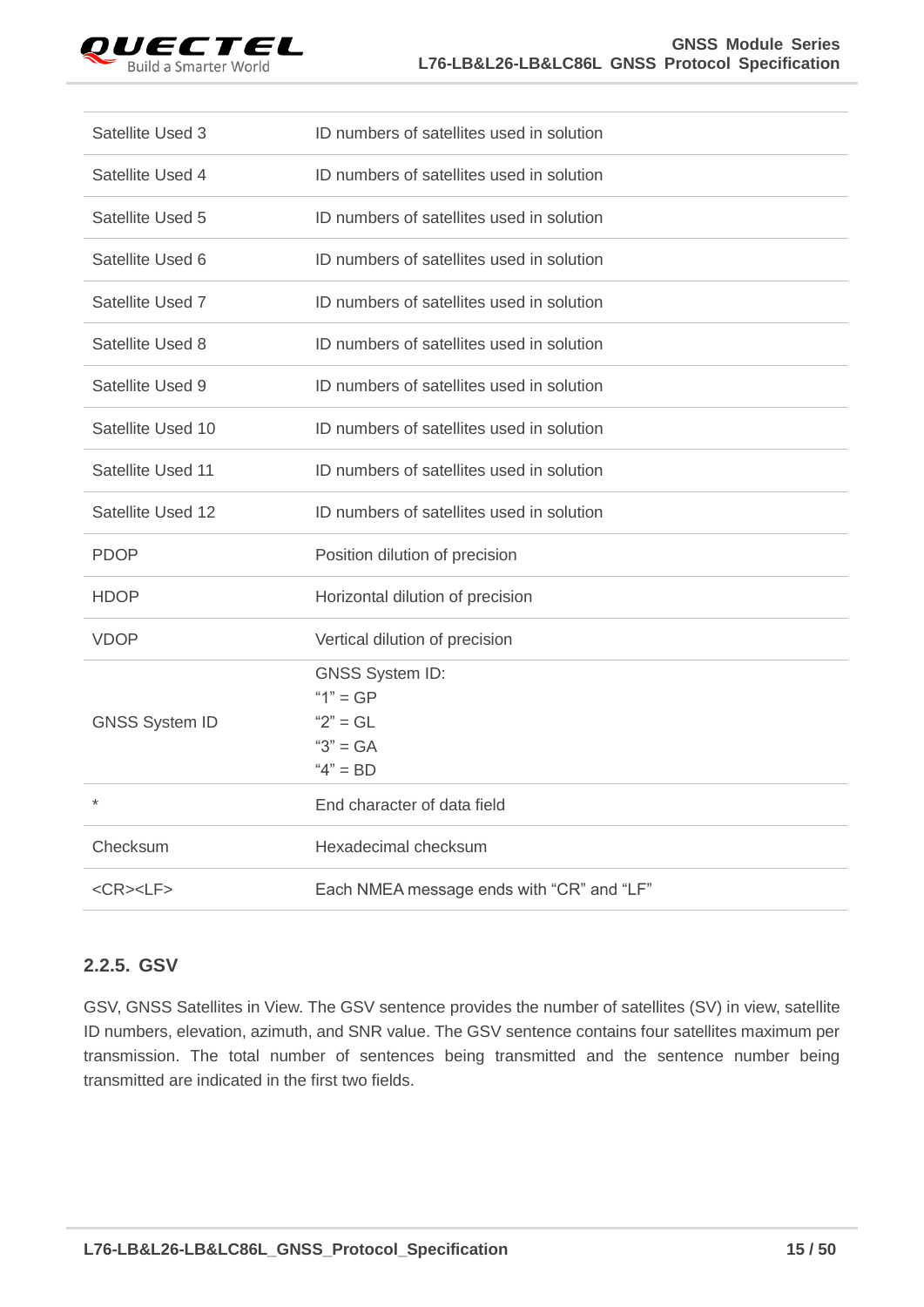

#### **Format:**

\$--GSV,<Number of Message>,<Sequence Number>,<Satellites in View>,<Satellite ID 1>,<Elevation 1>,<Azimuth 1>,<SNR 1>,<Satellite ID 2>,<Elevation 2>,<Azimuth 2>,<SNR 2>,<Satellite ID 3>,<E levation 3>,<Azimuth 3>,<SNR 3>,<Satellite ID 4>,<Elevation 4>,<Azimuth 4>,<SNR 4>,<Signal I D>\*<Checksum><CR><LF>

#### **Example:**

#### GPS+GLONASS mode:

\$GPGSV,4,1,16,16,66,349,25,195,57,127,44,27,56,178,45,04,53,292,30,0\*53<CR><LF> \$GPGSV,4,2,16,26,50,034,18,23,45,297,35,42,42,134,34,31,36,097,48,0\*65<CR><LF> \$GPGSV,4,3,16,08,27,200,44,09,25,314,19,14,16,159,41,193,15,173,43,0\*5D<CR><LF> \$GPGSV,4,4,16,21,13,075,,03,08,242,39,22,04,223,44,194,,,23,0\*6E<CR><LF> \$GLGSV,3,1,10,75,46,023,20,85,44,084,34,76,33,315,21,66,32,296,31,1\*75<CR><LF> \$GLGSV,3,2,10,65,28,221,43,86,26,155,51,74,21,068,29,84,13,030,27,1\*75<CR><LF> \$GLGSV,3,3,10,67,02,338,27,72,02,187,47,1\*7D<CR><LF> GPS only mode: \$GPGSV,5,1,17,16,68,281,17,26,66,010,46,194,65,053,43,195,50,126,17,0\*61<CR><LF>

\$GPGSV,5,2,17,31,45,074,47,14,40,153,27,23,31,313,48,27,31,181,33,0\*65<CR><LF> \$GPGSV,5,3,17,44,23,247,,193,21,172,17,03,19,263,25,22,15,242,29,0\*5F<CR><LF> \$GPGSV,5,4,17,29,14,040,45,32,13,151,26,21,06,099,34,09,03,322,20,0\*62<CR><LF> \$GPGSV,5,5,17,08,02,200,,0\*5B<CR><LF>

| <b>Field</b>       | <b>Description</b>                                          |  |
|--------------------|-------------------------------------------------------------|--|
| $\frac{1}{2}$      | Each NMEA message starts with "\$"                          |  |
| --GSV              | Message ID                                                  |  |
| Number of Message  | Number of messages                                          |  |
| Sequence Number    | Sequence number of this entry                               |  |
| Satellites in View | Total satellites in view                                    |  |
| Satellite ID 1     | Satellite ID                                                |  |
| Elevation 1        | Elevation in degree (0-90)                                  |  |
| Azimuth 1          | Azimuth in degree (0-359)                                   |  |
| SNR 1              | Signal to noise ratio in dBHz (0-99), empty if not tracking |  |
| Satellite ID 2     | Satellite ID                                                |  |
| Elevation 2        | Elevation in degree (0-90)                                  |  |

#### **Parameter:**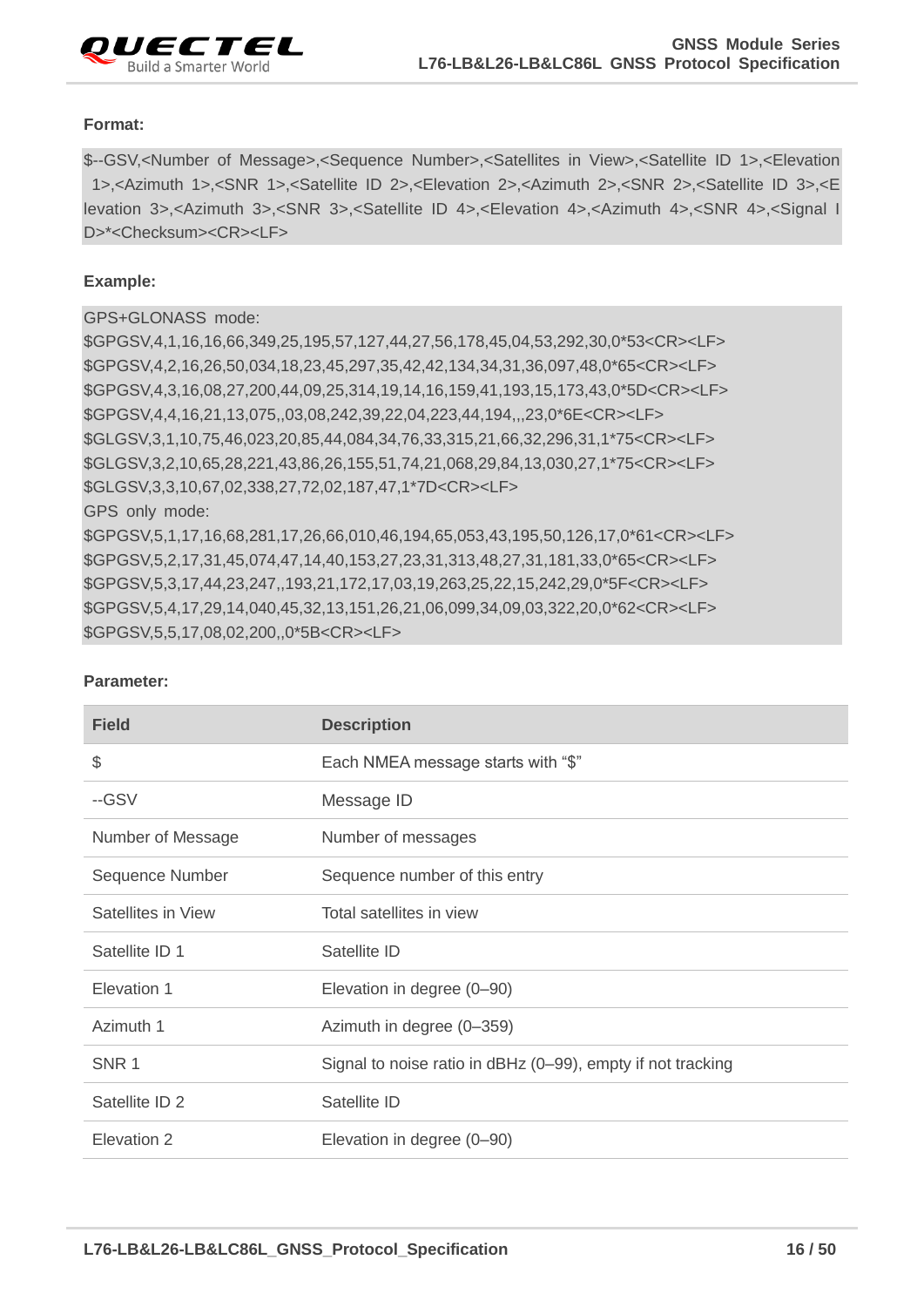

| Azimuth 2        | Azimuth in degree (0-359)                                   |  |  |
|------------------|-------------------------------------------------------------|--|--|
| SNR <sub>2</sub> | Signal to noise ratio in dBHz (0-99), empty if not tracking |  |  |
| Satellite ID 3   | Satellite ID                                                |  |  |
| Elevation 3      | Elevation in degree (0-90)                                  |  |  |
| Azimuth 3        | Azimuth in degree (0-359)                                   |  |  |
| SNR <sub>3</sub> | Signal to noise ratio in dBHz (0-99), empty if not tracking |  |  |
| Satellite ID 4   | Satellite ID                                                |  |  |
| Elevation 4      | Elevation in degree (0-90)                                  |  |  |
| Azimuth 4        | Azimuth in degree (0-359)                                   |  |  |
| SNR 4            | Signal to noise ratio in dBHz (0-99), empty if not tracking |  |  |
| Signal ID        | Signal ID:<br>" $0$ " = All signals                         |  |  |
| $\star$          | End character of data field                                 |  |  |
| Checksum         | Hexadecimal checksum                                        |  |  |
| $<$ CR> $<$ LF>  | Each NMEA message ends with "CR" and "LF"                   |  |  |

## <span id="page-17-0"></span>**2.2.6. GLL**

GLL, Geographic Position – Latitude/Longitude. Latitude and longitude of vessel position, time of position fix and status.

#### **Format:**

\$--GLL,<Latitude>,<N/S>,<Longitude>,<E/W>,<UTC Time>,<Data Validity>,<Positioning Mode>\*<Che cksum><CR><LF>

#### **Example:**

GPS+GLONASS mode: \$GNGLL,3149.287981,N,11706.928870,E,083902.000,A,D\*4D<CR><LF> GPS only mode: \$GPGLL,3150.863861,N,11711.928739,E,140145.000,A,A\*50<CR><LF>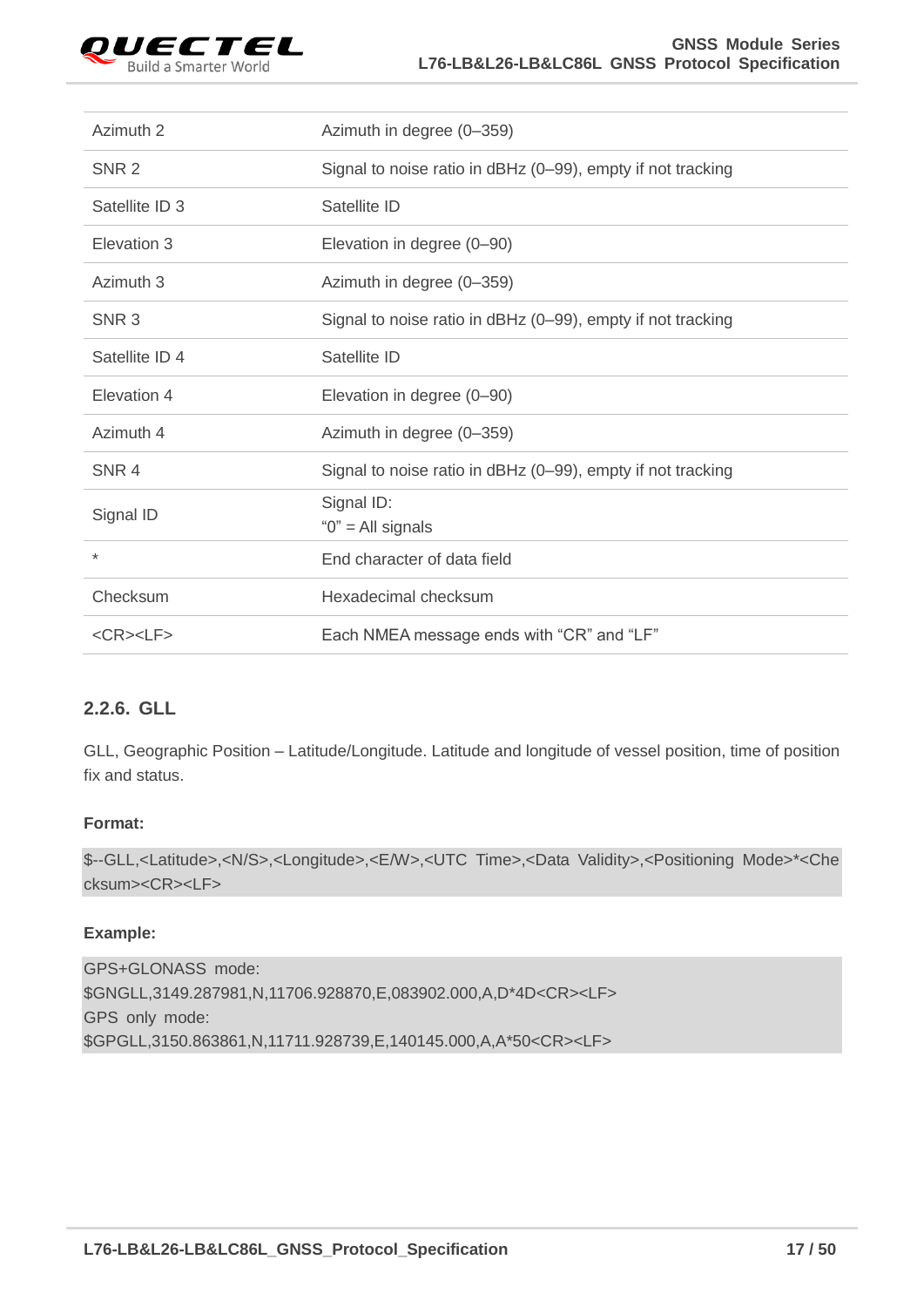

#### **Parameter:**

| <b>Field</b>            | <b>Description</b>                                                              |  |  |
|-------------------------|---------------------------------------------------------------------------------|--|--|
| \$                      | Each NMEA message starts with "\$"                                              |  |  |
| $-GLL$                  | Message ID                                                                      |  |  |
| Latitude                | Latitude in "ddmm.mmmm" format (degrees and minutes)                            |  |  |
| N/S                     | " $N$ " = North<br>" $S$ " = South                                              |  |  |
| Longitude               | Longitude in "dddmm.mmmm" format (degrees and minutes)                          |  |  |
| E/W                     | $E" = East$<br>" $W$ " = West                                                   |  |  |
| <b>UTC Time</b>         | UTC of position fix in "hhmmss.sss" format                                      |  |  |
| Data Validity           | " $V$ " = Invalid<br>" $A$ " = Valid                                            |  |  |
| <b>Positioning Mode</b> | " $N$ " = Not fixed<br>"A" = Autonomous GNSS fix<br>"D" = Differential GNSS fix |  |  |
| $\star$                 | End character of data field                                                     |  |  |
| Checksum                | Hexadecimal checksum                                                            |  |  |
| $<$ CR> $<$ LF>         | Each NMEA message ends with "CR" and "LF"                                       |  |  |

## <span id="page-18-0"></span>**2.2.7. GPTXT**

This message is uesd to output antenna status information.

#### **Format:**

\$GPTXT,<XX>,<YY>,<ZZ>,<Text message>\*<Checksum><CR><LF>

#### **Example:**

\$GPTXT,01,01,02,ANTSTATUS=SHORT\*6D<CR><LF>

#### **Parameter:**

| <b>Field</b> | <b>Description</b>                 |
|--------------|------------------------------------|
|              | Each NMEA message starts with "\$" |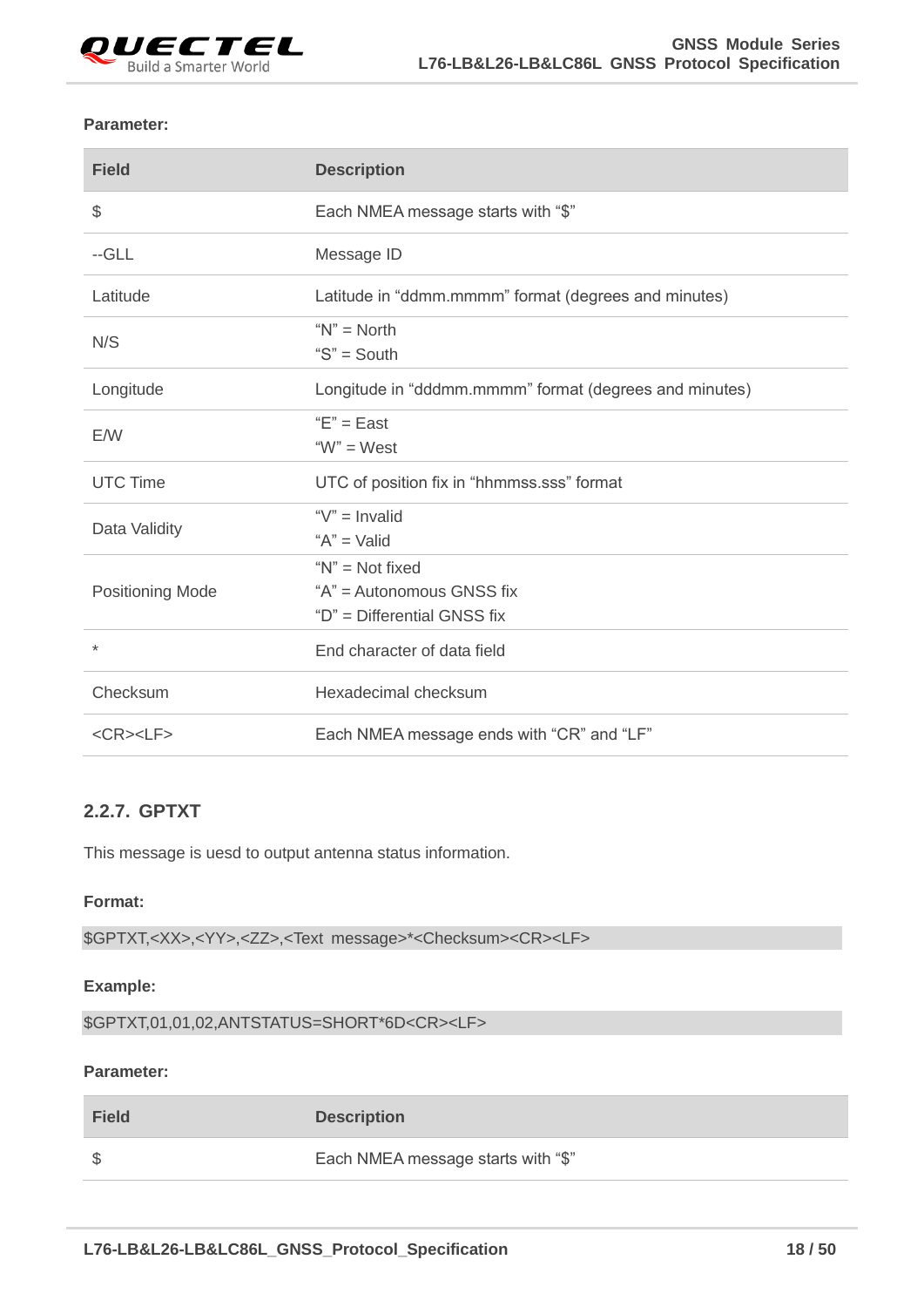

| <b>GPTXT</b>    | Message ID                                                                                                                                                                                                   |  |  |
|-----------------|--------------------------------------------------------------------------------------------------------------------------------------------------------------------------------------------------------------|--|--|
| XX.             | Total number of message in this transmission (01–99)                                                                                                                                                         |  |  |
| YY              | Message number in this transmission (01–99)                                                                                                                                                                  |  |  |
| 77              | Severity of the message<br>" $00"$ = Error<br>" $01"$ = Warning<br>" $02"$ = Notice<br>" $07$ " = User                                                                                                       |  |  |
| Text message    | Output information showing the status of antenna:<br>"ANTSTATUS=OK" = the antenna is well connected<br>"ANTSTATUS=OPEN" = the antenna circuit is open.<br>"ANTSTATUS=SHORT" = the antenna is short-circuited |  |  |
| $\ast$          | End character of data field                                                                                                                                                                                  |  |  |
| Checksum        | Hexadecimal checksum                                                                                                                                                                                         |  |  |
| $<$ CR> $<$ LF> | Each NMEA message ends with "CR" and "LF"                                                                                                                                                                    |  |  |
|                 |                                                                                                                                                                                                              |  |  |

## **NOTE**

The message is supported by L26-LB and LC86L only.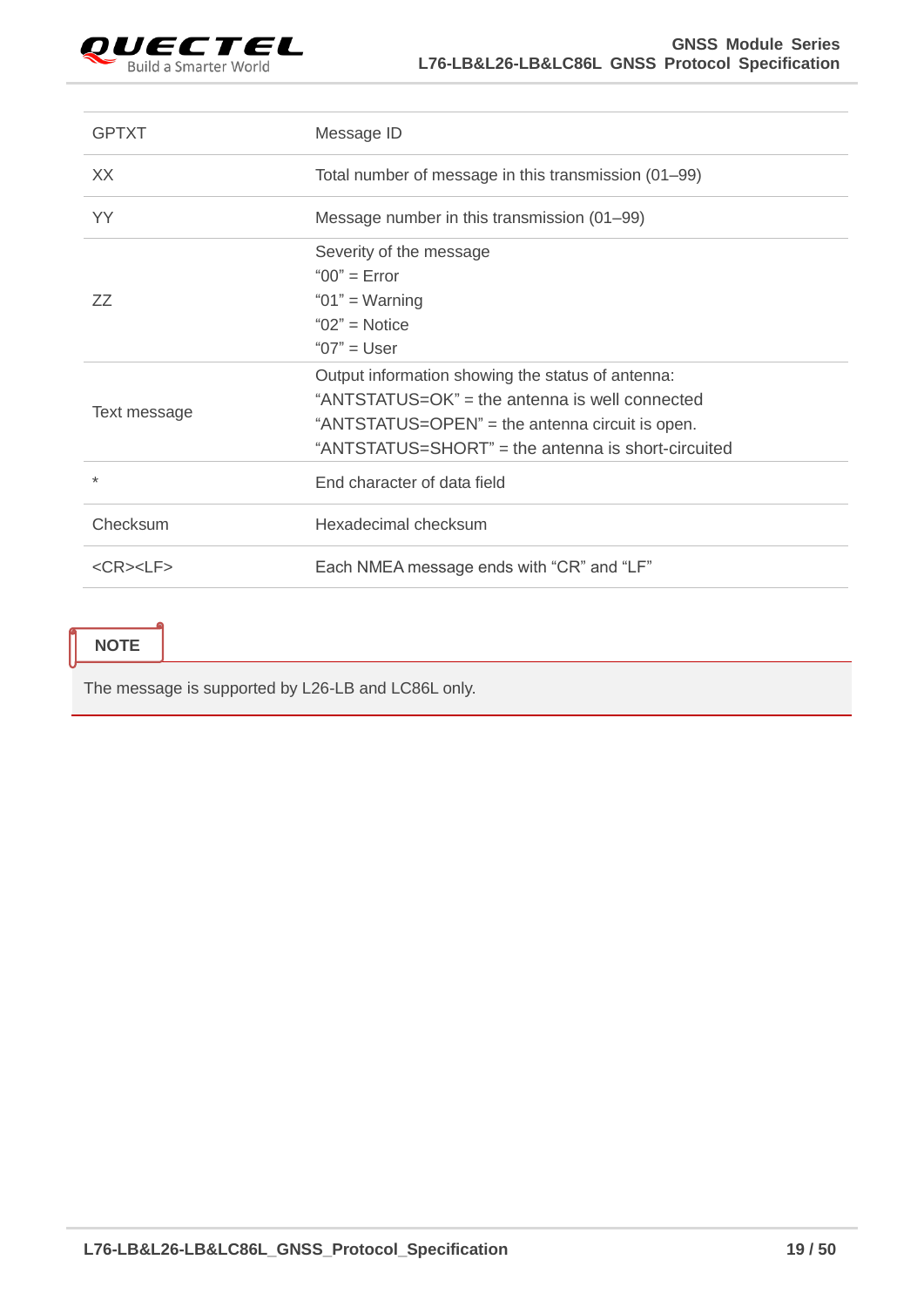<span id="page-20-0"></span>

## **3 NMEA Proprietary Messages**

## <span id="page-20-1"></span>**3.1. Structure of NMEA Proprietary Messages**

#### <span id="page-20-4"></span>**Table 2: Structure of NMEA Proprietary Messages**

| <b>Filed</b>           |             | Length (Bytes)                         | <b>Description</b>                                                                        |
|------------------------|-------------|----------------------------------------|-------------------------------------------------------------------------------------------|
| \$                     |             | 1                                      | Each NMEA message starts with "\$"                                                        |
| Talker ID              |             |                                        | "P" for proprietary message                                                               |
| <b>NMEA</b>            | Data type   | 3                                      | "MTK" to indicate MTK proprietary message                                                 |
| Data Filed             | Packet type | 3                                      | Packet type, from "000" to "999"                                                          |
|                        | Packet data | Variable, depend on<br>the packet type | Data fields, delimited by comma ","                                                       |
| $\ast$                 |             | 1                                      | End character of data field                                                               |
| Checksum               |             | $\overline{2}$                         | A hexadecimal number calculated by exclusive OR<br>of all characters between "\$" and "*" |
| $<$ CR $>$ $<$ l F $>$ |             | $\overline{2}$                         | Each NMEA message ends with "CR" and "LF"                                                 |

## <span id="page-20-2"></span>**3.2. Description of NMEA Proprietary Messages**

## <span id="page-20-3"></span>**3.2.1. Packet Type: 010 PMTK\_SYS\_MSG**

This is a system message that will be automatically output when the module is powered up.

Format: \$PMTK010,<Message>\*<Checksum><CR><LF> Example: \$PMTK010,002\*2D<CR><LF>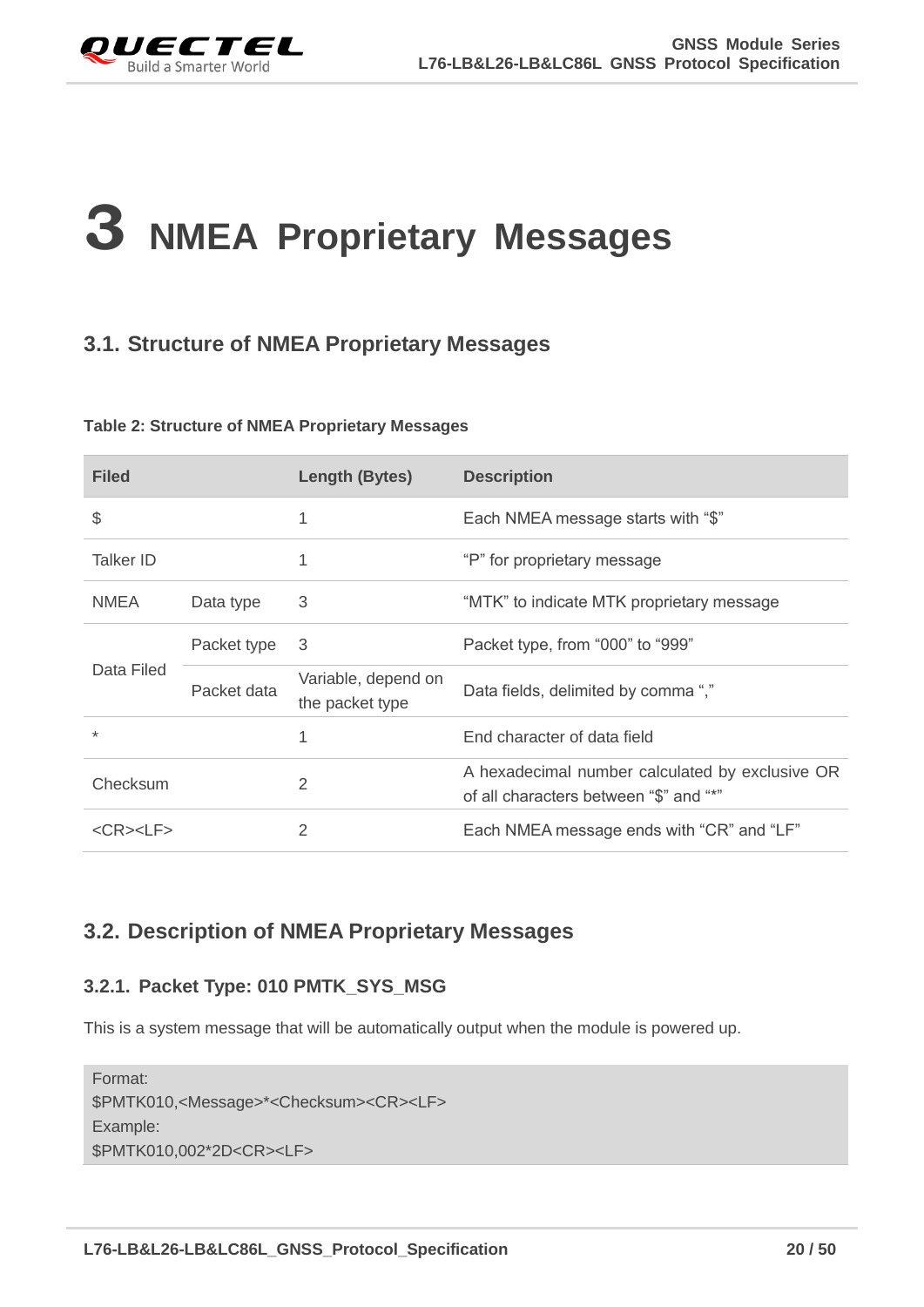

| <b>Packet Data</b> | <b>Description</b>                                                        |
|--------------------|---------------------------------------------------------------------------|
|                    | System message                                                            |
|                    | " $0$ " = Unknown                                                         |
| Message            | " $1"$ = Startup                                                          |
|                    | " $2$ " = Notification for the host aiding EPO                            |
|                    | "3" = Notification for the transition to normal mode is successfully done |

## <span id="page-21-0"></span>**3.2.2. Packet Type: 011 PMTK\_TXT\_MSG**

This is a text message that will be automatically output when the module is powered up.

| Format:                                                                |                    |  |
|------------------------------------------------------------------------|--------------------|--|
| \$PMTK011, <message>*<checksum><cr><lf></lf></cr></checksum></message> |                    |  |
| Example:                                                               |                    |  |
| \$PMTK011, MTKGPS*08 <cr><lf></lf></cr>                                |                    |  |
| <b>Packet Data</b>                                                     | <b>Description</b> |  |
| Message                                                                | <b>MTKGPS</b>      |  |

## <span id="page-21-1"></span>**3.2.3. Packet Type: 001 PMTK\_ACK**

Acknowledgement of a PMTK command. In order to inform the sender whether the receiver has received the packet, an acknowledgement packet PMTK\_ACK would be returned.

The following commands will cause the GNSS module to restart or change the baud rate, and thus there will be no acknowledgement packet (PMTK\_ACK) for those commands.

- PMTK\_CMD\_HOT\_START
- $\bullet$  PMTK\_CMD\_WARM\_START
- $\bullet$  PMTK\_CMD\_COLD\_START
- PMTK\_CMD\_FULL\_COLD\_START
- PMTK\_SET\_NMEA\_BAUDRATE

| Format:                                                                                                               |                                                   |  |
|-----------------------------------------------------------------------------------------------------------------------|---------------------------------------------------|--|
| \$PMTK001, <cmd>,<flag>[,<para 1="">,,<para n="">]*<checksum><cr><lf></lf></cr></checksum></para></para></flag></cmd> |                                                   |  |
| Example:                                                                                                              |                                                   |  |
| \$PMTK001,869,3*37 <cr><lf></lf></cr>                                                                                 |                                                   |  |
| <b>Packet Data</b>                                                                                                    | <b>Description</b>                                |  |
| Cmd                                                                                                                   | The packet type that the acknowledgement responds |  |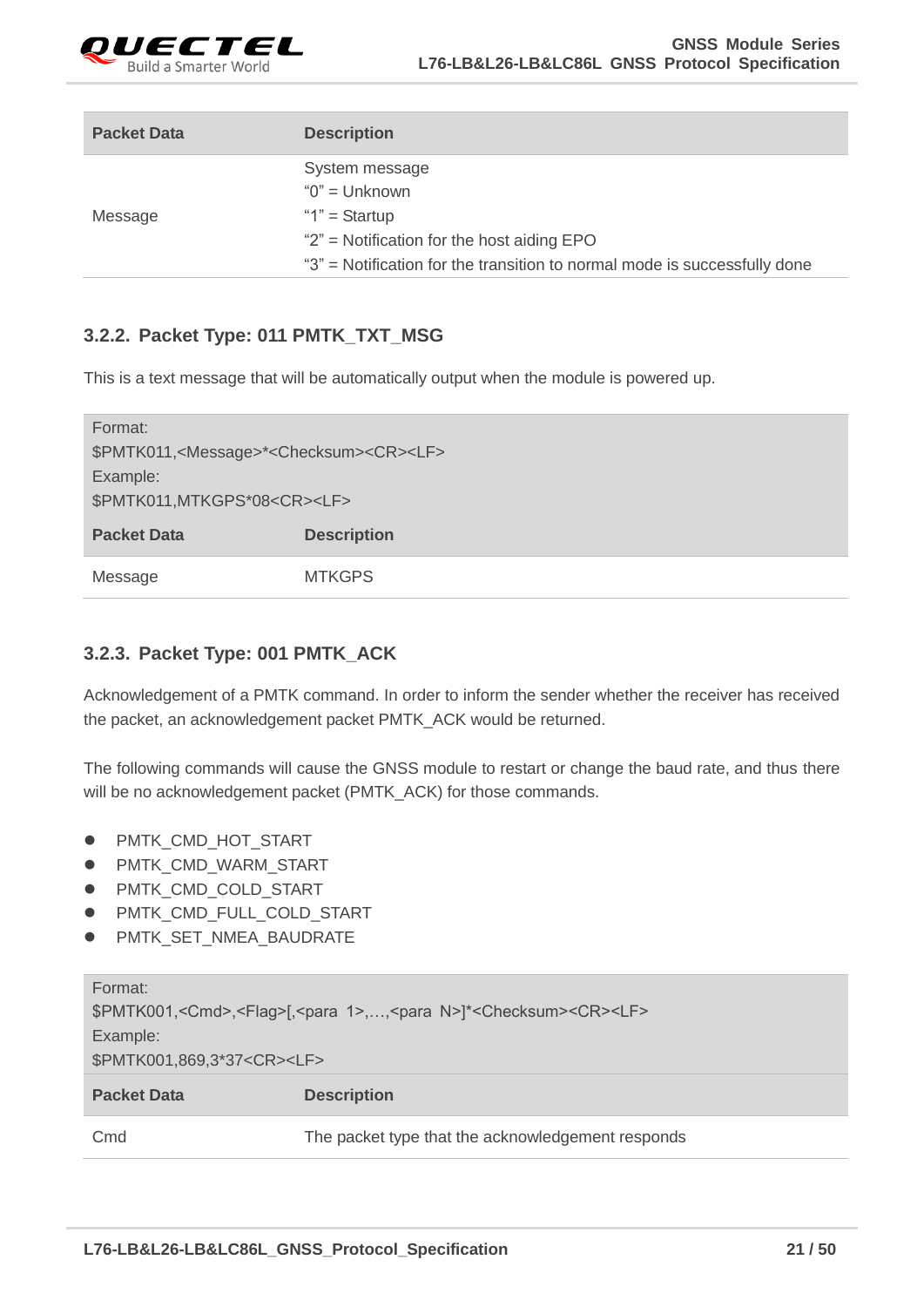

| Flag                            | " $0$ " = Invalid packet                 |
|---------------------------------|------------------------------------------|
|                                 | "1" = Unsupported packet type            |
|                                 | "2" = Valid packet, but action failed    |
|                                 | "3" = Valid packet, and action succeeded |
| [, < para $1$ >, , < para N > ] | Extended parameters.                     |
|                                 | Optional.                                |

## <span id="page-22-0"></span>**3.2.4. Packet Type: 101 PMTK\_CMD\_HOT\_START**

This message is used to perform a hot start on the module (use all available data in the NVM). Normally a hot start means the GNSS module is powered down less than 2 hours (RTC must be alive) and its ephemeris is still valid. As there is no need for downloading ephemeris, it is the fastest startup method.

| Format:<br>\$PMTK101* <checksum><cr><lf><br/>Example:<br/>\$PMTK101*32<cr><lf></lf></cr></lf></cr></checksum> |                    |
|---------------------------------------------------------------------------------------------------------------|--------------------|
| <b>Packet Data</b>                                                                                            | <b>Description</b> |
| <b>None</b>                                                                                                   |                    |

## <span id="page-22-1"></span>**3.2.5. Packet Type: 102 PMTK\_CMD\_WARM\_START**

This message is used to perform a warm start on the module. A warm start means the GNSS module has approximate information of time, position and coarse data on satellite positions, but it needs to download ephemeris until it can get a fix. Using this message will force a warm restart on the module without using the ephemeris data in NVM.

| Format:                                            |                    |
|----------------------------------------------------|--------------------|
| \$PMTK102* <checksum><cr><lf></lf></cr></checksum> |                    |
| Example:                                           |                    |
| \$PMTK102*31 <cr><lf></lf></cr>                    |                    |
| <b>Packet Data</b>                                 | <b>Description</b> |
|                                                    |                    |

## <span id="page-22-2"></span>**3.2.6. Packet Type: 103 PMTK\_CMD\_COLD\_START**

This message is used to perform a cold start on the module. Using this message will force a cold restart on the module without using any prior location information, including time, position, almanacs and ephemeris data.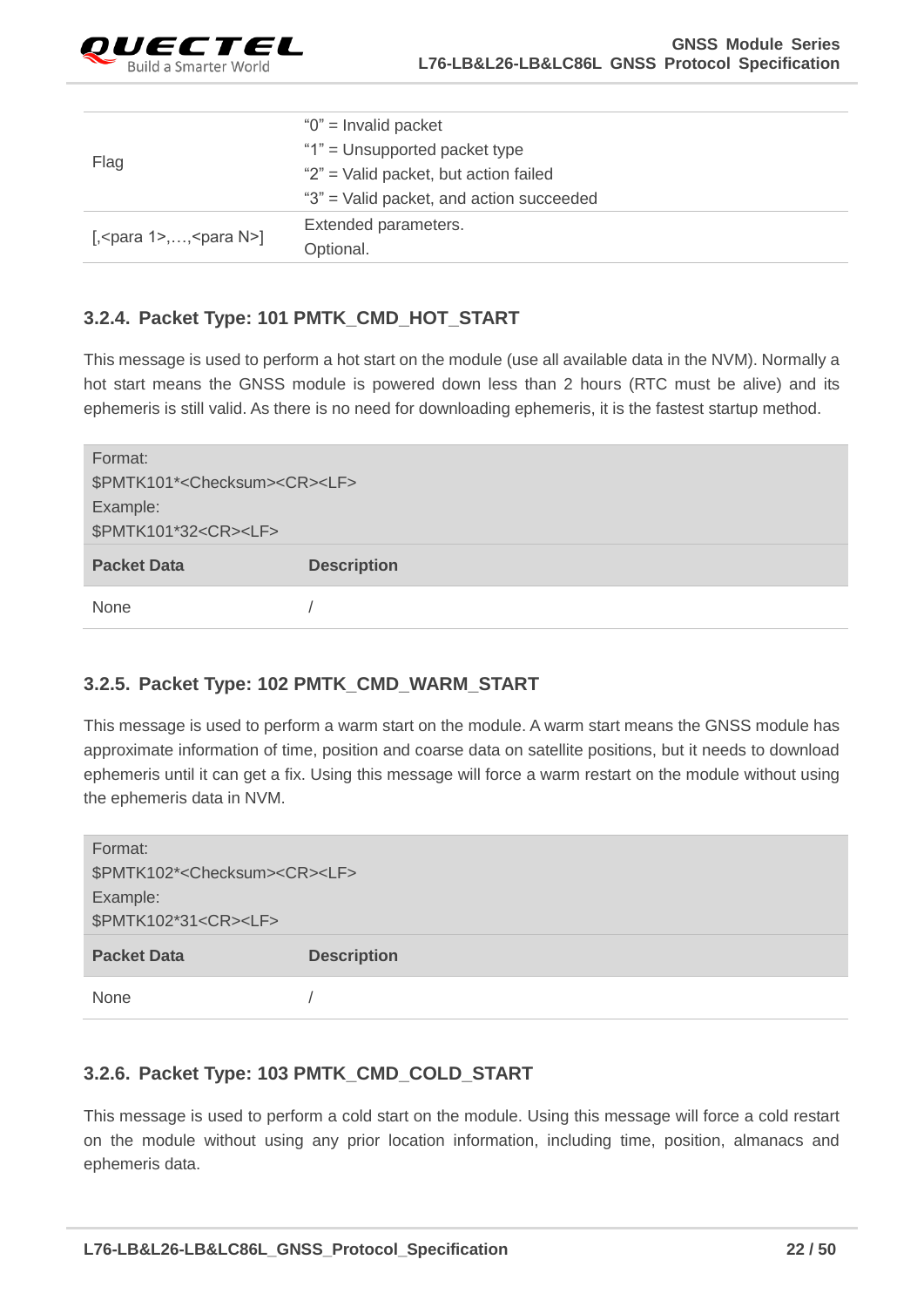

| Format:                                            |                    |
|----------------------------------------------------|--------------------|
| \$PMTK103* <checksum><cr><lf></lf></cr></checksum> |                    |
| Example:                                           |                    |
| \$PMTK103*30 <cr><lf></lf></cr>                    |                    |
| <b>Packet Data</b>                                 | <b>Description</b> |
| None                                               |                    |

## <span id="page-23-0"></span>**3.2.7. Packet Type: 104 PMTK\_CMD\_FULL\_COLD\_START**

This message is essentially used to perform a cold restart on the module. It additionally clears system and user configurations at restart, that is, reset the module to the factory settings. A full cold start means the module has no information on last location. It needs to search the full time and frequency space, and also all possible satellite numbers before it can get a fix.

| Format:                                            |                    |
|----------------------------------------------------|--------------------|
| \$PMTK104* <checksum><cr><lf></lf></cr></checksum> |                    |
| Example:                                           |                    |
| \$PMTK104*37 <cr><lf></lf></cr>                    |                    |
|                                                    |                    |
| <b>Packet Data</b>                                 | <b>Description</b> |

## <span id="page-23-1"></span>**3.2.8. Packet Type: 161 PMTK\_CMD\_STANDBY\_MODE**

This message is used to make the module enter standby mode for power saving.

| Format:                                                          |                        |
|------------------------------------------------------------------|------------------------|
| \$PMTK161, <type>*<checksum><cr><lf></lf></cr></checksum></type> |                        |
| Example:                                                         |                        |
| \$PMTK161,0*28 <cr><lf></lf></cr>                                |                        |
| <b>Packet Data</b>                                               | <b>Description</b>     |
| Type                                                             | " $0$ " = Standby mode |

#### **Acknowledgement:**

| Format:                                                                      |
|------------------------------------------------------------------------------|
| \$PMTK001, <cmd>,<flag>*<checksum><cr><lf></lf></cr></checksum></flag></cmd> |
| Example:                                                                     |
| \$PMTK001,161,3*36 <cr><lf></lf></cr>                                        |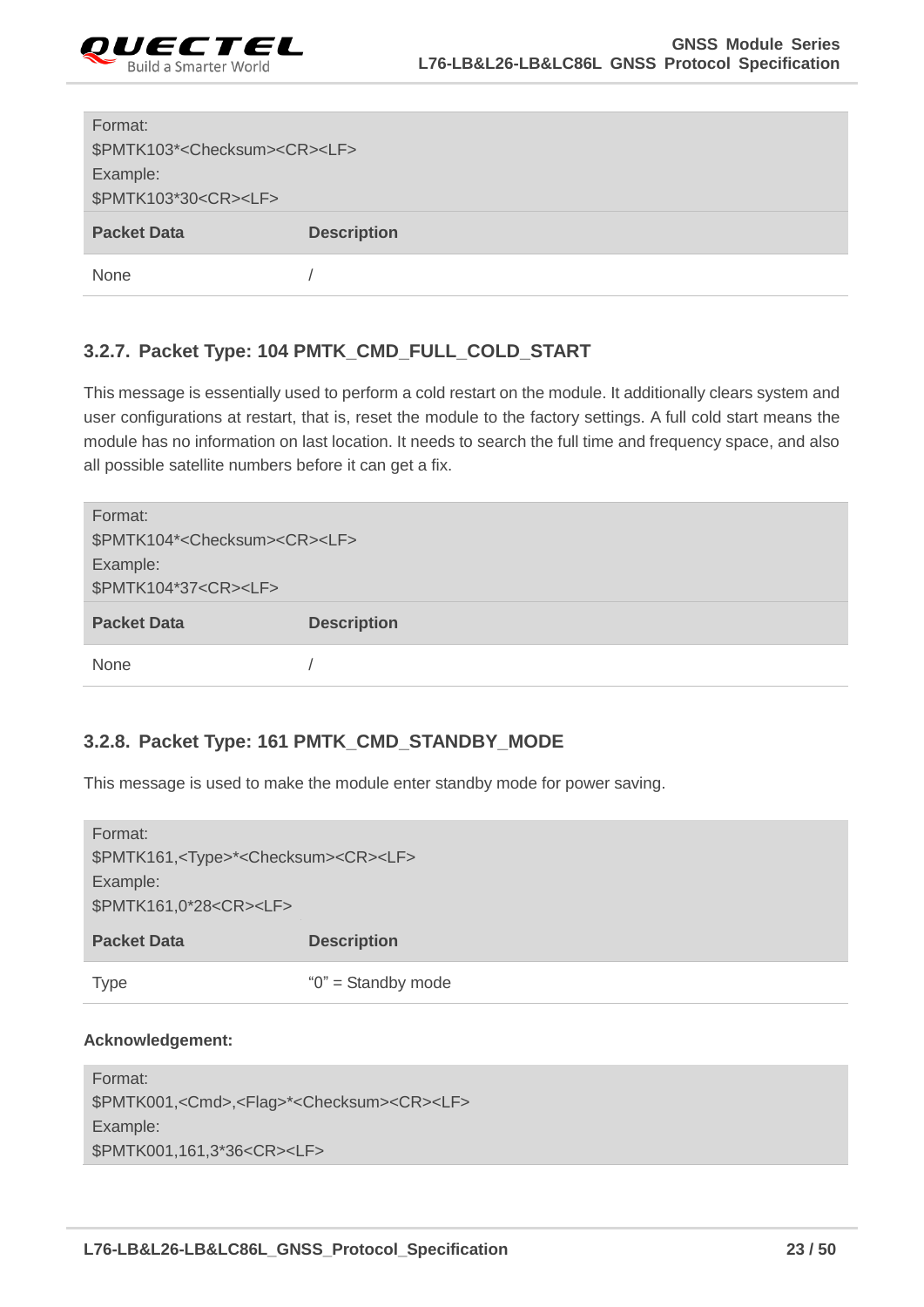

## <span id="page-24-0"></span>**3.2.9. Packet Type: 183 PMTK\_LOCUS\_QUERY\_STATUS**

This message is used to query the LOCUS logging status.

| Format:                                            |                    |  |  |
|----------------------------------------------------|--------------------|--|--|
| \$PMTK183* <checksum><cr><lf></lf></cr></checksum> |                    |  |  |
| Example:                                           |                    |  |  |
| \$PMTK183*38 <cr><lf></lf></cr>                    |                    |  |  |
| <b>Packet Data</b>                                 | <b>Description</b> |  |  |
| <b>None</b>                                        |                    |  |  |

#### **Response:**

| Format:<br>\$PMTKLOG, <serial#>,<type>,<mode>,<content>,<interval>,<distance>,<speed>,<status>,<numbe<br>r&gt;,<percent>*<checksum><cr><lf><br/>Example:<br/>\$PMTKLOG,456,0,b,31,2,0,0,0,3769,46*2A<cr><lf></lf></cr></lf></cr></checksum></percent></numbe<br></status></speed></distance></interval></content></mode></type></serial#> |                                                                                                                                                                                                                                                                                                                                                                                                                                                                                                                                                                                                                                                         |  |  |
|-------------------------------------------------------------------------------------------------------------------------------------------------------------------------------------------------------------------------------------------------------------------------------------------------------------------------------------------|---------------------------------------------------------------------------------------------------------------------------------------------------------------------------------------------------------------------------------------------------------------------------------------------------------------------------------------------------------------------------------------------------------------------------------------------------------------------------------------------------------------------------------------------------------------------------------------------------------------------------------------------------------|--|--|
| <b>Field</b>                                                                                                                                                                                                                                                                                                                              | <b>Description</b>                                                                                                                                                                                                                                                                                                                                                                                                                                                                                                                                                                                                                                      |  |  |
| \$                                                                                                                                                                                                                                                                                                                                        | Each NMEA message starts with "\$"                                                                                                                                                                                                                                                                                                                                                                                                                                                                                                                                                                                                                      |  |  |
| <b>PMTK</b>                                                                                                                                                                                                                                                                                                                               | MTK proprietary message                                                                                                                                                                                                                                                                                                                                                                                                                                                                                                                                                                                                                                 |  |  |
| Packet Type                                                                                                                                                                                                                                                                                                                               | <b>LOG</b>                                                                                                                                                                                                                                                                                                                                                                                                                                                                                                                                                                                                                                              |  |  |
| Serial#                                                                                                                                                                                                                                                                                                                                   | Logging serial number: 0-65535                                                                                                                                                                                                                                                                                                                                                                                                                                                                                                                                                                                                                          |  |  |
| <b>Type</b>                                                                                                                                                                                                                                                                                                                               | Logging type<br>" $0$ " = Overlap<br>"1" = Stop logging when full                                                                                                                                                                                                                                                                                                                                                                                                                                                                                                                                                                                       |  |  |
| Mode                                                                                                                                                                                                                                                                                                                                      | Logging mode:<br>"0x02" = Fix only mode (logging when 3D-fix only)<br>"0x04" = Normal mode (logging per positioning, e.g. 1 sec.)<br>Customization mode:<br>"0x08" = Interval mode (logging per pre-setting interval, e.g. 15 secs)<br>"0x10" = Distance mode logger (by distance, e.g. 10m/s)<br>" $0x20"$ = Speed mode (by speed, e.g. 10m/s)<br>Notes:<br>The "Fix only mode" is compatible with all other options.<br>$1_{-}$<br>The "Interval", "Distance" and "Speed" are called "Customization<br>2.<br>mode" in this table, and all of them are && condition with other<br>configurations.<br>Default value is 0x0b: Fix only + Interval.<br>3. |  |  |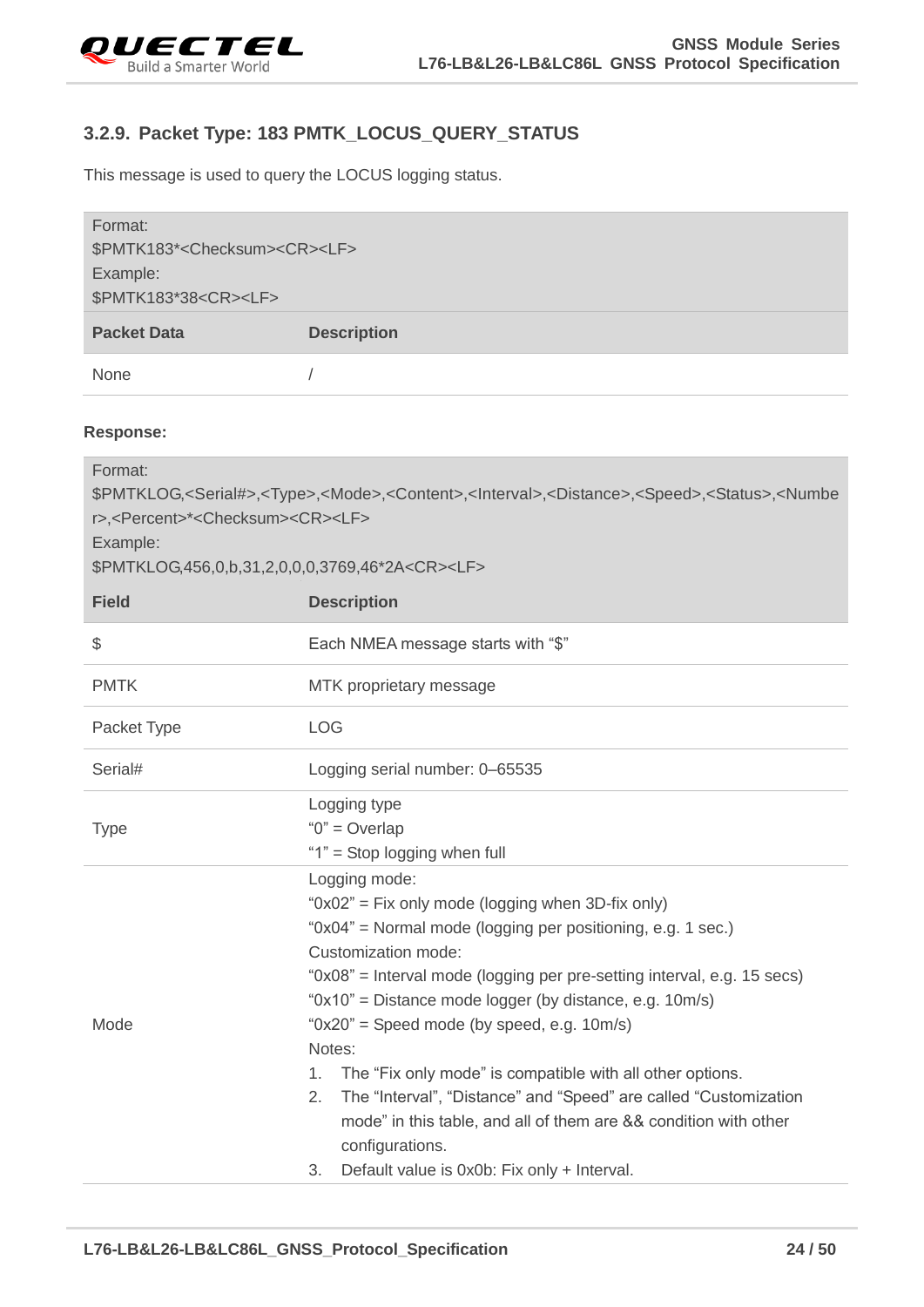

| Content               | Logging contents of configuration                               |
|-----------------------|-----------------------------------------------------------------|
| Interval              | Logging interval setting (valid when interval mode is selected) |
| <b>Distance</b>       | Logging distance setting (valid when distance mode is selected) |
| Speed                 | Logging speed setting (valid when speed mode is selected)       |
|                       | Logging status                                                  |
| <b>Status</b>         | " $0$ " = Logging                                               |
|                       | " $1"$ = Stop logging                                           |
| <b>Number</b>         | Logging number of data record                                   |
| Percent               | Used percentage of logging capacity (0%-100%)                   |
| $\ast$                | End character of data field                                     |
| Checksum              | Hexadecimal checksum                                            |
| $<$ CR $>$ $<$ LF $>$ | Each NMEA message ends with "CR" and "LF"                       |

| Format:                                                                      |
|------------------------------------------------------------------------------|
| \$PMTK001, <cmd>,<flag>*<checksum><cr><lf></lf></cr></checksum></flag></cmd> |
| Example:                                                                     |
| \$PMTK001,183,3*3A <cr><lf></lf></cr>                                        |

## <span id="page-25-0"></span>**3.2.10. Packet Type: 184 PMTK\_LOCUS\_ERASE\_FLASH**

This message is used to erase the LOCUS logger flash.

| Format:                                                                       |                                            |
|-------------------------------------------------------------------------------|--------------------------------------------|
| \$PMTK184, <type>*<checksum><cr><lf><br/>Example:</lf></cr></checksum></type> |                                            |
|                                                                               |                                            |
| <b>Packet Data</b>                                                            | <b>Description</b>                         |
|                                                                               |                                            |
| Type                                                                          | "1" = Erase all logger internal flash data |

#### **Acknowledgement:**

```
Format: 
$PMTK001,<Cmd>,<Flag>*<Checksum><CR><LF>
Example:
```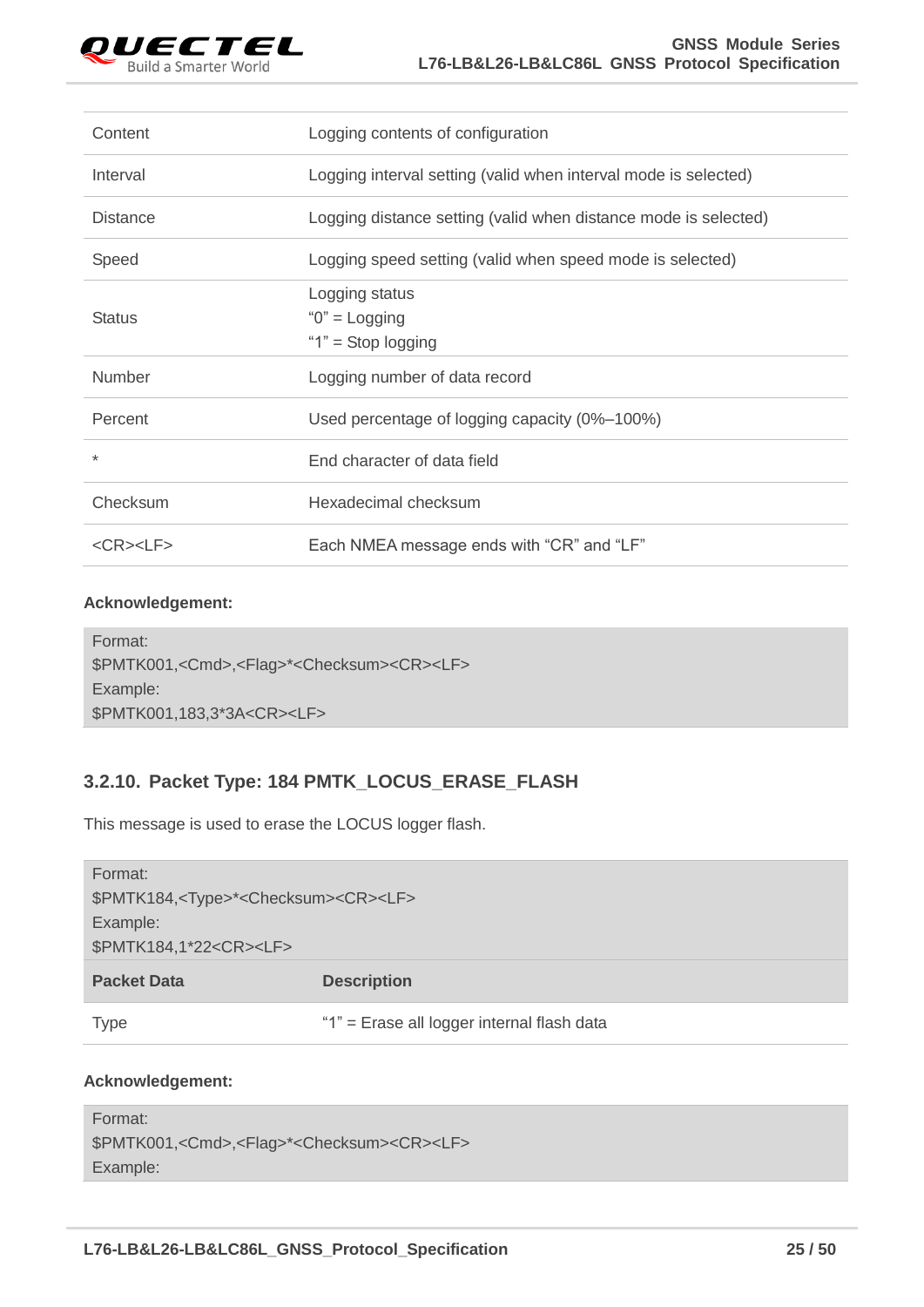

\$PMTK001,184,3\*3D<CR><LF>

## <span id="page-26-0"></span>**3.2.11. Packet Type: 185 PMTK\_LOCUS\_STOP\_LOGGER**

This message is used to stop or start LOCUS logging data.

| Format:                                                              |                    |
|----------------------------------------------------------------------|--------------------|
| \$PMTK185, <status>*<checksum><cr><lf></lf></cr></checksum></status> |                    |
| Example:                                                             |                    |
| \$PMTK185,1*23 <cr><lf></lf></cr>                                    |                    |
|                                                                      |                    |
| <b>Packet Data</b>                                                   | <b>Description</b> |

#### **Acknowledgement:**

Format: \$PMTK001,<Cmd>,<Flag>\*<Checksum><CR><LF> Example: \$PMTK001,185,3\*3C<CR><LF>

## <span id="page-26-1"></span>**3.2.12. Packet Type: 622 PMTK\_Q\_LOCUS\_DATA**

This message is used to dump LOCUS flash data.

| Format:                                                          |                                                                                                     |
|------------------------------------------------------------------|-----------------------------------------------------------------------------------------------------|
| \$PMTK622, <type>*<checksum><cr><lf></lf></cr></checksum></type> |                                                                                                     |
| Example:                                                         |                                                                                                     |
| \$PMTK622,1*29 <cr><lf></lf></cr>                                |                                                                                                     |
| <b>Packet Data</b>                                               | <b>Description</b>                                                                                  |
| <b>Type</b>                                                      | "0" = Dump all the LOCUS data in the flash<br>"1" = Dump the LOCUS data in the current flash sector |

#### **Acknowledgement:**

Format: \$PMTK001,<Cmd>,<Flag>\*<Checksum><CR><LF> Example: \$PMTK001,622,3\*36<CR><LF>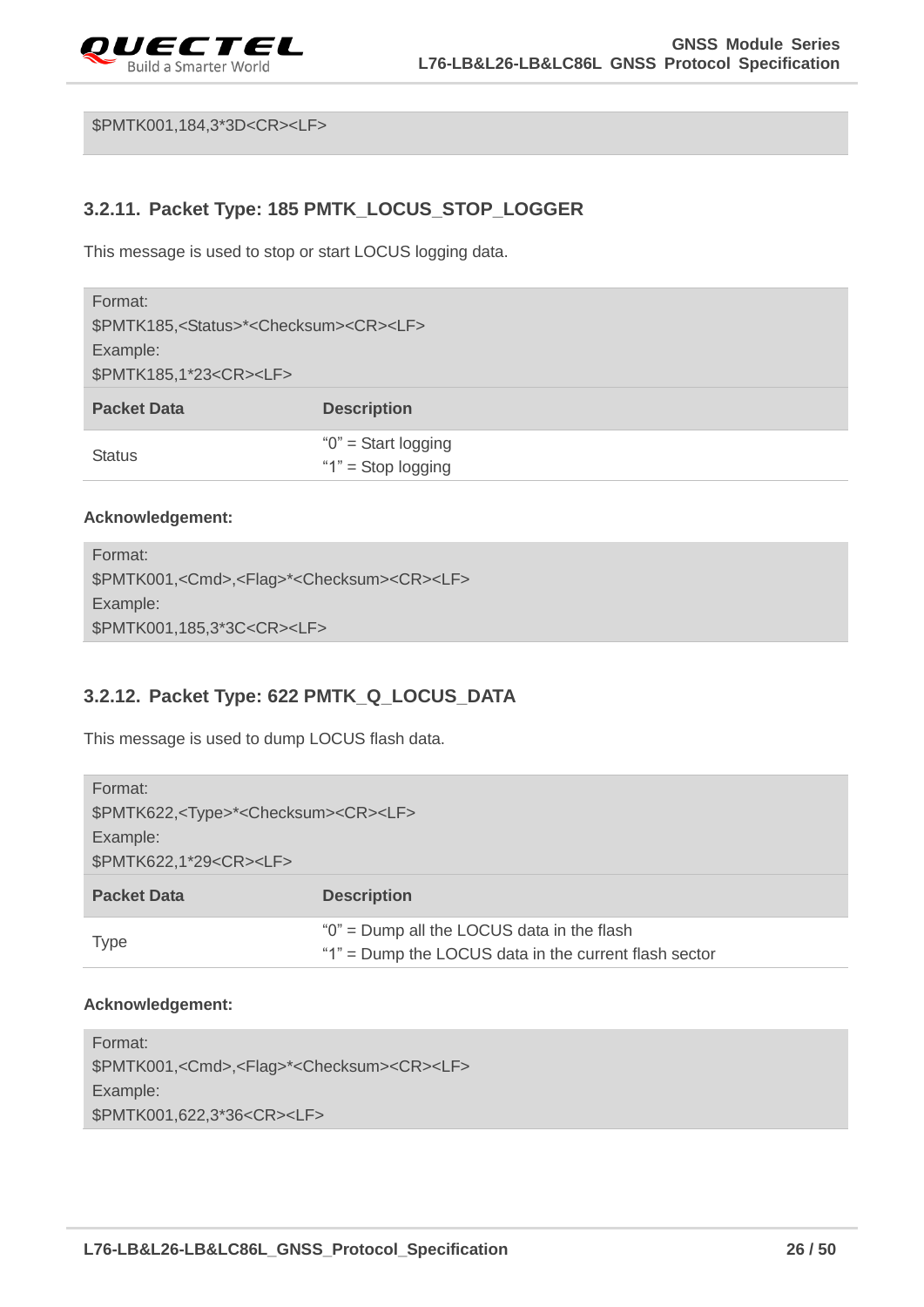

## <span id="page-27-0"></span>**3.2.13. Packet Type: 220 PMTK\_SET\_POS\_FIX**

This message is used to set position fix interval.

| Format:<br>\$PMTK220, <lnterval>*<checksum><cr><lf><br/>Example:<br/>\$PMTK220,1000*1F<cr><lf></lf></cr></lf></cr></checksum></lnterval> |                       |
|------------------------------------------------------------------------------------------------------------------------------------------|-----------------------|
| <b>Packet Data</b>                                                                                                                       | <b>Description</b>    |
|                                                                                                                                          | Position fix interval |
| Interval                                                                                                                                 | Unit: millisecond     |
|                                                                                                                                          | Range: 100-10000      |

#### **Acknowledgement:**

| Format:                                                                      |
|------------------------------------------------------------------------------|
| \$PMTK001, <cmd>,<flag>*<checksum><cr><lf></lf></cr></checksum></flag></cmd> |
| Example:                                                                     |
| \$PMTK001,220,3*30 <cr><lf></lf></cr>                                        |

## <span id="page-27-1"></span>**3.2.14. Packet Type: 223 PMTK\_SET\_AL\_DEE\_CFG**

This message is used to configure DEE.

| Format:<br>\$PMTK223, <sv>,<snr>,<extension threshold="">,<extension gap="">*<checksum><cr><lf><br/>Example:<br/>\$PMTK223,1,30,180000,60000*3C<cr><lf></lf></cr></lf></cr></checksum></extension></extension></snr></sv> |                                                                                                                                    |
|---------------------------------------------------------------------------------------------------------------------------------------------------------------------------------------------------------------------------|------------------------------------------------------------------------------------------------------------------------------------|
| <b>Packet Data</b>                                                                                                                                                                                                        | <b>Description</b>                                                                                                                 |
| SV                                                                                                                                                                                                                        | Required number of SV which satisfy the SNR condition to trigger dynamic<br>ephemeris extension.<br>Range: 1-4<br>Default value: 1 |
| <b>SNR</b>                                                                                                                                                                                                                | SV signal SNR criteria used to trigger dynamic ephemeris extension.<br>Range: 25-30<br>Default value: 30                           |
| <b>Extension Threshold</b>                                                                                                                                                                                                | Time duration of dynamic ephemeris extension.<br>Unit: millisecond<br>Range: 40000-180000<br>Default value: 180000                 |
| <b>Extension Gap</b>                                                                                                                                                                                                      | The limitation of the interval between neighboring DEE intervals.<br>Unit: millisecond                                             |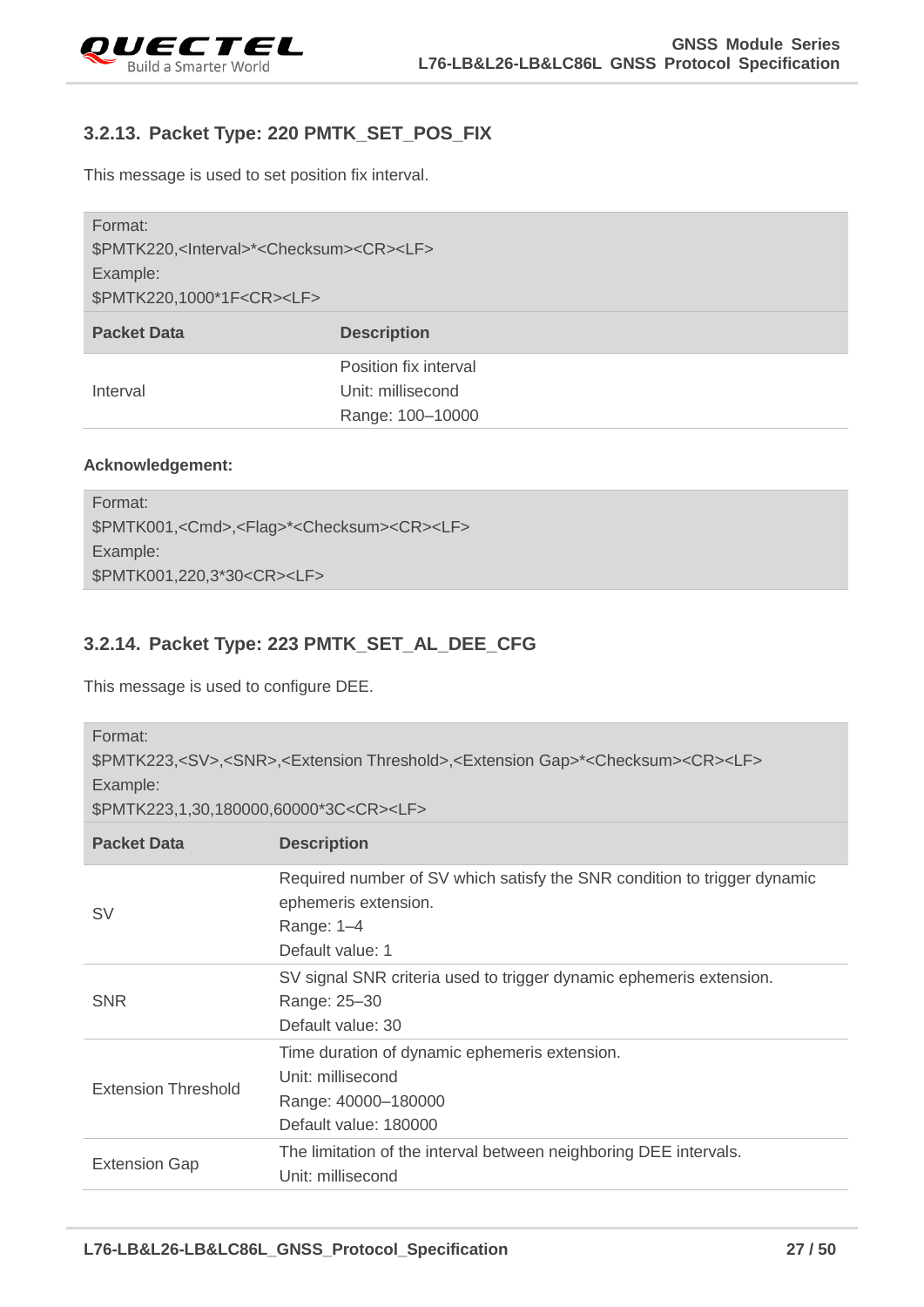

#### Range: 0–3600000 Default value: 60000

#### **Acknowledgement:**

Format: \$PMTK001,<Cmd>,<Flag>\*<Checksum><CR><LF> Example: \$PMTK001,223,3\*33<CR><LF>

## <span id="page-28-0"></span>**3.2.15. Packet Type: 225 PMTK\_SET\_PERIODIC\_MODE**

This message is used to enter periodic mode for power saving.

| Format:<br>\$PMTK225, <type>,<run time="">,<sleep time="">,<second run="" time="">,<second sleep="" time="">*<check<br>sum&gt;<cr><le><br/>Example:<br/>Periodic Backup mode<br/>PMTK225,0*2B<cr><lf><br/>PMTK225,1,3000,12000,18000,72000*16<cr><lf><br/>Periodic Standby mode<br/>PMTK225,0*2B<cr><lf><br/>PMTK225,2,3000,12000,18000,72000*16<cr><lf></lf></cr></lf></cr></lf></cr></lf></cr></le></cr></check<br></second></second></sleep></run></type> |                                                                                                                           |
|--------------------------------------------------------------------------------------------------------------------------------------------------------------------------------------------------------------------------------------------------------------------------------------------------------------------------------------------------------------------------------------------------------------------------------------------------------------|---------------------------------------------------------------------------------------------------------------------------|
| <b>Packet Data</b>                                                                                                                                                                                                                                                                                                                                                                                                                                           | <b>Description</b>                                                                                                        |
| <b>Type</b>                                                                                                                                                                                                                                                                                                                                                                                                                                                  | " $0$ " = Back to normal mode<br>"1" = Periodic backup mode<br>"2" = Periodic standby mode<br>"4" = Perpetual backup mode |
| <b>Run Time</b>                                                                                                                                                                                                                                                                                                                                                                                                                                              | " $0$ " = Disable<br>"1000-518400000" = Run time in millisecond                                                           |
| Sleep Time                                                                                                                                                                                                                                                                                                                                                                                                                                                   | Range: 1000-518400000<br>Unit: millisecond                                                                                |
| Second Run Time                                                                                                                                                                                                                                                                                                                                                                                                                                              | " $0$ " = Disable<br>"1000-518400000" = Second run time in millisecond                                                    |
| Second Sleep Time                                                                                                                                                                                                                                                                                                                                                                                                                                            | Range: 1000-518400000<br>Unit: millisecond                                                                                |

#### **Acknowledgement:**

```
Format: 
$PMTK001,<Cmd>,<Flag>*<Checksum><CR><LF>
Example:
```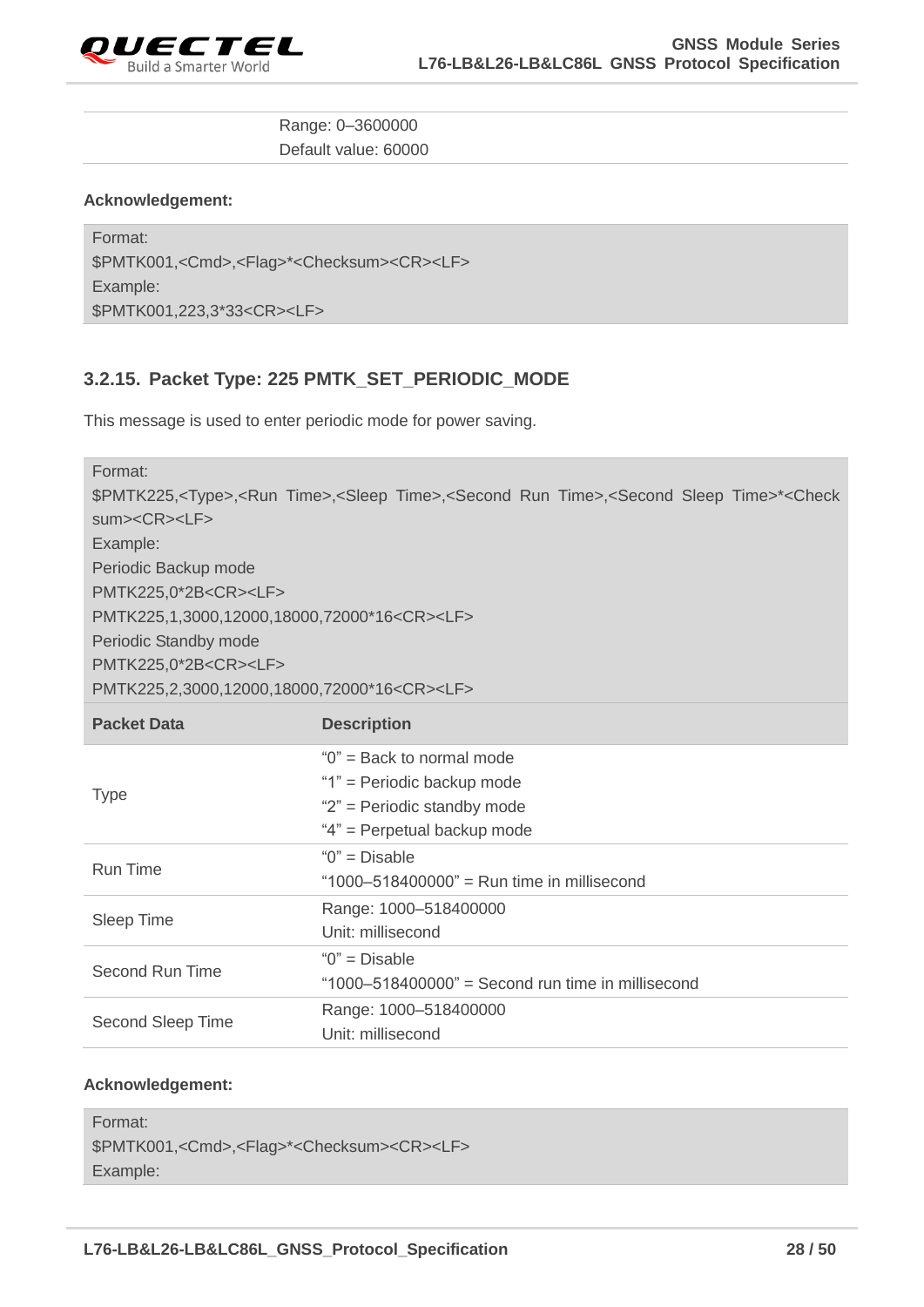

\$PMTK001,225,3\*35<CR><LF>

**NOTE**

The second run time should be longer than the first run time when the first run time is a non-zero value.

## <span id="page-29-0"></span>**3.2.16. Packet Type: 251 PMTK\_SET\_NMEA\_BAUDRATE**

This message is used to set the baud rate of NMEA port. The baud rate will be restored back to the default setting when full cold start command is issued.

| Format:<br>\$PMTK251, <baudrate>*<checksum><cr><lf><br/>Example:<br/>\$PMTK251,38400*27<cr><lf></lf></cr></lf></cr></checksum></baudrate> |                                                                                                                  |
|-------------------------------------------------------------------------------------------------------------------------------------------|------------------------------------------------------------------------------------------------------------------|
| <b>Packet Data</b>                                                                                                                        | <b>Description</b>                                                                                               |
| <b>Baudrate</b>                                                                                                                           | Baud rate (bps):<br>"9600" (default)<br>"4800"<br>"9600"<br>"14400"<br>"19200"<br>"38400"<br>"57600"<br>"115200" |

## <span id="page-29-1"></span>**3.2.17. Packet Type: 255 PMTK\_SET\_SYNC\_PPS\_NMEA**

This message is used to enable or disable the function of fixing NMEA output time behind PPS.

| Format:                                                              |                             |
|----------------------------------------------------------------------|-----------------------------|
| \$PMTK255, <enable>*<checksum><cr><lf></lf></cr></checksum></enable> |                             |
| Example:                                                             |                             |
| \$PMTK255,0*2C <cr><lf></lf></cr>                                    |                             |
| <b>Packet Data</b>                                                   | <b>Description</b>          |
| Enable                                                               | " $0$ " = Disable (default) |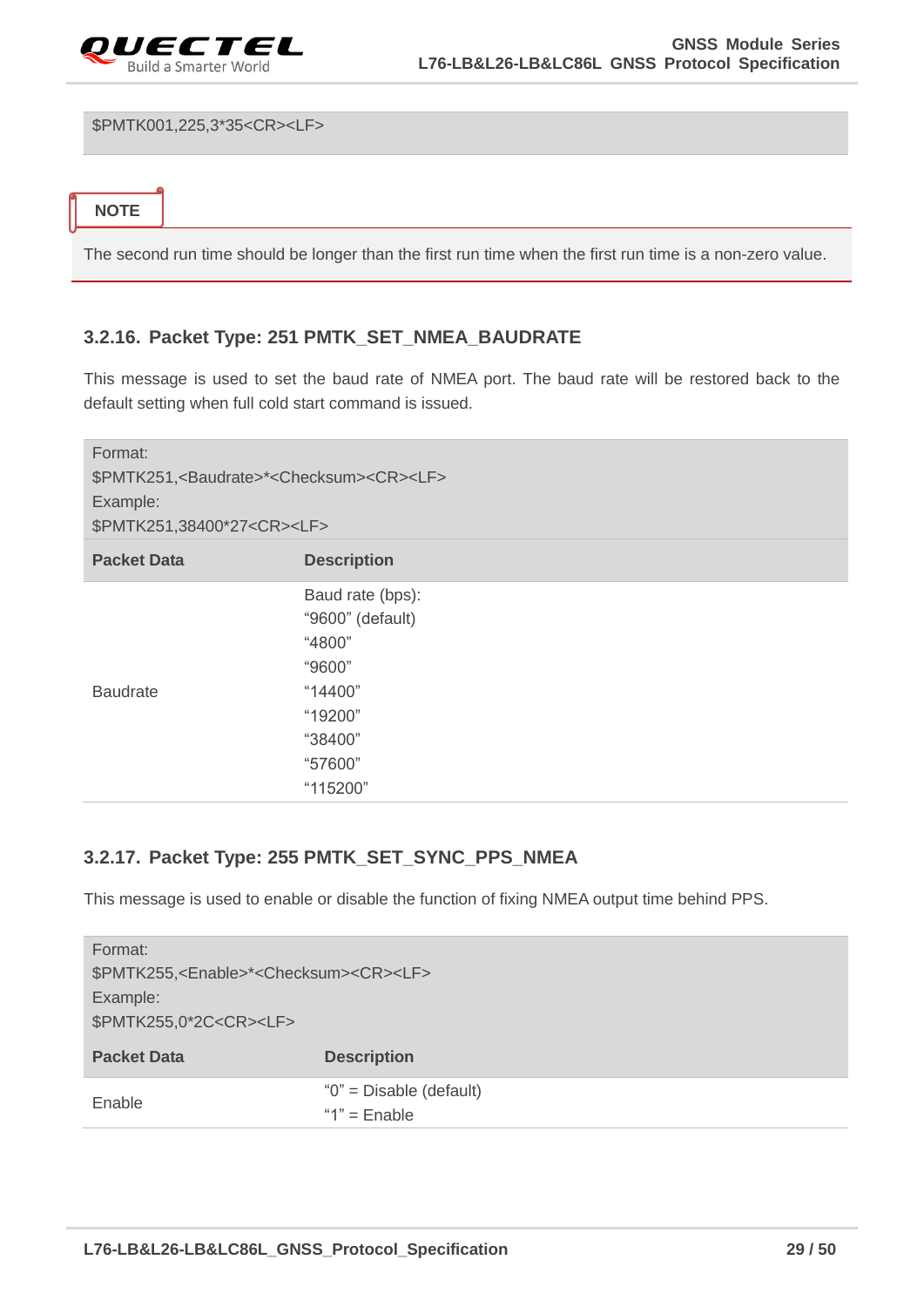

Format: \$PMTK001,<Cmd>,<Flag>\*<Checksum><CR><LF> Example: \$PMTK001,255,3\*32<CR><LF>

## <span id="page-30-0"></span>**3.2.18. Packet Type: 256 PMTK\_SET\_TIMING\_PRODUCT**

This message is used to enable or disable timing product mode. The timing product mode is used to enhance the PPS output timing accuracy, achieving accuracy tolerance of ±15 ns.

| Format:                                                              |                             |
|----------------------------------------------------------------------|-----------------------------|
| \$PMTK256, <enable>*<checksum><cr><lf></lf></cr></checksum></enable> |                             |
| Example:                                                             |                             |
| \$PMTK256,0*2F <cr><lf></lf></cr>                                    |                             |
| <b>Field</b>                                                         | <b>Description</b>          |
|                                                                      |                             |
| Enable                                                               | " $0$ " = Disable (default) |
|                                                                      | " $1"$ = Enable             |

#### **Acknowledgement:**

```
Format: 
$PMTK001,<Cmd>,<Flag>*<Checksum><CR><LF>
Example:
$PMTK001,256,3*31<CR><LF>
```
## <span id="page-30-1"></span>**3.2.19. Packet Type: 285 PMTK\_SET\_PPS\_CONFIG**

This message is used to set PPS type.

| Format:<br>\$PMTK285, <type>,<ppspulsewidth>*<checksum><cr><lf><br/>Example:<br/>\$PMTK285,4,100*38<cr><lf></lf></cr></lf></cr></checksum></ppspulsewidth></type> |                                                                      |  |
|-------------------------------------------------------------------------------------------------------------------------------------------------------------------|----------------------------------------------------------------------|--|
| <b>Packet Data</b>                                                                                                                                                | <b>Description</b>                                                   |  |
|                                                                                                                                                                   | " $0$ " = Disable<br>"1" $=$ After the first fix                     |  |
| <b>Type</b>                                                                                                                                                       | " $2$ " = 3D fix only<br>" $3$ " = 2D/3D fix only<br>" $4" =$ Always |  |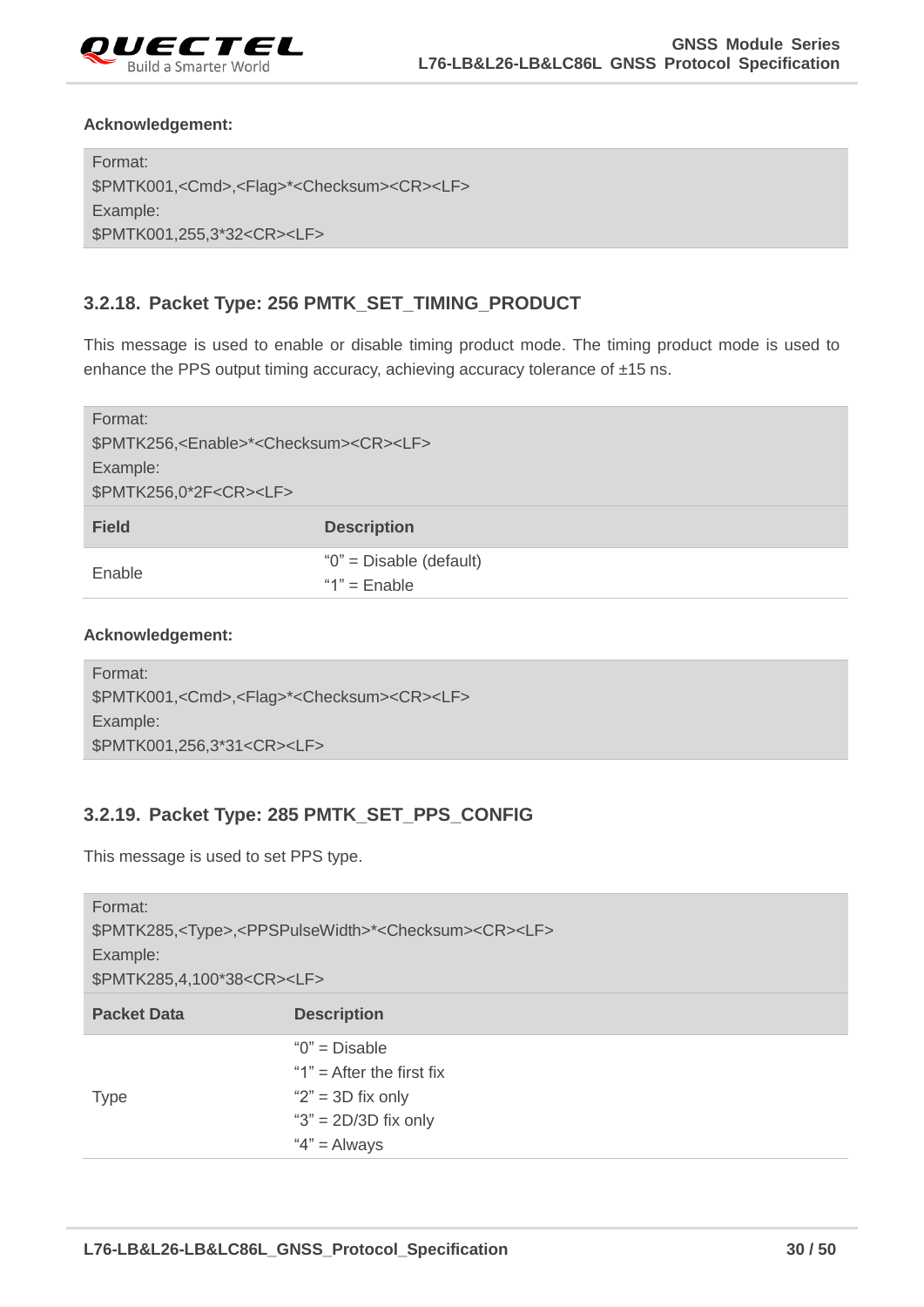

PPSPulseWidth 2–998 (Unit: ms)

#### **Acknowledgement:**

Format: \$PMTK001,<Cmd>,<Flag>\*<Checksum><CR><LF> Example: \$PMTK001,285,3\*3F<CR><LF>

## <span id="page-31-0"></span>**3.2.20. Packet Type: 286 PMTK\_SET\_AIC\_ENABLED**

This message is used to enable or disable AIC function. It is recommended to set the cold start command first and then send this command.

| Format:                                                              |                    |
|----------------------------------------------------------------------|--------------------|
| \$PMTK286, <enable>*<checksum><cr><lf></lf></cr></checksum></enable> |                    |
| Example:                                                             |                    |
| \$PMTK286,0*22 <cr><lf></lf></cr>                                    |                    |
| <b>Packet Data</b>                                                   | <b>Description</b> |
| Enable                                                               | " $0$ " = Disable  |
|                                                                      | " $1"$ = Enable    |

#### **Acknowledgement:**

| Format:                                                                      |
|------------------------------------------------------------------------------|
| \$PMTK001, <cmd>,<flag>*<checksum><cr><lf></lf></cr></checksum></flag></cmd> |
| Example:                                                                     |
| \$PMTK001,286,3*3C <cr><lf></lf></cr>                                        |

## <span id="page-31-1"></span>**3.2.21. Packet Type: 301 PMTK\_API\_SET\_DGPS\_MODE**

This message is used to configure the source mode of DGPS correction data.

| Format:                                                          |                        |
|------------------------------------------------------------------|------------------------|
| \$PMTK301, <mode>*<checksum><cr><lf></lf></cr></checksum></mode> |                        |
| Example:                                                         |                        |
| \$PMTK301,2*2E <cr><lf></lf></cr>                                |                        |
| <b>Packet Data</b>                                               | <b>Description</b>     |
|                                                                  | DGPS data source mode. |
| Mode                                                             | $"0"$ = No DGPS source |
|                                                                  | " $1" = RTCM$          |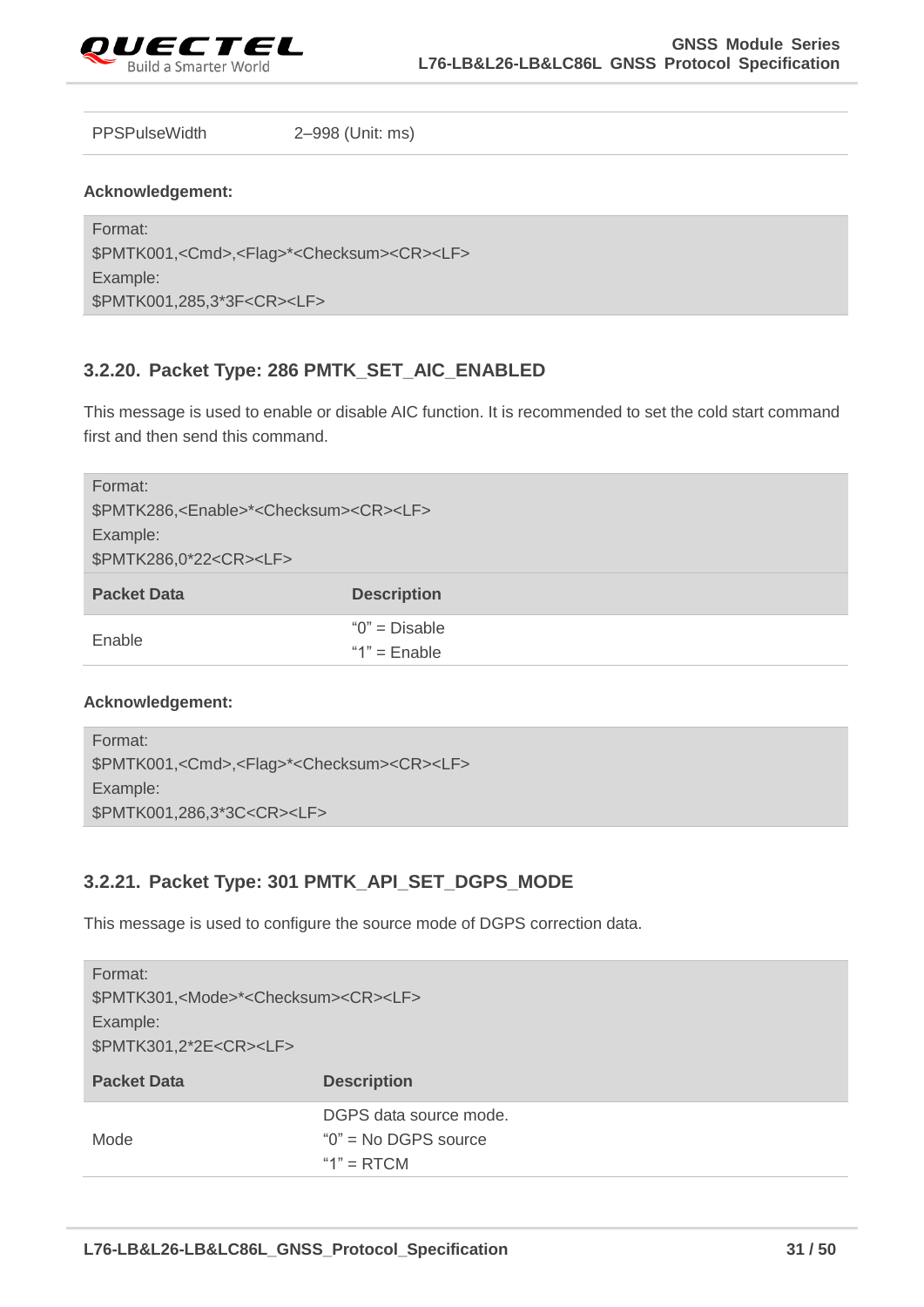

#### "2" = SBAS (Includes WAAS/EGNOS/GAGAN/MSAS)

#### **Acknowledgement:**

Format: \$PMTK001,<Cmd>,<Flag>\*<Checksum><CR><LF> Example: \$PMTK001,301,3\*32<CR><LF>

## <span id="page-32-0"></span>**3.2.22. Packet Type: 306 PMTK\_API\_SET\_MIN\_SNR**

This message is used to set the minimum SNR of satellites being used. If the minimum SNR threshold value is set, the module would not use the satellite whose SNR is smaller than the shreshold value.

| Format:<br>\$PMTK306, <min_snr>*<checksum><cr><lf><br/>Example:<br/>\$PMTK306,15*1F<cr><lf></lf></cr></lf></cr></checksum></min_snr> |                                                                |
|--------------------------------------------------------------------------------------------------------------------------------------|----------------------------------------------------------------|
| <b>Packet Data</b>                                                                                                                   | <b>Description</b>                                             |
| <b>MIN SNR</b>                                                                                                                       | Minimum SNR threshold of satellites being used.<br>Range: 9-37 |

#### **Acknowledgement:**

| Format:<br>\$PMTK001, <cmd>,<flag>[,<min_snr>]*<checksum><cr><lf><br/>Example:<br/>\$PMTK001,306,3,15*1D<cr><lf></lf></cr></lf></cr></checksum></min_snr></flag></cmd> |                                                                                                                                                |  |
|------------------------------------------------------------------------------------------------------------------------------------------------------------------------|------------------------------------------------------------------------------------------------------------------------------------------------|--|
| <b>Packet Data</b>                                                                                                                                                     | <b>Description</b>                                                                                                                             |  |
| Cmd                                                                                                                                                                    | The packet type that the acknowledgement responds                                                                                              |  |
| Flag                                                                                                                                                                   | " $0$ " = Invalid packet<br>"1" = Unsupported packet type<br>"2" = Valid packet, but action failed<br>"3" = Valid packet, and action succeeded |  |
| <b>MIN SNR</b>                                                                                                                                                         | Minimum SNR threshold of satellites being used.<br>Range: 9-37                                                                                 |  |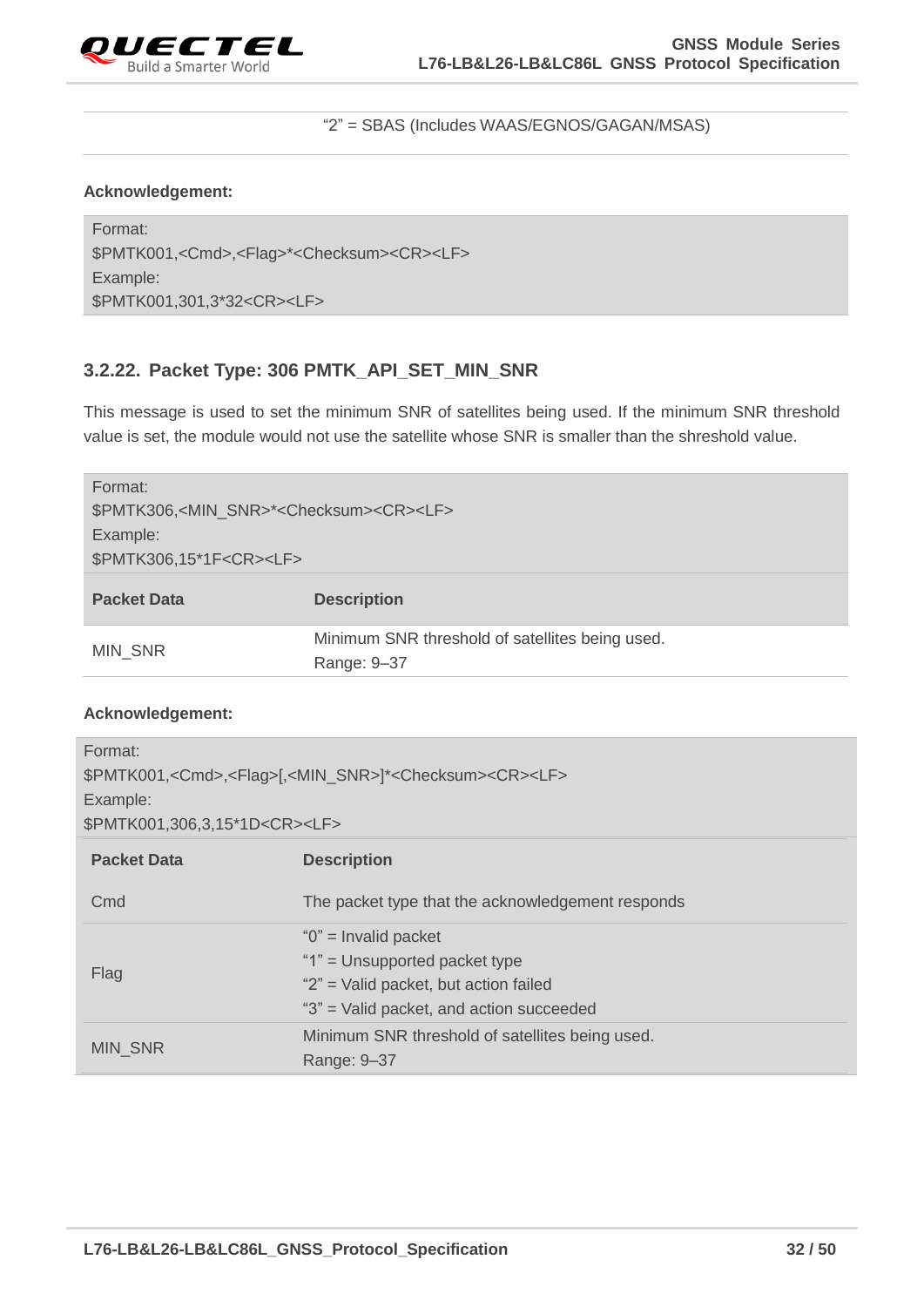

## <span id="page-33-0"></span>**3.2.23. Packet Type: 311 PMTK\_API\_SET\_ELEV\_MASK**

This message is used to set satellite elevation mask.

| Format:                                                                                         |                    |  |
|-------------------------------------------------------------------------------------------------|--------------------|--|
| \$PMTK311, <satellite elevation="" mask="">*<checksum><cr><lf></lf></cr></checksum></satellite> |                    |  |
| Example:                                                                                        |                    |  |
| \$PMTK311,5*28 <cr><lf></lf></cr>                                                               |                    |  |
| <b>Packet Data</b>                                                                              | <b>Description</b> |  |
| <b>Satellite Elevation Mask</b>                                                                 | Range: 0-90        |  |
|                                                                                                 | Unit: degree       |  |

#### **Acknowledgement:**

Format: \$PMTK001,<Cmd>,<Flag>\*<Checksum><CR><LF> Example: \$PMTK001,311,3\*33<CR><LF>

#### **NOTE**

The satellite elevation mask is recommended to be no more than 10 degrees. With the increase of satellite elevation mask, the number of satellites involved in positioning will decrease.

## <span id="page-33-1"></span>**3.2.24. Packet Type: 313 PMTK\_API\_SET\_SBAS\_ENABLED**

This message is used to enable or disable searching an SBAS satellite. SBAS supports wide-area or regional augmentation through geostationary satellite broadcast messages. The geostationary satellite broadcasts GNSS integrity and correction data with the assistance of multiple ground stations which are located at accurately-surveyed points.

| Format:                                                    |                                      |  |
|------------------------------------------------------------|--------------------------------------|--|
| \$PMTK313, Enable* <checksum><cr><lf></lf></cr></checksum> |                                      |  |
| Example:                                                   |                                      |  |
| \$PMTK313,1*2E <cr><lf></lf></cr>                          |                                      |  |
| <b>Packet Data</b>                                         | <b>Description</b>                   |  |
| Enable                                                     | " $0$ " = Disable<br>" $1"$ = Enable |  |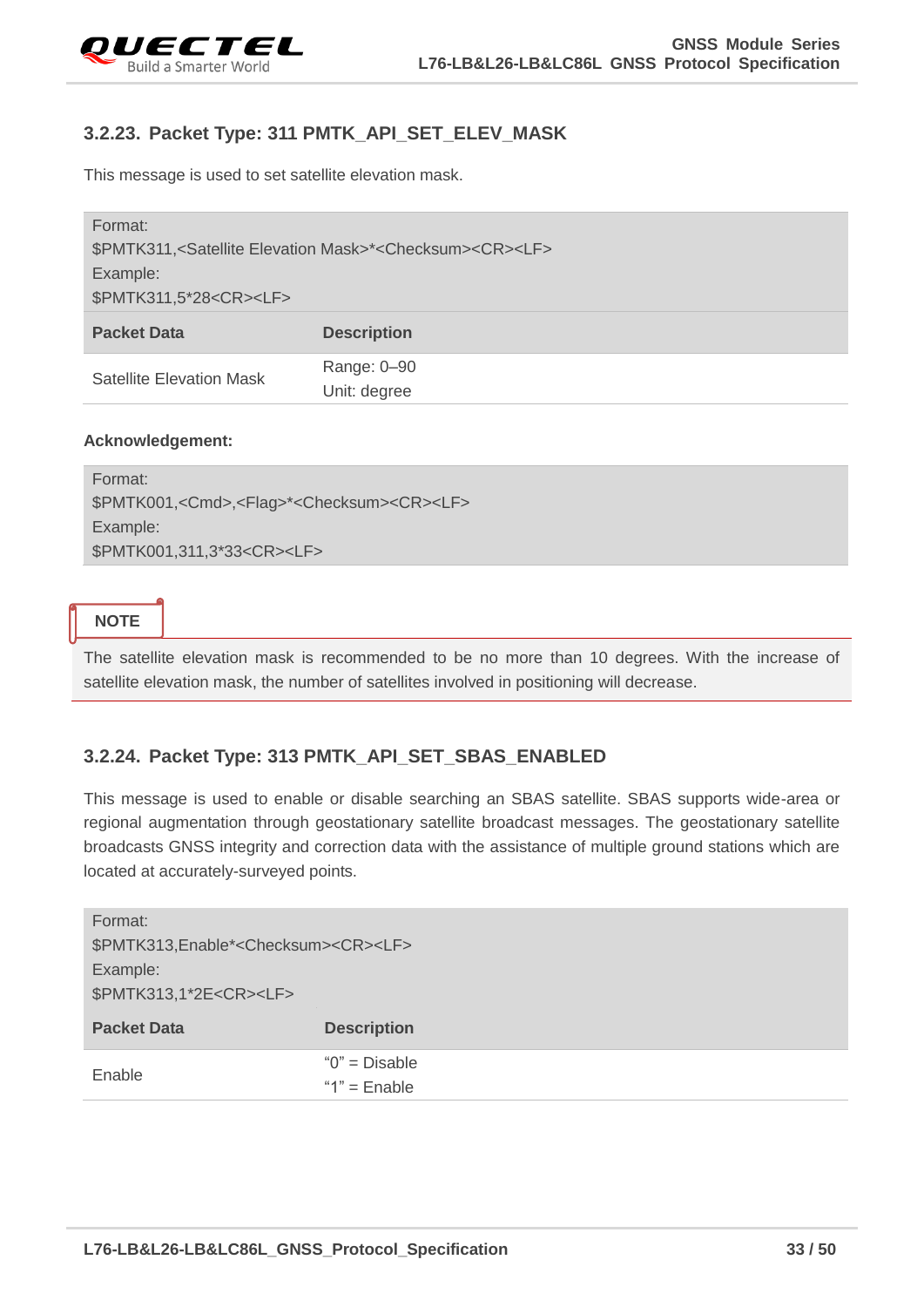

Format: \$PMTK001,<Cmd>,<Flag>\*<Checksum><CR><LF> Example: \$PMTK001,313,3\*31<CR><LF>

## <span id="page-34-0"></span>**3.2.25. Packet Type: 314 PMTK\_API\_SET\_NMEA\_OUTPUT**

This message is used to set NMEA sentence output frequencies. There are totally 22 data fields that present output frequencies for the 22 supported NMEA sentences individually.

Format: \$PMTK314,<GLL>,<RMC>,<VTG>,<GGA>,<GSA>,<GSV>,0,0,0,0,0,0,0,0,0,0,0,0,0,0,0,0\*<Checksu m><CR><LF> Example: The module only outputs NMEA sentence RMC once every one position fix. \$PMTK314,0,1,0,0,0,0,0,0,0,0,0,0,0,0,0,0,0,0,0,0,0,0\*35<CR><LF>

| <b>Packet Data</b> | <b>Description</b>                                                                                                                              |
|--------------------|-------------------------------------------------------------------------------------------------------------------------------------------------|
| <b>GLL</b>         | GLL sentence output frequency:<br>"0" = Disabled or not supported sentence<br>"n" = Output once every "n" position fix. "n" ranges from 1 to 5. |
| <b>RMC</b>         | RMC sentence output frequency:<br>"0" = Disabled or not supported sentence<br>"n" = Output once every "n" position fix. "n" ranges from 1 to 5. |
| <b>VTG</b>         | VTG sentence output frequency:<br>"0" = Disabled or not supported sentence<br>"n" = Output once every "n" position fix. "n" ranges from 1 to 5. |
| <b>GGA</b>         | GGA sentence output frequency:<br>"0" = Disabled or not supported sentence<br>"n" = Output once every "n" position fix. "n" ranges from 1 to 5. |
| <b>GSA</b>         | GSA sentence output frequency:<br>"0" = Disabled or not supported sentence<br>"n" = Output once every "n" position fix. "n" ranges from 1 to 5. |
| <b>GSV</b>         | GSV sentence output frequency:<br>"0" = Disabled or not supported sentence<br>"n" = Output once every "n" position fix. "n" ranges from 1 to 5. |
| Reserved           | Always "0"                                                                                                                                      |
| Reserved           | Always "0"                                                                                                                                      |
| Reserved           | Always "0"                                                                                                                                      |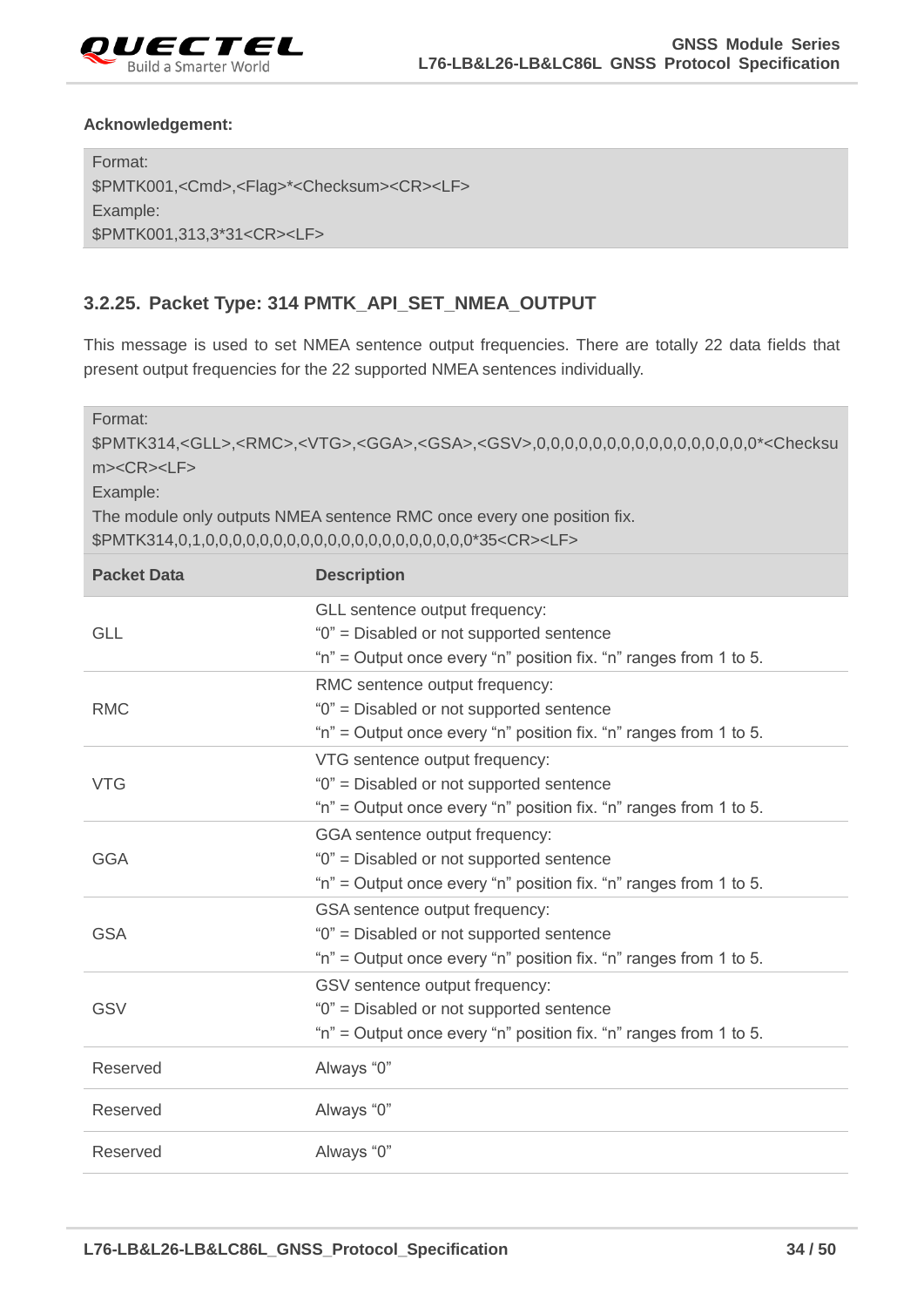

| Reserved | Always "0" |
|----------|------------|
| Reserved | Always "0" |
| Reserved | Always "0" |
| Reserved | Always "0" |
| Reserved | Always "0" |
| Reserved | Always "0" |
| Reserved | Always "0" |
| Reserved | Always "0" |
| Reserved | Always "0" |
| Reserved | Always "0" |
| Reserved | Always "0" |
| Reserved | Always "0" |
| Reserved | Always "0" |

| Format:                                                                      |  |
|------------------------------------------------------------------------------|--|
| \$PMTK001, <cmd>,<flag>*<checksum><cr><lf></lf></cr></checksum></flag></cmd> |  |
| Example:                                                                     |  |
| \$PMTK001,314,3*36 <cr><lf></lf></cr>                                        |  |
|                                                                              |  |

The following message can be used to restore the system default settings.

| Format:                                                                |                    |
|------------------------------------------------------------------------|--------------------|
| \$PMTK314, <restore>*<checksum><cr><lf></lf></cr></checksum></restore> |                    |
| Example:                                                               |                    |
| \$PMTK314,-1*04 <cr><lf></lf></cr>                                     |                    |
| <b>Packet Data</b>                                                     | <b>Description</b> |
|                                                                        |                    |
| Restore                                                                | Always "-1"        |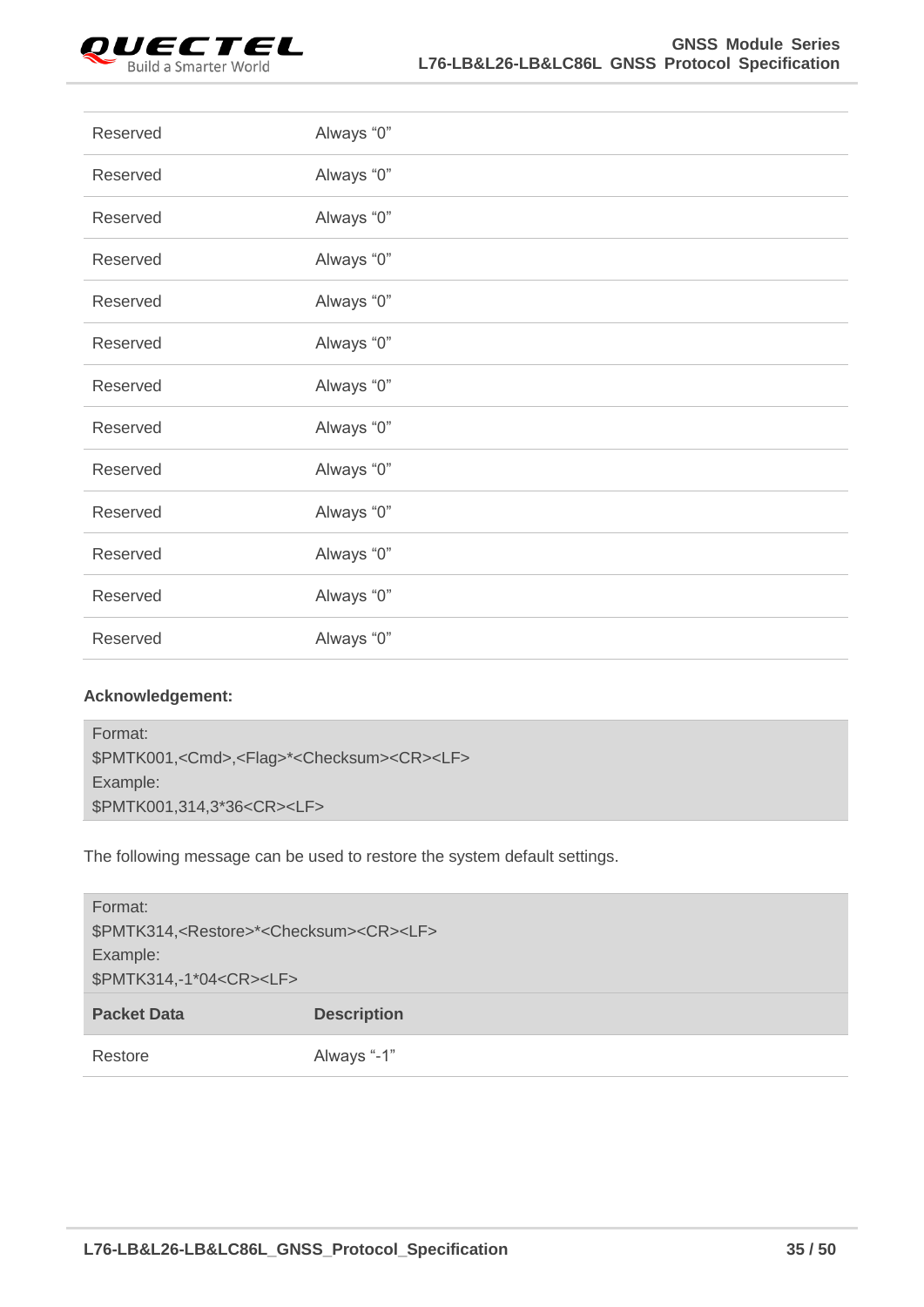

Format: \$PMTK001,<Cmd>,<Flag>\*<Checksum><CR><LF> Example: \$PMTK001,314,3\*36<CR><LF>

## <span id="page-36-0"></span>**3.2.26. Packet Type: 351 PMTK\_API\_SET\_SUPPORT\_QZSS\_NMEA**

The command is used to enable or disable QZSS NMEA format.

| Format:<br>\$PMTK351, <qzss_enable>*<checksum><cr><lf><br/>Example:<br/>\$PMTK351,1*28<cr><lf></lf></cr></lf></cr></checksum></qzss_enable> |                                               |  |
|---------------------------------------------------------------------------------------------------------------------------------------------|-----------------------------------------------|--|
| <b>Packet Data</b>                                                                                                                          | <b>Description</b>                            |  |
| QZSS Enable                                                                                                                                 | " $0$ " = Disable (default)<br>"1" = $Enable$ |  |

#### **Acknowledgement:**

```
Format: 
$PMTK001,<Cmd>,<Flag>*<Checksum><CR><LF>
Example:
$PMTK001,351,3*37<CR><LF>
```
## <span id="page-36-1"></span>**3.2.27. Packet Type: 352 PMTK\_API\_SET\_STOP\_QZSS**

This command is used to enable or disable QZSS function.

| Format:<br>\$PMTK352, <qzss enable="">*<checksum><cr><lf><br/>Example:<br/>\$PMTK352,0*2A<cr><lf></lf></cr></lf></cr></checksum></qzss> |                                            |  |
|-----------------------------------------------------------------------------------------------------------------------------------------|--------------------------------------------|--|
| <b>Packet Data</b>                                                                                                                      | <b>Description</b>                         |  |
| QZSS Enable                                                                                                                             | "0" = Enable (default)<br>" $1"$ = Disable |  |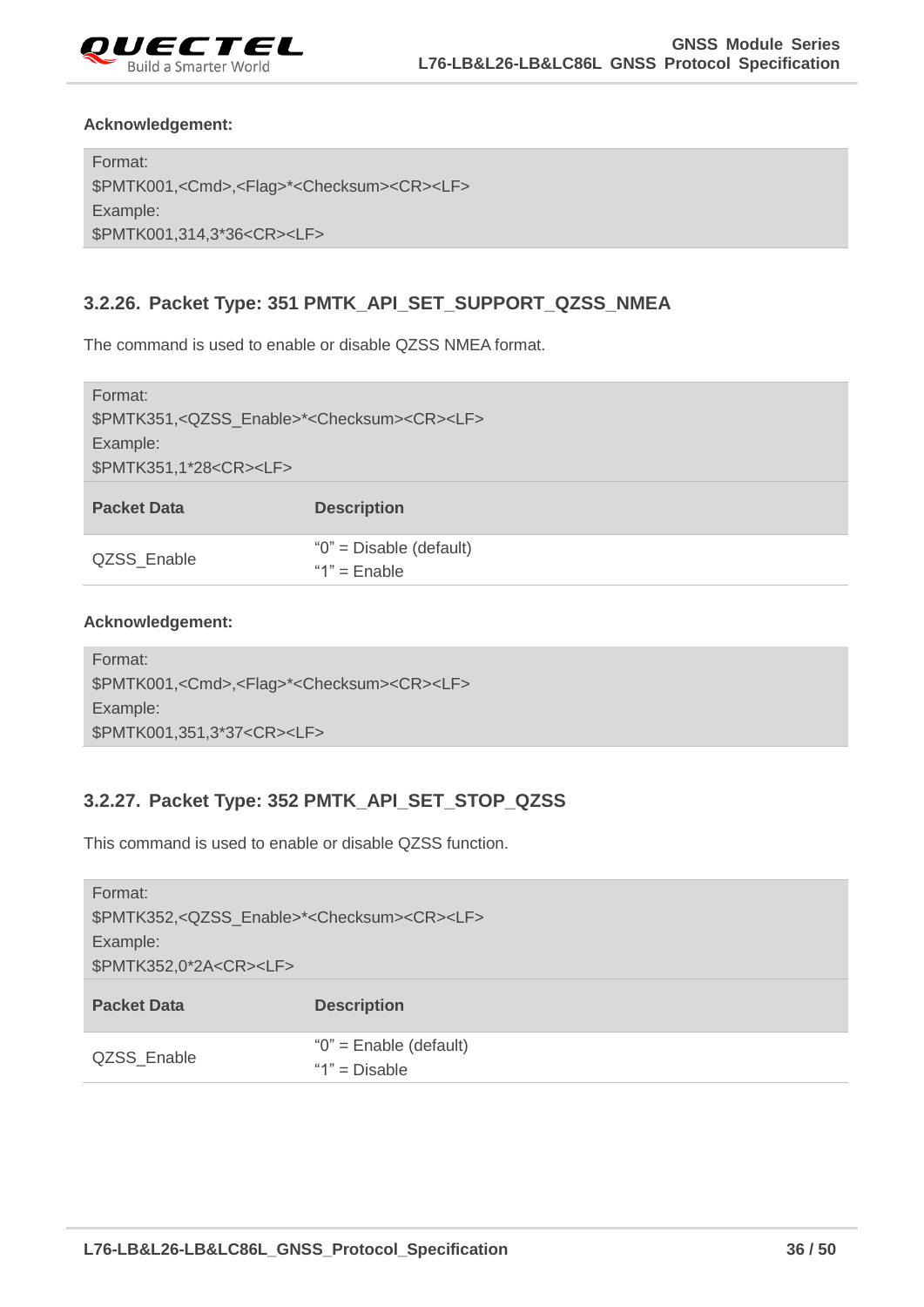

Format: \$PMTK001,<Cmd>,<Flag>\*<Checksum><CR><LF> Example: \$PMTK001,352,3\*34<CR><LF>

## <span id="page-37-0"></span>**3.2.28. Packet Type: 353 PMTK\_API\_SET\_GNSS\_SEARCH\_MODE**

This command is used to configure the module to start searching satellite system.

Format: \$PMTK353,<GPS\_Enable>,<GLONASS\_Enable>,0,0,<BEIDOU\_Enable>\*<Checksum><CR><LF> Example: Search GPS+GLONASS: \$PMTK353,1,1,0,0,0\*2B<CR><LF> Search GPS+BeiDou: \$PMTK353,1,0,0,0,1\*2B<CR><LF>

| <b>Packet Data</b>    | <b>Description</b>                                                                                           |  |
|-----------------------|--------------------------------------------------------------------------------------------------------------|--|
| <b>GPS Enable</b>     | "0" = Disable (DO NOT search GPS satellites)<br>"1" or other non-zero values = Search GPS satellites         |  |
| <b>GLONASS Enable</b> | "0" = disable (DO NOT search GLONASS satellites)<br>"1" or other non-zero values = search GLONASS satellites |  |
| Reserved              | Keep as "0"                                                                                                  |  |
| Reserved              | Keep as "0"                                                                                                  |  |
| <b>BEIDOU Enable</b>  | "0" = Disable (DO NOT search BeiDou satellites)<br>"1" or other non-zero values = Search BeiDou satellites   |  |

#### **Acknowledgement:**

| Format:                                                                      |
|------------------------------------------------------------------------------|
| \$PMTK001, <cmd>,<flag>*<checksum><cr><lf></lf></cr></checksum></flag></cmd> |
| Example:                                                                     |
| \$PMTK001,353,3,1,0,0,0,1,49*08 <cr><lf></lf></cr>                           |

## **NOTE**

L76-LB/L26-LB/LC86L is capable of accessing GPS, BeiDou and GLONASS systems. Either of the following three options are supported:

- **•** GPS only
- GPS + GLONASS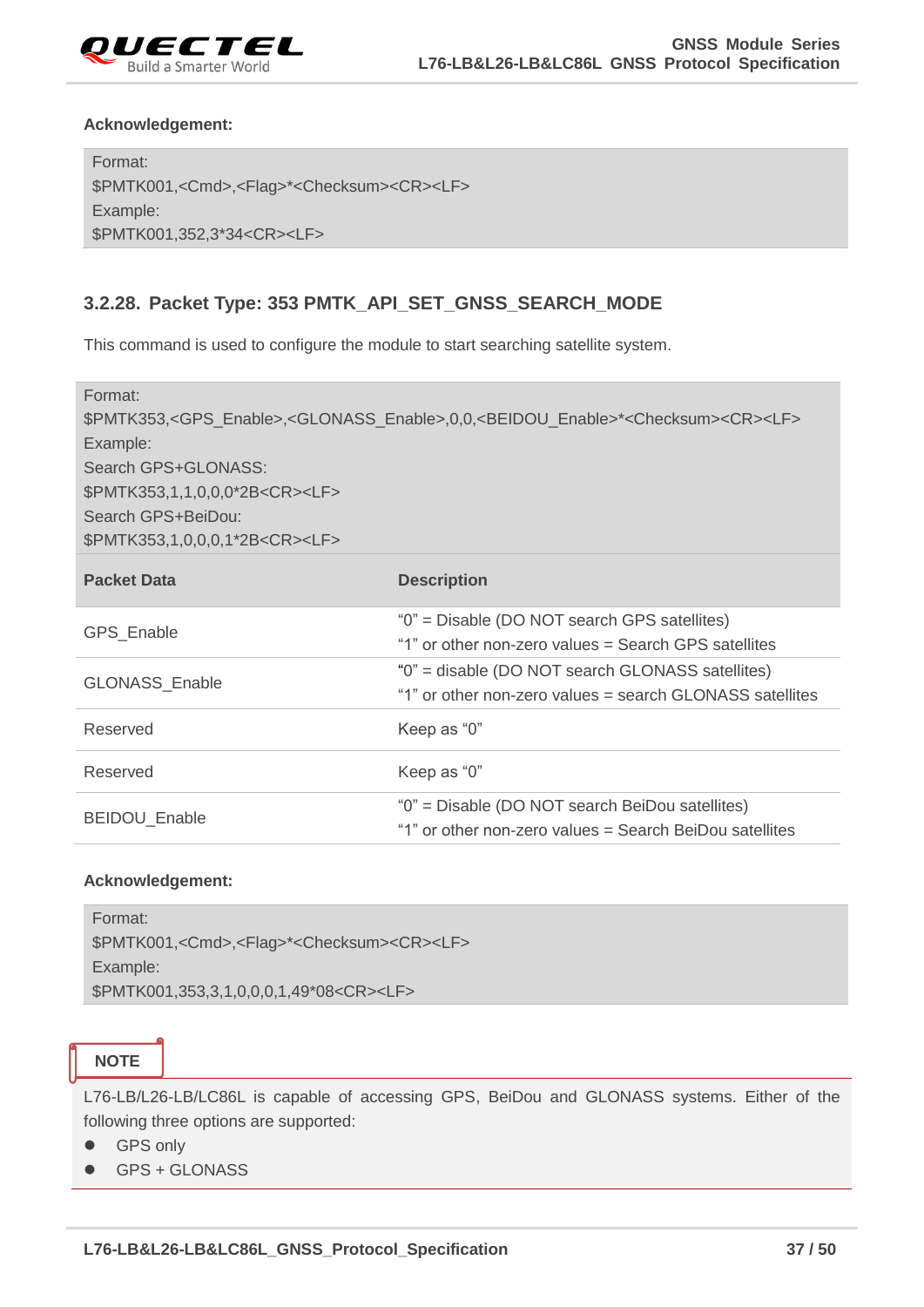

#### GPS + BeiDou

## <span id="page-38-0"></span>**3.2.29. Packet Type: 386 PMTK\_API\_SET\_STATIC\_NAV\_THD**

This message is used to set the speed threshold for static navigation. If the actual speed is below the threshold, the output position will remain the same and the output speed will be zero. If the threshold value is set to 0, this function is disabled.

| Format:                                                                                |                    |  |
|----------------------------------------------------------------------------------------|--------------------|--|
| \$PMTK386, <speed_threshold>*<checksum><cr><lf></lf></cr></checksum></speed_threshold> |                    |  |
| Example:                                                                               |                    |  |
| \$PMTK386,0.3*3E <cr><lf></lf></cr>                                                    |                    |  |
|                                                                                        |                    |  |
| <b>Packet Data</b>                                                                     | <b>Description</b> |  |
|                                                                                        | Range: 0-2         |  |
| Speed_threshold                                                                        | Unit: m/s          |  |

#### **Acknowledgement:**

| Format:                                                                      |
|------------------------------------------------------------------------------|
| \$PMTK001, <cmd>,<flag>*<checksum><cr><lf></lf></cr></checksum></flag></cmd> |
| Example:                                                                     |
| \$PMTK001,386,3*3D <cr><lf></lf></cr>                                        |

## <span id="page-38-1"></span>**3.2.30. Packet Type: 400 PMTK\_API\_Q\_FIX\_CTL**

This message is used to query the rate of position fixing activity.

Please refer to PMTK\_API\_SET\_FIX\_CTL for the setting of position fixing rate and PMTK\_DT\_FIX\_CTL for the result of the query.

| Format:                                            |                    |
|----------------------------------------------------|--------------------|
| \$PMTK400* <checksum><cr><lf></lf></cr></checksum> |                    |
| Example:                                           |                    |
| \$PMTK400*36 <cr><lf></lf></cr>                    |                    |
|                                                    |                    |
| <b>Packet Data</b>                                 | <b>Description</b> |
| None                                               |                    |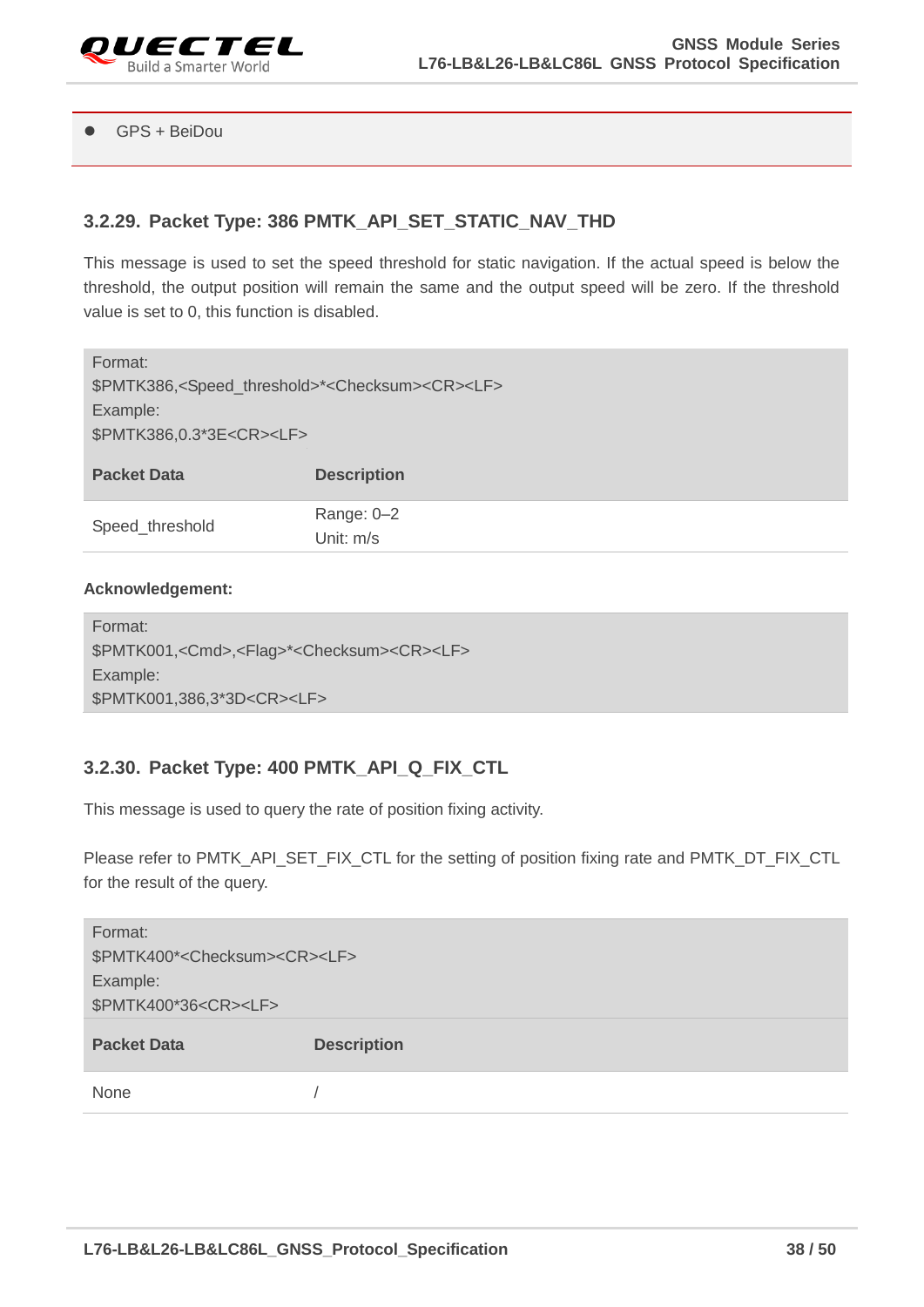

## <span id="page-39-0"></span>**3.2.31. Packet Type: 401 PMTK\_API\_Q\_DGPS\_MODE**

This message is used to query the setting of DGPS mode.

Please refer to PMTK\_API\_SET\_DGPS\_MODE for the setting of DGPS mode and PMTK\_DT\_DGPS\_MODE for the result of the query.

| Format:                                            |                    |  |
|----------------------------------------------------|--------------------|--|
| \$PMTK401* <checksum><cr><lf></lf></cr></checksum> |                    |  |
| Example:                                           |                    |  |
| \$PMTK401*37 <cr><lf></lf></cr>                    |                    |  |
|                                                    |                    |  |
| <b>Packet Data</b>                                 | <b>Description</b> |  |
|                                                    |                    |  |

## <span id="page-39-1"></span>**3.2.32. Packet Type: 413 PMTK\_API\_Q\_SBAS\_ENABLED**

This message is used to query the setting of SBAS.

Please refer to PMTK\_API\_SET\_SBAS\_ENABLE for SBAS setting and PMTK\_DT\_SBAS\_ENABLED for the result of the query.

| Format:                                            |                    |  |
|----------------------------------------------------|--------------------|--|
| \$PMTK413* <checksum><cr><lf></lf></cr></checksum> |                    |  |
| Example:                                           |                    |  |
| \$PMTK413*34 <cr><lf></lf></cr>                    |                    |  |
|                                                    |                    |  |
| <b>Packet Data</b>                                 | <b>Description</b> |  |
| None                                               |                    |  |

## <span id="page-39-2"></span>**3.2.33. Packet Type: 414 PMTK\_API\_Q\_NMEA\_OUTPUT**

This message is used to query the current NMEA sentence output frequencies.

Please refer to PMTK\_API\_SET\_NMEA\_OUTPUT for the frequency setting and PMTK\_DT\_NMEA\_OUTPUT for the result of the query.

| Format:                                            |
|----------------------------------------------------|
| \$PMTK414* <checksum><cr><lf></lf></cr></checksum> |
| Example:                                           |
| \$PMTK414*33 <cr><lf></lf></cr>                    |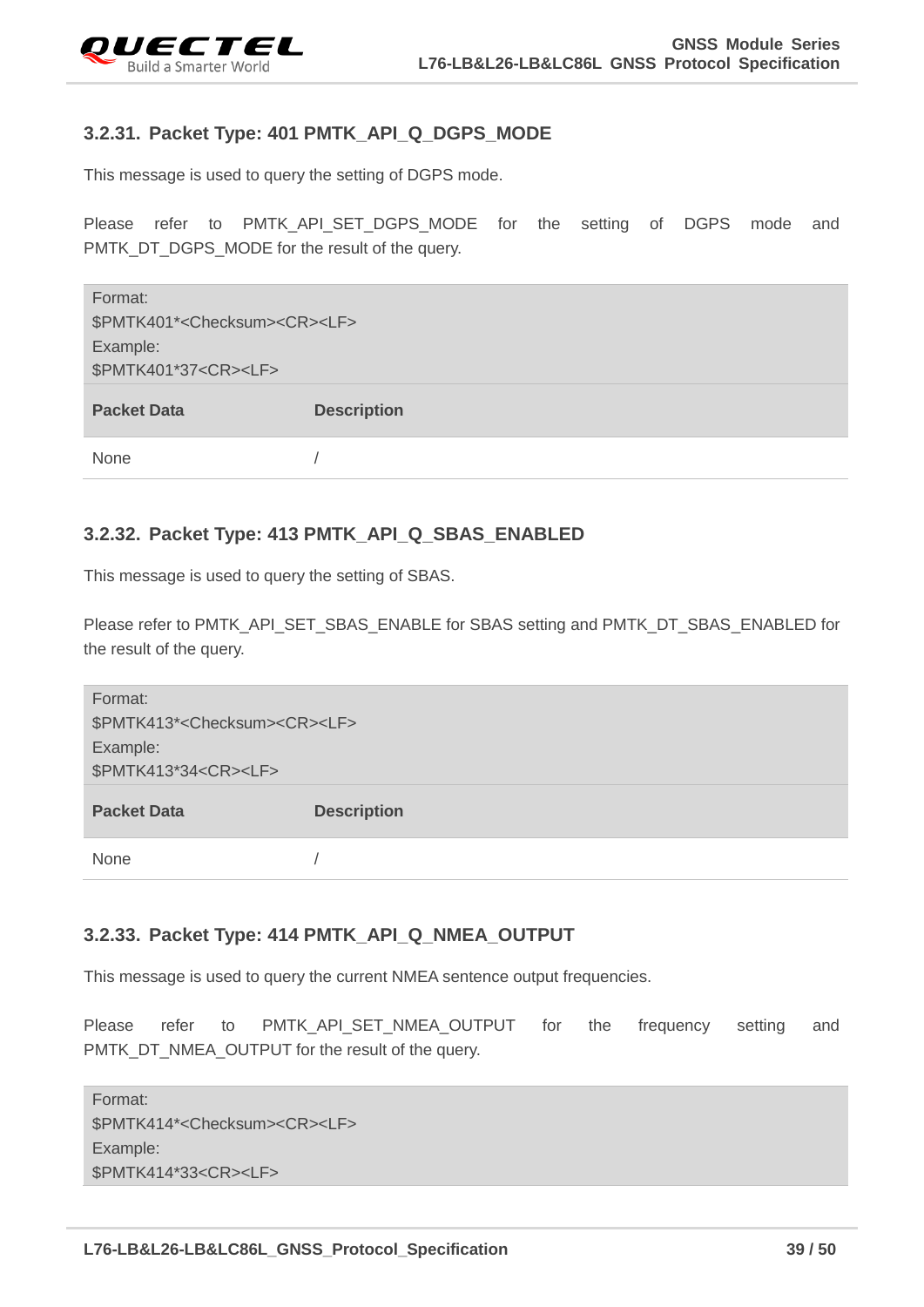

| <b>Packet Data</b> | <b>Description</b> |
|--------------------|--------------------|
| None               |                    |

## <span id="page-40-0"></span>**3.2.34. Packet Type: 605 PMTK\_Q\_RELEASE**

This message is used to query the firmware release information. Please refer to PMTK\_DT\_RELEASE for the result of the query.

| Format:                                            |                    |  |
|----------------------------------------------------|--------------------|--|
| \$PMTK605* <checksum><cr><lf></lf></cr></checksum> |                    |  |
| Example:                                           |                    |  |
| \$PMTK605*31 <cr><lf></lf></cr>                    |                    |  |
| <b>Packet Data</b>                                 | <b>Description</b> |  |
| <b>None</b>                                        |                    |  |

## <span id="page-40-1"></span>**3.2.35. Packet Type: 500 PMTK\_DT\_FIX\_CTL**

This message is the response to PMTK\_API\_Q\_FIX\_CTL.

| Format:<br>\$PMTK500, <fix interval="">,0,0,0,0*<checksum><cr><lf><br/>Example:<br/>\$PMTK500,1000,0,0,0,0,0*1A<cr><lf></lf></cr></lf></cr></checksum></fix> |                                                                |  |
|--------------------------------------------------------------------------------------------------------------------------------------------------------------|----------------------------------------------------------------|--|
| <b>Packet Data</b>                                                                                                                                           | <b>Description</b>                                             |  |
| <b>Fix Interval</b>                                                                                                                                          | Position fix interval<br>Range: 100-10000<br>Unit: millisecond |  |
| Reserved                                                                                                                                                     | Always "0"                                                     |  |
| Reserved                                                                                                                                                     | Always "0"                                                     |  |
| Reserved                                                                                                                                                     | Always "0"                                                     |  |
| Reserved                                                                                                                                                     | Always "0"                                                     |  |

## <span id="page-40-2"></span>**3.2.36. Packet Type: 501 PMTK\_DT\_DGPS\_MODE**

This message is the response to PMTK\_API\_Q\_DGPS\_MODE.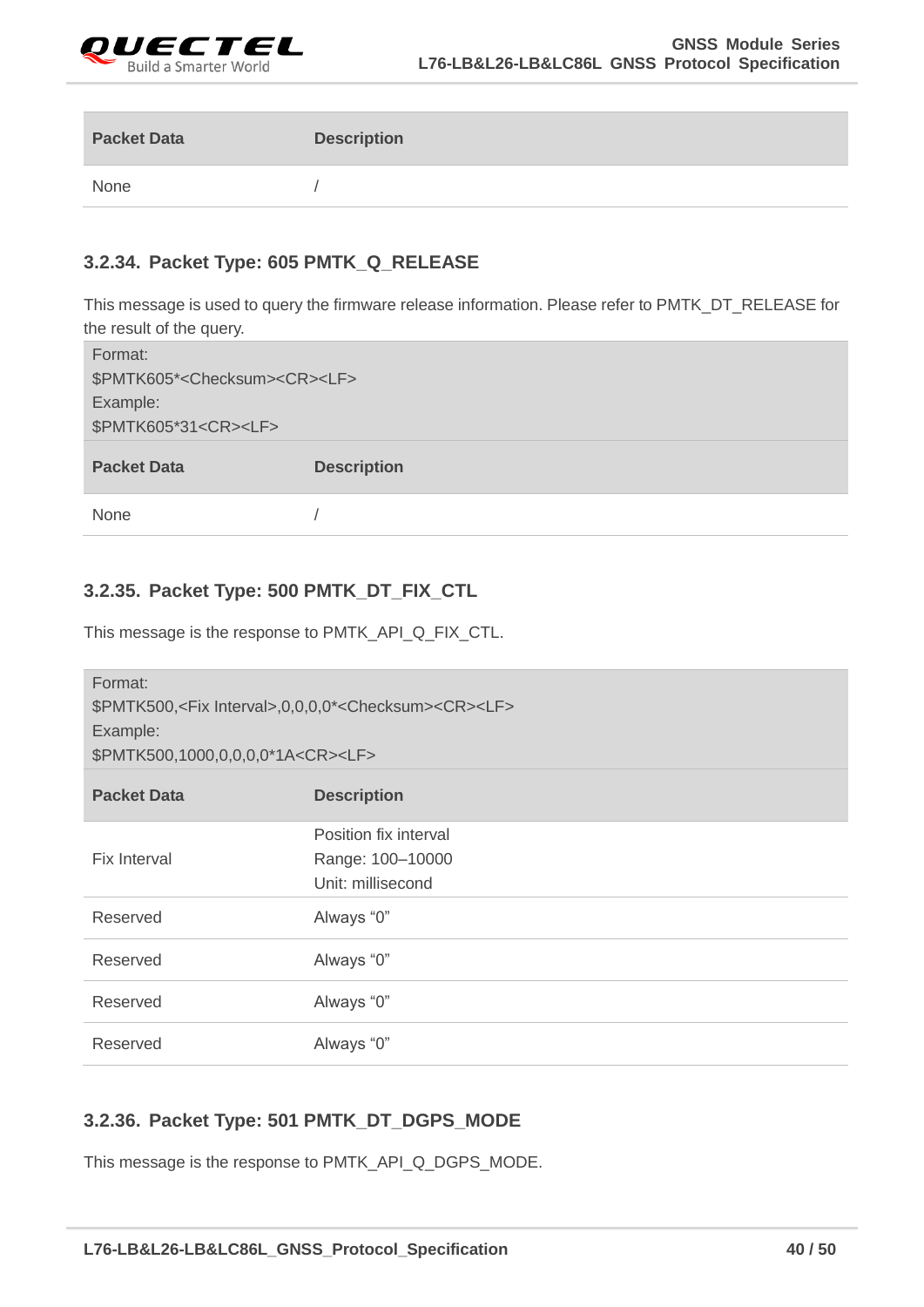

| Format:<br>\$PMTK501, <mode>*<checksum><cr><lf><br/>Example:<br/>\$PMTK501,1*2B<cr><lf></lf></cr></lf></cr></checksum></mode> |                                                                                   |
|-------------------------------------------------------------------------------------------------------------------------------|-----------------------------------------------------------------------------------|
| <b>Packet Data</b>                                                                                                            | <b>Description</b>                                                                |
| Mode                                                                                                                          | DGPS data source mode<br>$"0"$ = No DGPS source<br>" $1" = RTCM$<br>" $2"$ = SBAS |

## <span id="page-41-0"></span>**3.2.37. Packet Type: 513 PMTK\_DT\_SBAS\_ENABLED**

This message is the response to PMTK\_API\_Q\_SBAS\_ENABLED.

| Format:<br>\$PMTK513, <enable>*<checksum><cr><lf><br/>Example:<br/>\$PMTK513,1*28<cr><lf></lf></cr></lf></cr></checksum></enable> |                                      |
|-----------------------------------------------------------------------------------------------------------------------------------|--------------------------------------|
| <b>Packet Data</b>                                                                                                                | <b>Description</b>                   |
| Enable                                                                                                                            | " $0$ " = Disable<br>" $1"$ = Enable |

## <span id="page-41-1"></span>**3.2.38. Packet Type: 514 PMTK\_DT\_NMEA\_OUTPUT**

This message is the response to PMTK\_API\_Q\_NMEA\_OUTPUT.

| Format:<br>\$PMTK514, <gll>,<rmc>,<vtg>,<gga>,<gsa>,<gsv>,0,0,0,0,0,0,0,0,0,0,0,0,0,0,0,0,0<sup>+</sup><checksum><br/><math>&lt;</math>CR<math>&gt;</math><math>&lt;</math>LF<math>&gt;</math><br/>Example:</checksum></gsv></gsa></gga></vtg></rmc></gll> |                                                                                                                                                |
|------------------------------------------------------------------------------------------------------------------------------------------------------------------------------------------------------------------------------------------------------------|------------------------------------------------------------------------------------------------------------------------------------------------|
| <b>Packet Data</b>                                                                                                                                                                                                                                         | <b>Description</b>                                                                                                                             |
| GLL                                                                                                                                                                                                                                                        | GLL sentence output frequency:<br>"0" = Disabled or not supported sentence<br>"n" = Output once every "n" position fix. "n" ranges from 1 to 5 |
| <b>RMC</b>                                                                                                                                                                                                                                                 | RMC sentence output frequency:<br>"0" = Disabled or not supported sentence<br>"n" = Output once every "n" position fix. "n" ranges from 1 to 5 |
| VTG                                                                                                                                                                                                                                                        | VTG sentence output frequency:                                                                                                                 |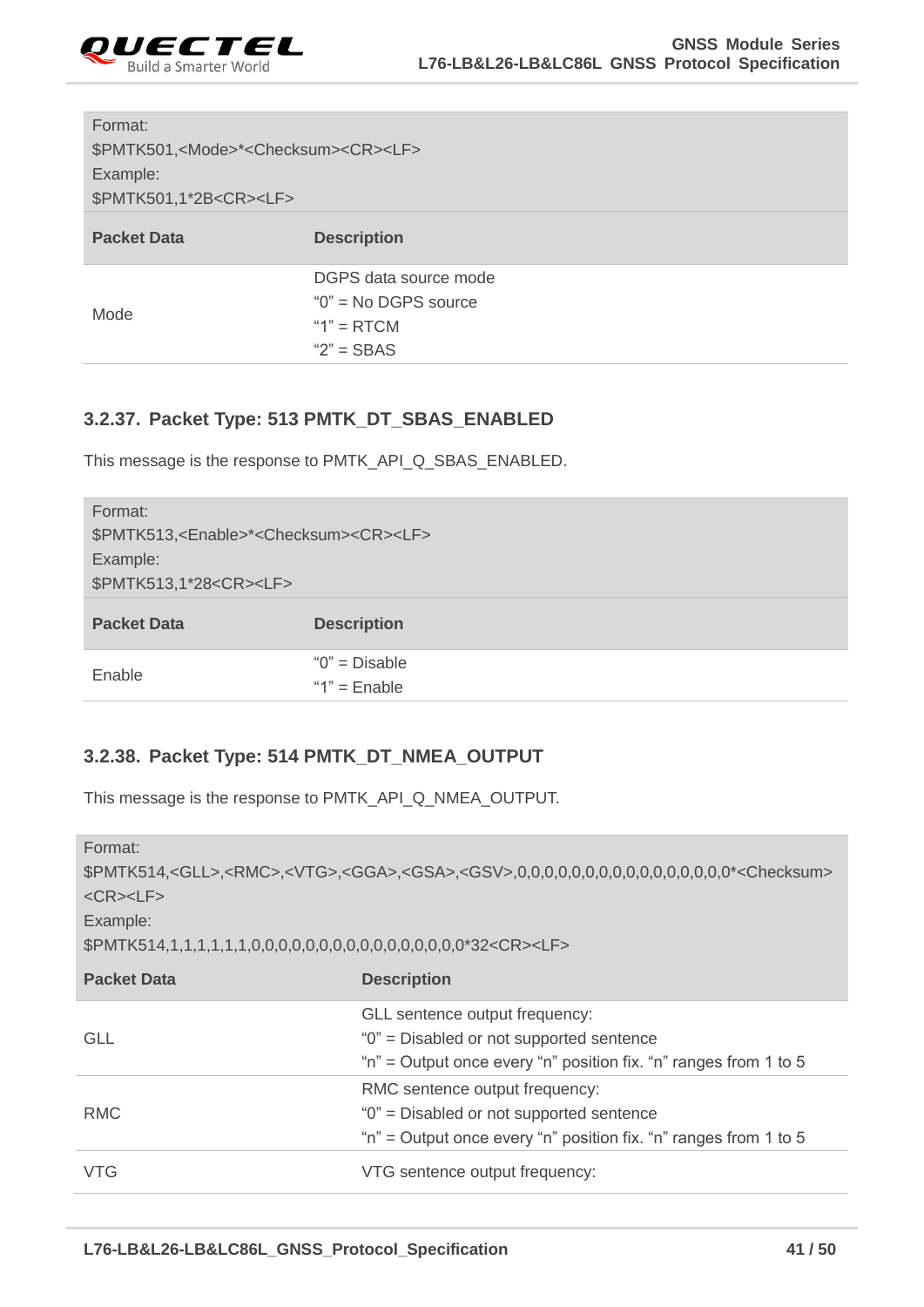

|             | "0" = Disabled or not supported sentence                         |
|-------------|------------------------------------------------------------------|
|             | "n" = Output once every "n" position fix. "n" ranges from 1 to 5 |
|             | GGA sentence output frequency:                                   |
| <b>GGA</b>  | "0" = Disabled or not supported sentence                         |
|             | "n" = Output once every "n" position fix. "n" ranges from 1 to 5 |
|             | GSA sentence output frequency:                                   |
| <b>GSA</b>  | "0" = Disabled or not supported sentence                         |
|             | "n" = Output once every "n" position fix. "n" ranges from 1 to 5 |
|             | GSV sentence output frequency:                                   |
| <b>GSV</b>  | "0" = Disabled or not supported sentence                         |
|             | "n" = Output once every "n" position fix. "n" ranges from 1 to 5 |
|             |                                                                  |
| Reserved    | Always "0"                                                       |
| Reserved    | Always "0"                                                       |
|             |                                                                  |
| Reserved    | Always "0"                                                       |
| Reserved    | Always "0"                                                       |
|             |                                                                  |
| Reserved    | Always "0"                                                       |
| Reserved    | Always "0"                                                       |
|             |                                                                  |
| Reserved    | Always "0"                                                       |
|             |                                                                  |
| Reserved    | Always "0"                                                       |
| Reserved    | Always "0"                                                       |
|             |                                                                  |
| Reserved    | Always "0"                                                       |
|             |                                                                  |
| Reserved    | Always "0"                                                       |
| Reserved    | Always "0"                                                       |
|             |                                                                  |
| Reserved    | Always "0"                                                       |
| 19 Reserved | Always "0"                                                       |
|             |                                                                  |
| 20 Reserved | Always "0"                                                       |
|             |                                                                  |
| 21 Reserved | Always "0"                                                       |

## <span id="page-42-0"></span>**3.2.39. Packet Type: 705 PMTK\_DT\_RELEASE**

This message is the response to PMTK\_Q\_RELEASE.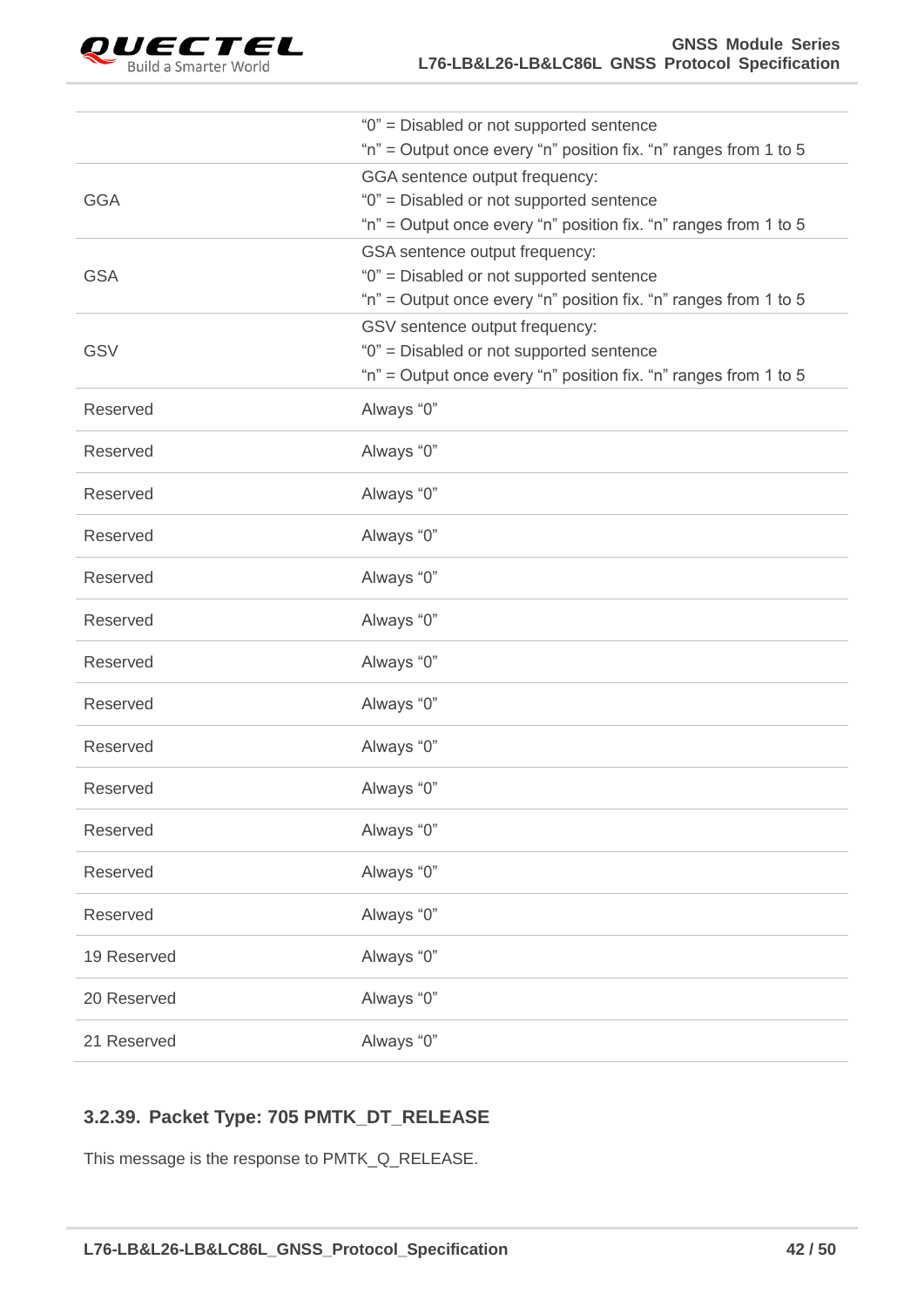

#### Format:

\$PMTK705,<Release string>,<Build ID>,<Product Model>,<SDK Version>\*<Checksum><CR><LF> Example:

\$PMTK705,AXN\_5.1.6\_3331\_19052100,000A,Quectel-L76LB,1.0\*69<CR><LF>

| <b>Packet Data</b>    | <b>Description</b>                                  |
|-----------------------|-----------------------------------------------------|
|                       | Firmware release version and name                   |
|                       | 3318: Mcore_x.x                                     |
|                       | 3331: AXN x.x                                       |
| <b>Release String</b> | 3339: AXN x.x                                       |
|                       | 3333: AXN x.x                                       |
|                       | 3337: AXN x.x                                       |
| <b>Build ID</b>       | Build ID for firmware version control               |
| <b>Product Model</b>  | Product model for product identification            |
| <b>SDK Version</b>    | Showing SDK version if the firmware is used for SDK |

## <span id="page-43-0"></span>**3.2.40. Packet Type: 838 PMTK\_TEST\_ANTI\_SPOOFING**

This message is used to enable or disable jamming detection function.

| Format:<br>\$PMTK838, <cmdtype>*<checksum><cr><lf><br/>Example:<br/>\$PMTK838,1*2C<cr><lf></lf></cr></lf></cr></checksum></cmdtype> |                                                                                               |
|-------------------------------------------------------------------------------------------------------------------------------------|-----------------------------------------------------------------------------------------------|
| <b>Packet Data</b>                                                                                                                  | <b>Description</b>                                                                            |
| CmdType                                                                                                                             | "0" = Disable jamming detection function (default)<br>"1" = Enable jamming detection function |

#### **Acknowledgement:**

| Format:<br>\$PMTK001, <cmd>,<flag>,<cmdtype>*<checksum><cr><lf><br/>Example:<br/>\$PMTK001,838,3,1*2E<cr><lf></lf></cr></lf></cr></checksum></cmdtype></flag></cmd> |                                                           |
|---------------------------------------------------------------------------------------------------------------------------------------------------------------------|-----------------------------------------------------------|
| <b>Packet Data</b>                                                                                                                                                  | <b>Description</b>                                        |
| Cmd                                                                                                                                                                 | The packet type that the acknowledgement responds         |
| Flag                                                                                                                                                                | " $0$ " = Invalid packet<br>"1" = Unsupported packet type |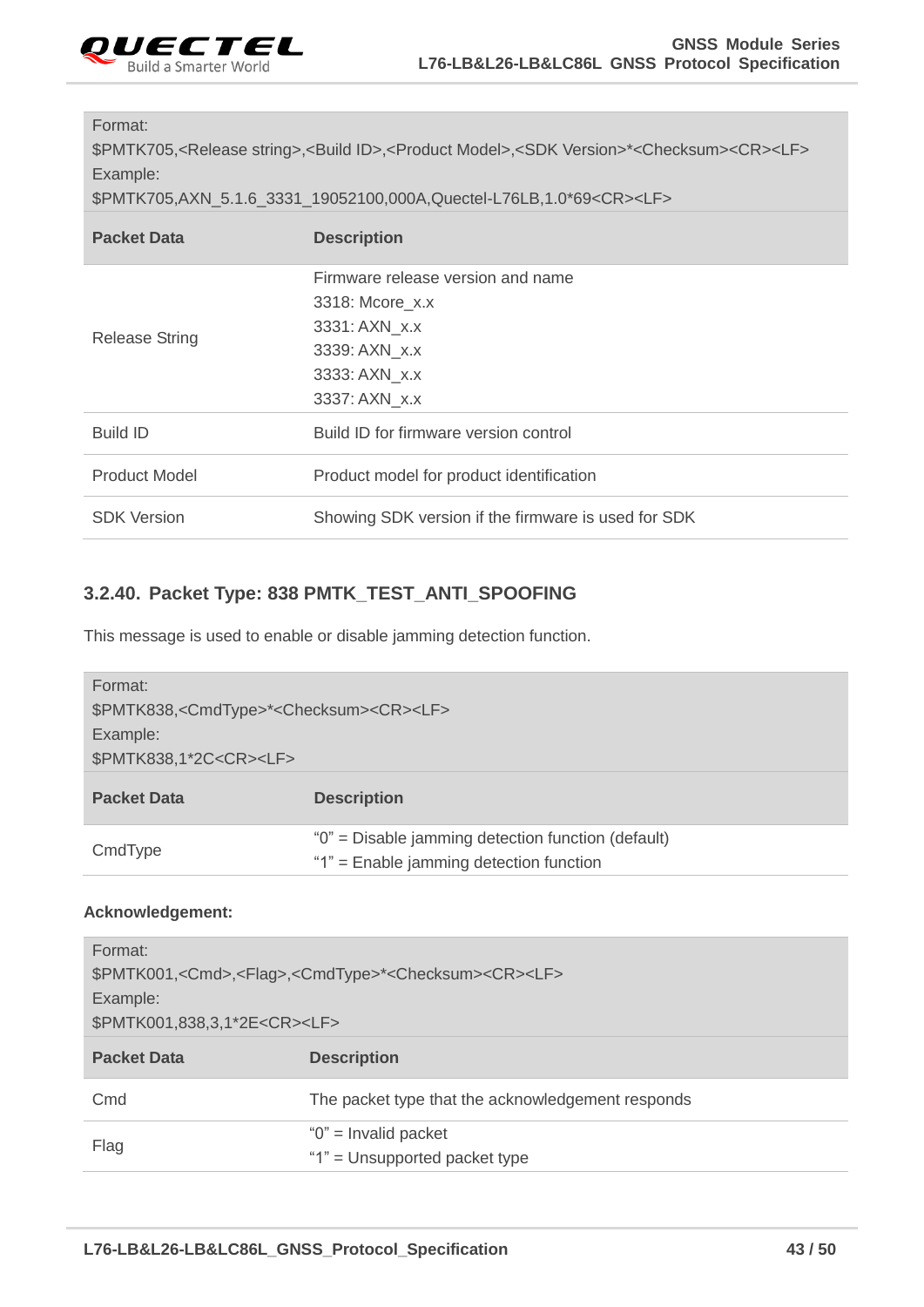

|         | " $2$ " = Valid packet, but action failed |
|---------|-------------------------------------------|
|         | "3" = Valid packet, and action succeeded  |
| CmdType | "0" = Disable jamming detection function  |
|         | "1" = Enable jamming detection function   |

#### **Response:**

| Format:                                                              |                                      |
|----------------------------------------------------------------------|--------------------------------------|
| \$PMTKSPF, <status>*<checksum><cr><lf></lf></cr></checksum></status> |                                      |
| Example:                                                             |                                      |
| Healthy status:                                                      |                                      |
| \$PMTKSPF,1*5A <cr><lf></lf></cr>                                    |                                      |
| Warning status:                                                      |                                      |
| \$PMTKSPF,2*59 <cr><lf></lf></cr>                                    |                                      |
| Critical status:                                                     |                                      |
| \$PMTKSPF,3*58 <cr><lf></lf></cr>                                    |                                      |
| <b>Packet Data</b>                                                   | <b>Description</b>                   |
|                                                                      |                                      |
|                                                                      | " $1$ " = No jamming, healthy status |
| <b>Status</b>                                                        | " $2$ " = Warning status             |
|                                                                      | " $3"$ = Critical status             |

## **NOTE**

After jamming detection is enabled, the module starts to detect whether there is any jamming.

- 1. If there is no jamming, **\$PMTKSPF,1\*5A** will be reported to indicate healthy status (status 1).
- 2. If there is continuous jamming, then the module status will change from 1 to 2 and finally 3.
	- In the case of not being positioned: after jamming detection is enabled, the module status will be 1 at the very beginning, and then change to 2 when jamming is detected. During the process, the module will attempt to fix position. If it still fails in positioning after 200s, the module status will change to 3 finally.
	- In the case of being positioned: after jamming detection is enabled, the module status will be 1 at the very beginning. When jamming is detected, the module status will change to 2 and then 3 consecutively.

## <span id="page-44-0"></span>**3.2.41. Packet Type: 869 PMTK\_EASY\_ENABLE**

This message is used to enable or disable EASY<sup>™</sup> function, and it can also be used to query whether EASYTM is enabled or disabled.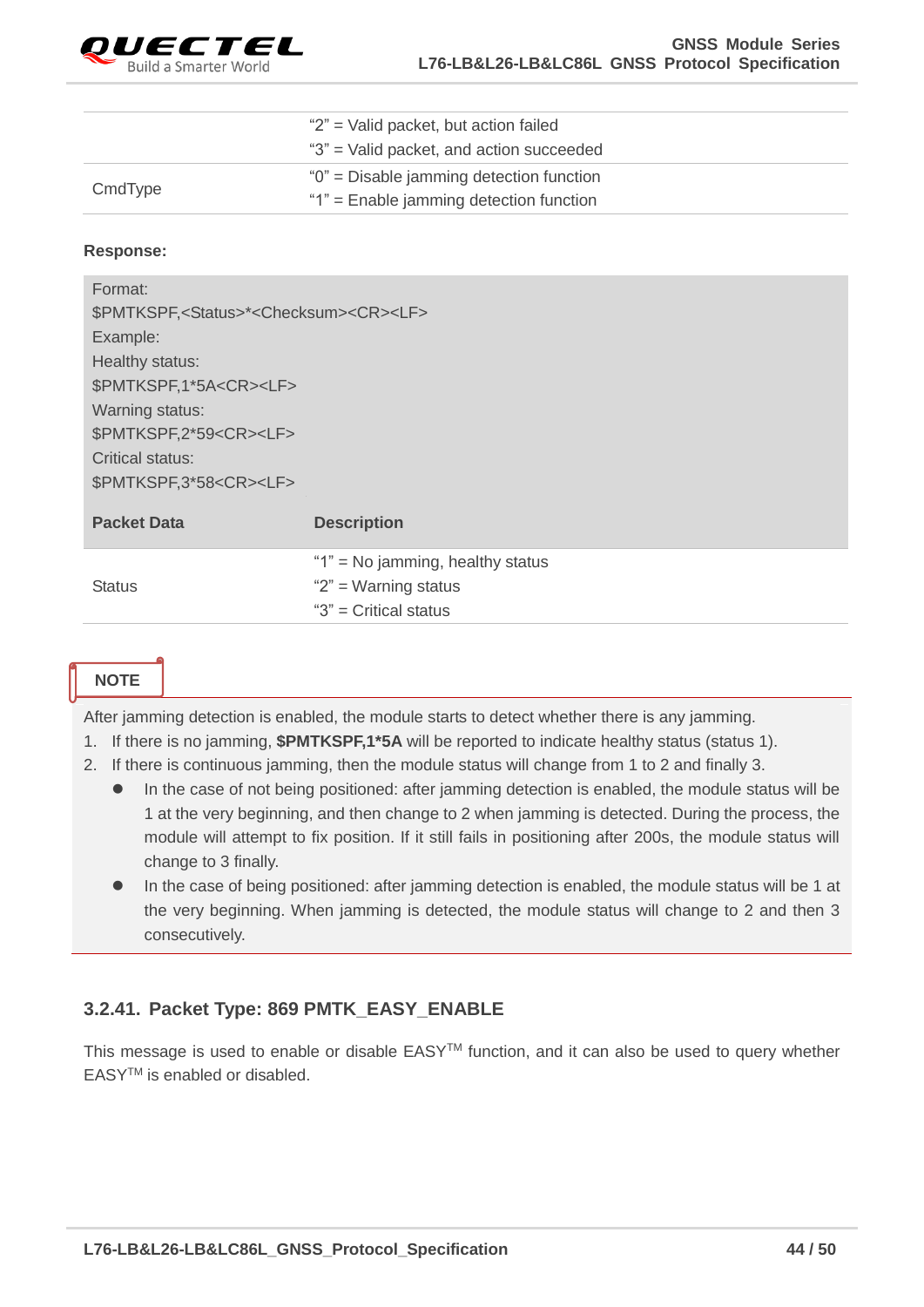

#### Format:

\$PMTK869,<CmdType>[,<Enabled>][Extension Day]\*<Checksum><CR><LF> Example: \$PMTK869,1,1\*35<CR><LF> \$PMTK869,0\*29<CR><LF> \$PMTK869,2,0,0\*2B<CR><LF>

| <b>Packet Data</b>   | <b>Description</b>                                                     |
|----------------------|------------------------------------------------------------------------|
| CmdType              | " $0$ " = Query<br>" $1" = Set$<br>" $2$ " = Result of query operation |
| Enabled (optional)   | " $0$ " = Disable<br>" $1"$ = Enable                                   |
| <b>Extension Day</b> | Finished extension days (0-3)                                          |

#### **Acknowledgement:**

Format: \$PMTK001,<Cmd>,<Flag>\*<Checksum><CR><LF> Example: \$PMTK001,869,3\*37<CR><LF>

## **NOTES**

- 1. If EASYTM is disabled, the module returns: \$PMTK869,2,0,0\*2B<CR><LF>
- 2. If EASY<sup>™</sup> is enabled and is not finished yet, the module may return: \$PMTK869,2,1,0\*2A<CR><LF>
- 3. If EASYTM is enabled and is finished after 1 day, the module may return: \$PMTK869,2,1,1\*2B<CR><LF>
- 4. If EASY<sup>TM</sup> is enabled and is finished after 2 days, the module may return: \$PMTK869,2,1,2\*28<CR><LF>
- 5. If EASYTM is enabled and is finished after 3 days, the module may return: \$PMTK869,2,1,3\*29<CR><LF>

## <span id="page-45-0"></span>**3.2.42. Packet Type: 875 PMTK\_PMTKLSC\_STN\_OUTPUT**

PMTKLSC sentence is the leap second indication statement. This message is used to enable or disable PMTKLSC sentence output, and it can also be used to query whether PMTKLSC sentence output is enabled or disabled.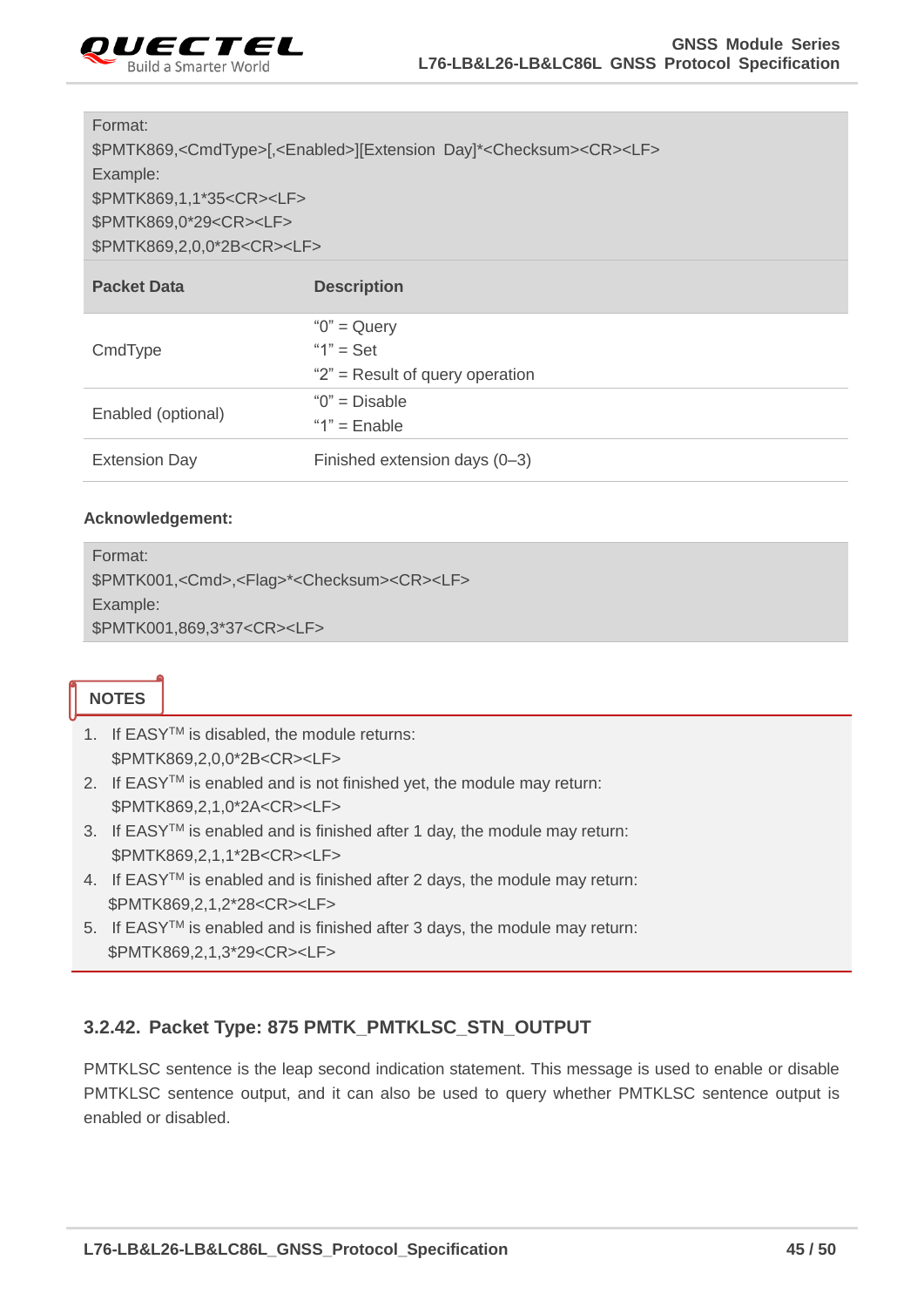

## Format:

\$PMTK875,<CmdType>[,<Enabled>]\*<Checksum><CR><LF> Example:

\$PMTK875,1,1\*38<CR><LF>

| <b>Packet Data</b> | <b>Description</b>                   |
|--------------------|--------------------------------------|
| CmdType            | " $0$ " = Query                      |
|                    | " $1"$ = Set                         |
|                    | " $2$ " = Result for query operation |
| Enabled (optional) | " $0$ " = Disable                    |
|                    | " $1"$ = Enable                      |

#### **Acknowledgement:**

| Format:                                                                      |
|------------------------------------------------------------------------------|
| \$PMTK001, <cmd>,<flag>*<checksum><cr><lf></lf></cr></checksum></flag></cmd> |
| Example:                                                                     |
| \$PMTK001,875,3*3A <cr><lf></lf></cr>                                        |

#### **Response of Query Command:**

| Parameter1             | Current leap second                                 |
|------------------------|-----------------------------------------------------|
| Parameter <sub>2</sub> | Leap indicator<br>"1" = Updated from broadcast data |
| Parameter3             | Next leap second                                    |

## <span id="page-46-0"></span>**3.2.43. Packet Type: 886 PMTK\_FR\_MODE**

This message is used to set the navigation mode.

| Format:                                                                |
|------------------------------------------------------------------------|
| \$PMTK886, <cmdtype>*<checksum><cr><lf></lf></cr></checksum></cmdtype> |
| Example:                                                               |
| \$PMTK886,3*2B <cr><lf></lf></cr>                                      |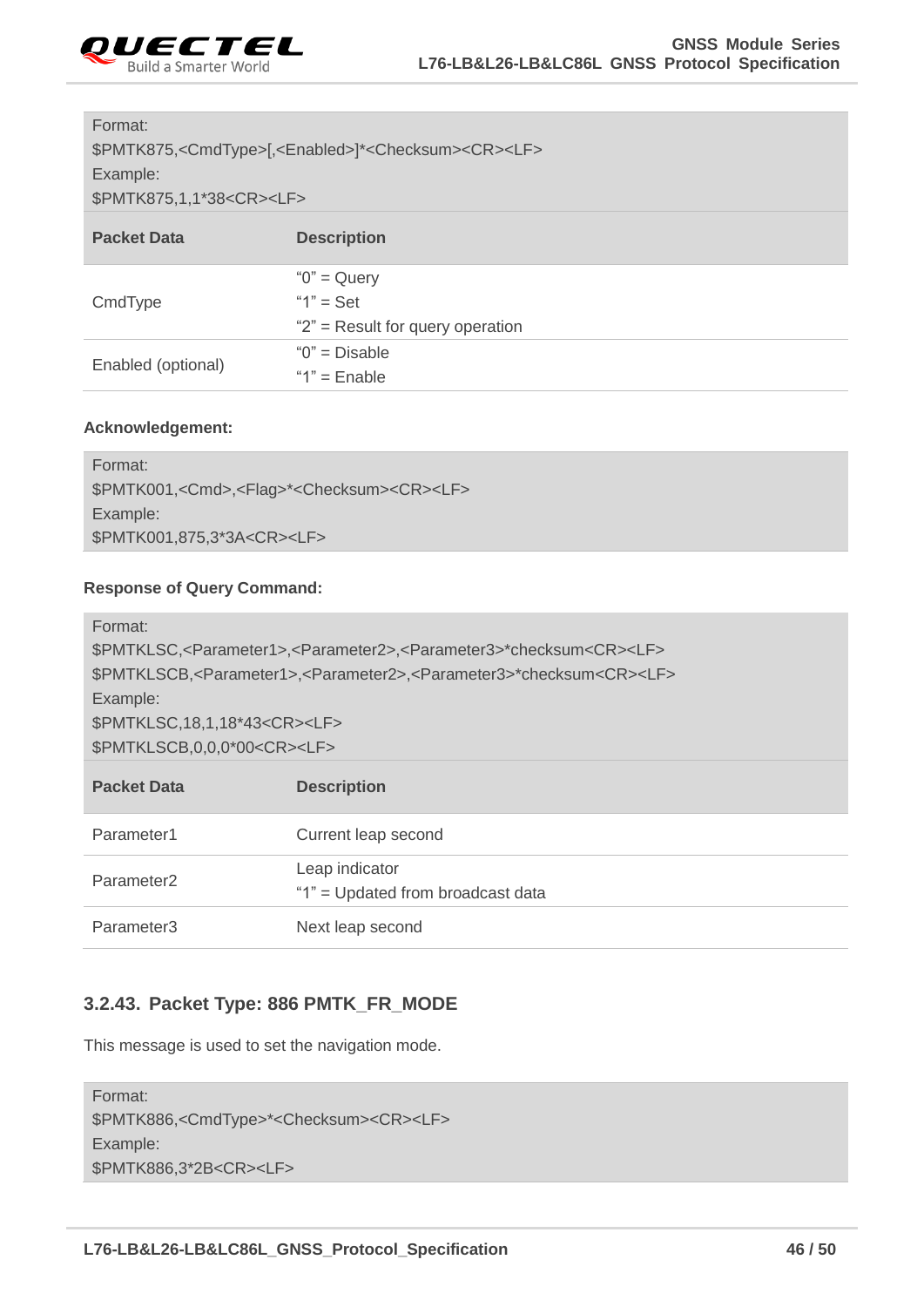

| <b>Packet Data</b> | <b>Description</b>                                                                                                                                                                                                                                                                                                                                                                                                                                                                                                                                                            |
|--------------------|-------------------------------------------------------------------------------------------------------------------------------------------------------------------------------------------------------------------------------------------------------------------------------------------------------------------------------------------------------------------------------------------------------------------------------------------------------------------------------------------------------------------------------------------------------------------------------|
| CmdType            | "0" = Normal Mode. For general purposes.<br>"1" = Fitness Mode. For running and walking purposes that the low-speed<br>(<5m/s) movement will have more effect on the position calculation.<br>"2" = Aviation Mode. For high-dynamic purposes that the<br>large-acceleration movement will have more effect on the position<br>calculation.<br>"3" = Balloon Mode. For high-altitude balloon purposes that the vertical<br>movement will have more effect on the position calculation.<br>"4" = Stationary Mode. For stationary applications that zero dynamics is<br>assumed. |

| Format:                                                                      |
|------------------------------------------------------------------------------|
| \$PMTK001, <cmd>,<flag>*<checksum><cr><lf></lf></cr></checksum></flag></cmd> |
| Example:                                                                     |
| \$PMTK001,886,3*36 <cr><lf></lf></cr>                                        |
|                                                                              |

## **NOTE**

Each mode has its altitude limitation. Please choose an appropriate mode base on the altitude limitations listed below, otherwise the position calculation will be incorrect.

| <b>Mode</b>            | <b>Altitude Limitation (m)</b> |
|------------------------|--------------------------------|
| Normal Mode            | 10000                          |
| <b>Fitness Mode</b>    | 10000                          |
| <b>Aviation Mode</b>   | 10000                          |
| <b>Stationary Mode</b> | 1000                           |
| <b>Balloon Mode</b>    | 80000                          |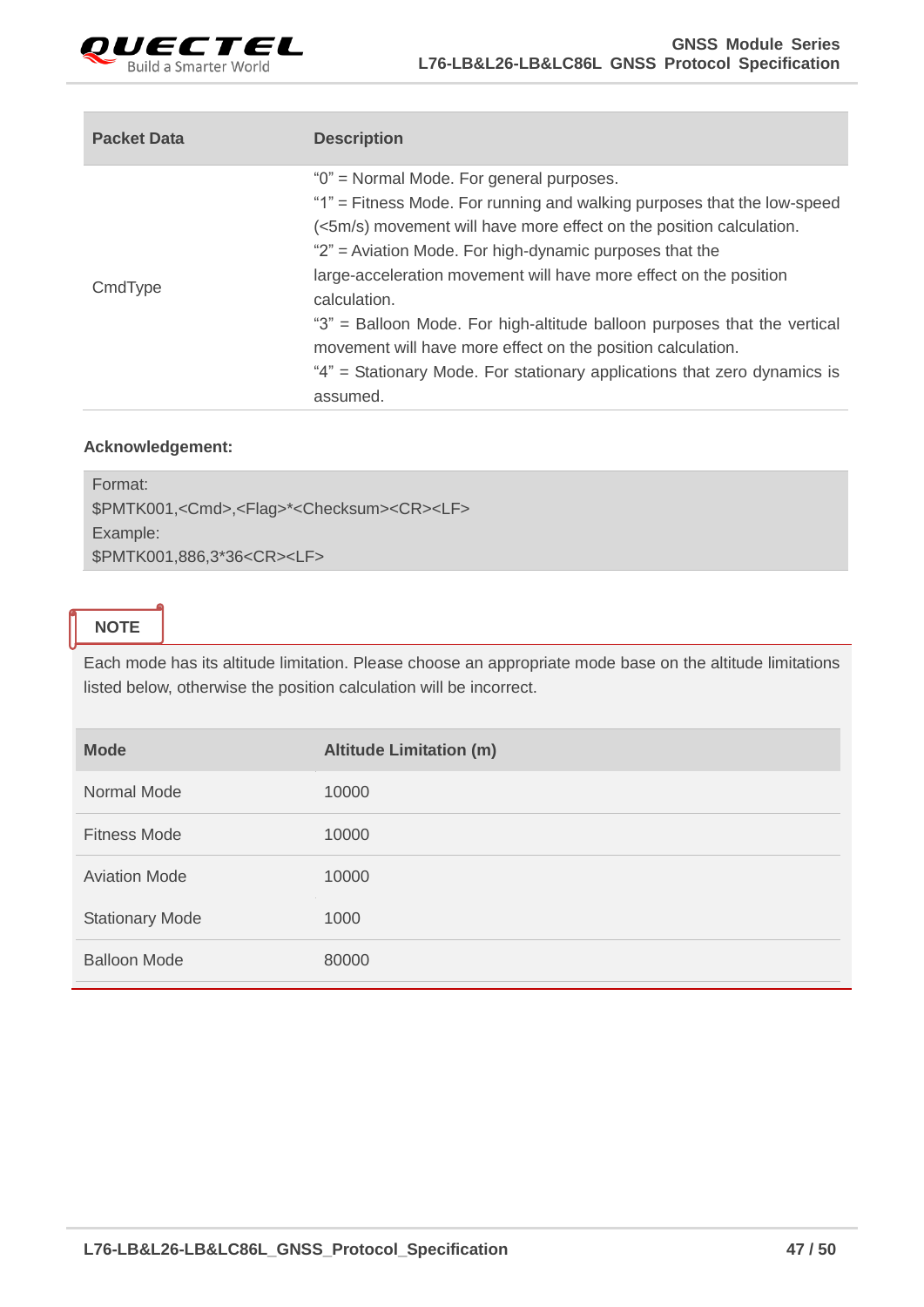<span id="page-48-0"></span>

## **4 Default Configurations**

#### <span id="page-48-1"></span>**Table 3: Default Configurations**

| <b>Item</b>                      | <b>Default</b>                                                                                                                                                   |
|----------------------------------|------------------------------------------------------------------------------------------------------------------------------------------------------------------|
| <b>NMEA Port Baud Rate</b>       | 9600 bps                                                                                                                                                         |
| Datum                            | WGS84                                                                                                                                                            |
| Rate of Position Fixing          | 1 Hz                                                                                                                                                             |
| <b>DGPS Mode</b>                 | <b>SBAS</b>                                                                                                                                                      |
| <b>SBAS Enable</b>               | Enabled                                                                                                                                                          |
| <b>NMEA Output Messages</b>      | L76-LB: GGA, RMC, GSA, GSV, VTG and GLL<br>$\bullet$<br>L26-LB: GGA, RMC, GSA, GSV, VTG, GLL and TXT<br>LC86L: GGA, RMC, GSA, GSV, VTG, GLL and TXT<br>$\bullet$ |
| AIC                              | Enabled                                                                                                                                                          |
| <b>EASYTM</b>                    | Enabled                                                                                                                                                          |
| GNSS Configuration <sup>1)</sup> | GPS + GLONASS<br>GPS + BeiDou                                                                                                                                    |

## **NOTE**

<sup>1)</sup> For more specific information on the default GNSS constellation and the corresponding firmware version, please contact Quectel Technical Support.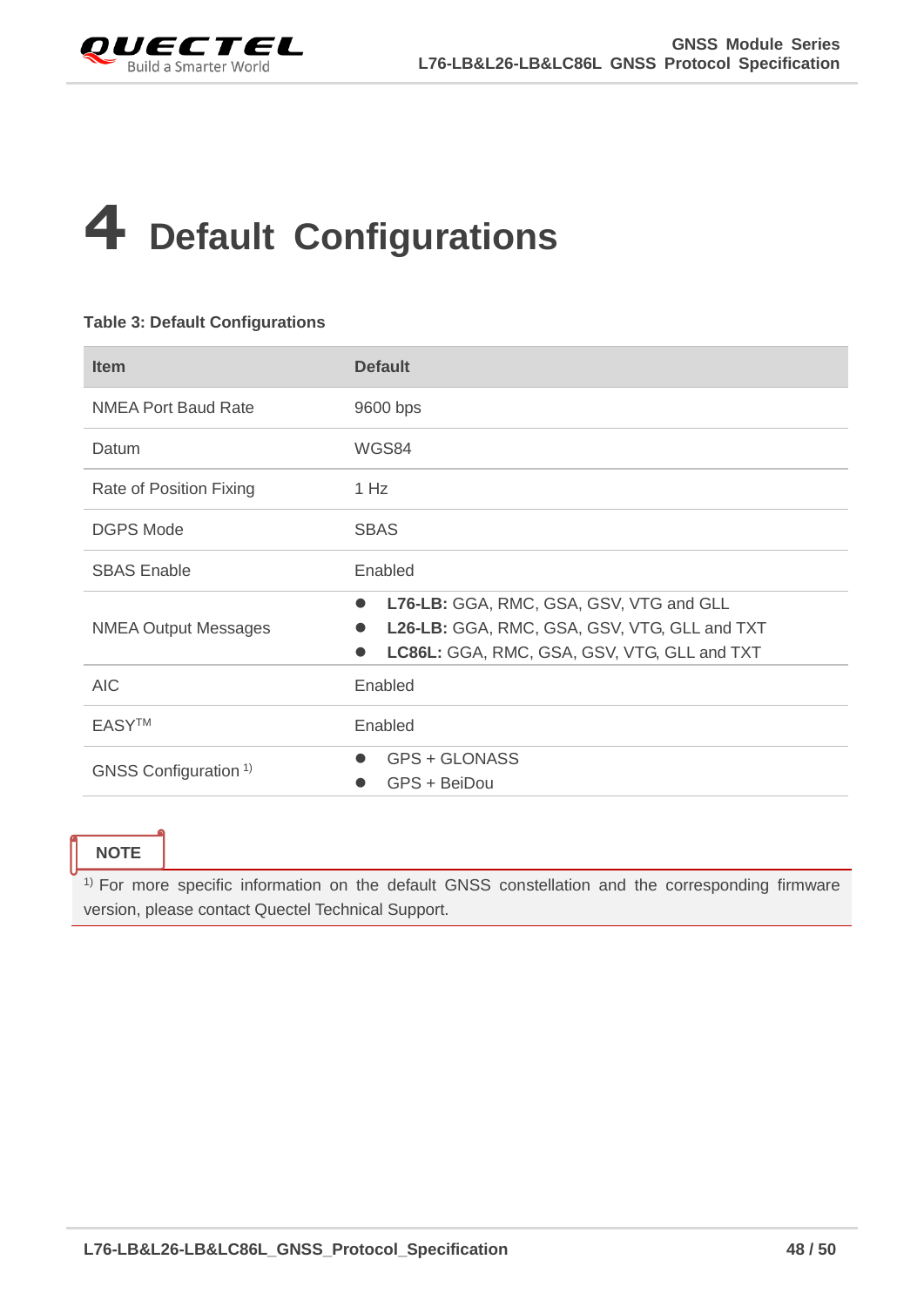

# <span id="page-49-0"></span>**5 Appendix A References**

#### <span id="page-49-1"></span>**Table 4: Related Documents**

| <b>SN</b>                                                                                                                                                  | <b>Document Name</b>             | <b>Remark</b>                   |
|------------------------------------------------------------------------------------------------------------------------------------------------------------|----------------------------------|---------------------------------|
| $[1]$                                                                                                                                                      | Quectel_GNSS_SDK_Commands_Manual | <b>GNSS SDK Commands Manual</b> |
| $[2]$                                                                                                                                                      | Quectel_L76-LB_Hardware_Design   | L76-LB Hardware Design          |
| $[3] % \includegraphics[width=0.9\columnwidth]{figures/fig_1a} \caption{Schematic diagram of the top of the top of the top of the right.} \label{fig:1} %$ | Quectel_L26-LB_Hardware_Design   | L26-LB Hardware Design          |
| $[4]$                                                                                                                                                      | Quectel_LC86L_Hardware_Design    | <b>LC86L Hardware Design</b>    |

#### <span id="page-49-2"></span>**Table 5: Terms and Abbreviations**

| <b>Abbreviation</b> | <b>Description</b>                                |
|---------------------|---------------------------------------------------|
| <b>AGNSS</b>        | <b>Assisted GNSS</b>                              |
| <b>AIC</b>          | Active Interference Cancellation                  |
| <b>DEE</b>          | <b>Dynamic Ephemeris Extension</b>                |
| <b>DOP</b>          | Dilution of Precision                             |
| <b>DGPS</b>         | Differential Global Positioning System            |
| <b>EASYTM</b>       | <b>Embedded Assist System</b>                     |
| <b>EGNOS</b>        | European Geostationary Navigation Overlay Service |
| <b>EPO</b>          | <b>Extended Prediction Orbit</b>                  |
| <b>GAGAN</b>        | GPS-aided GEO Augmented Navigation                |
| <b>GGA</b>          | Global Positioning System Fix Data                |
| <b>GLL</b>          | Geographic Position - Latitude/Longitude          |
| <b>GNSS</b>         | <b>Global Navigation Satellite System</b>         |